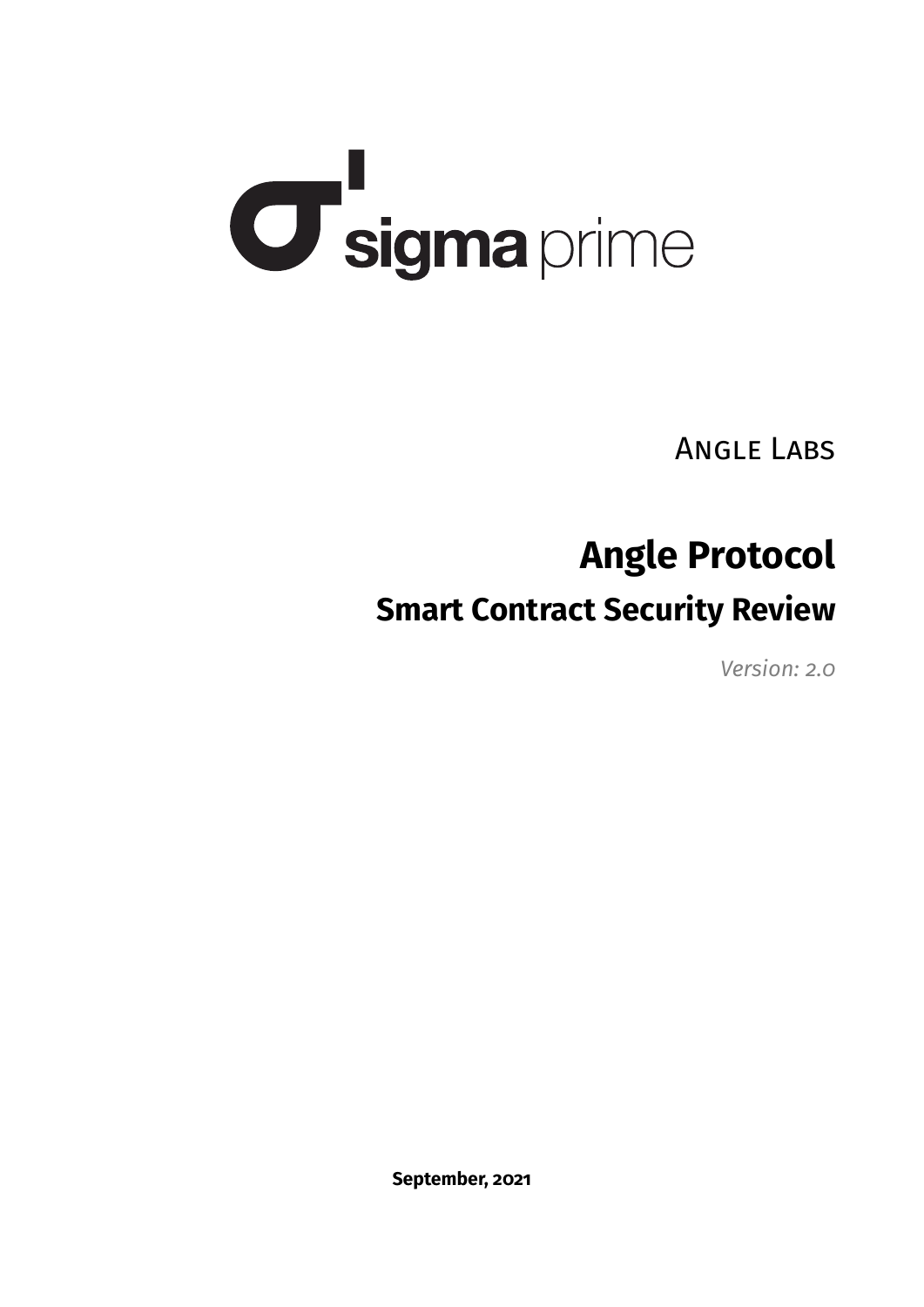# **Contents**

| <b>Introduction</b>                                                                                                                                 | 3<br>3                                 |
|-----------------------------------------------------------------------------------------------------------------------------------------------------|----------------------------------------|
|                                                                                                                                                     | 3<br>3                                 |
|                                                                                                                                                     |                                        |
| <b>Security Assessment Summary</b><br>Findings Summary (also contained also contained also contained also contained also contained also contained a | 4<br>$\overline{4}$                    |
| <b>Detailed Findings</b>                                                                                                                            | 6                                      |
| <b>Summary of Findings</b>                                                                                                                          | 7<br>9<br>10<br>12                     |
| Lost Funds When Calling addToPerpetual () with a Negative Asset Value                                                                               | 14                                     |
| setProportionalRatioGov() Potentially Not Called Before triggerSettlement()<br>Incorrectly Handled Edge Case in _computeDripAmount()                | 16<br>18<br>19                         |
|                                                                                                                                                     | 21<br>22                               |
|                                                                                                                                                     | 23<br>24<br>25                         |
| Potential Accumulation of Interests After Calling signalLoss ()                                                                                     | 27                                     |
|                                                                                                                                                     | 28<br>29<br>30<br>32<br>34             |
| Identical newFeeManager & oldFeeManager Allowed in setFeeManager()                                                                                  | 35                                     |
| Integer Overflow on Empty List in onlyCompatibleInputArrays                                                                                         | 36                                     |
| Integer Overflow in removeStakingContract()                                                                                                         | 37                                     |
|                                                                                                                                                     | 38<br>39                               |
|                                                                                                                                                     | 41                                     |
| Core Does not Need to be Initializable                                                                                                              | 42<br>43<br>44<br>45<br>46<br>48<br>49 |
| Reduce SLOAD Instructions when Reading Storage                                                                                                      | 50<br>51<br>53<br>57<br>58             |
|                                                                                                                                                     | 59                                     |
| Gas Optimisation - Remove only0wner0rApproved from addToPerpetual()                                                                                 | 60                                     |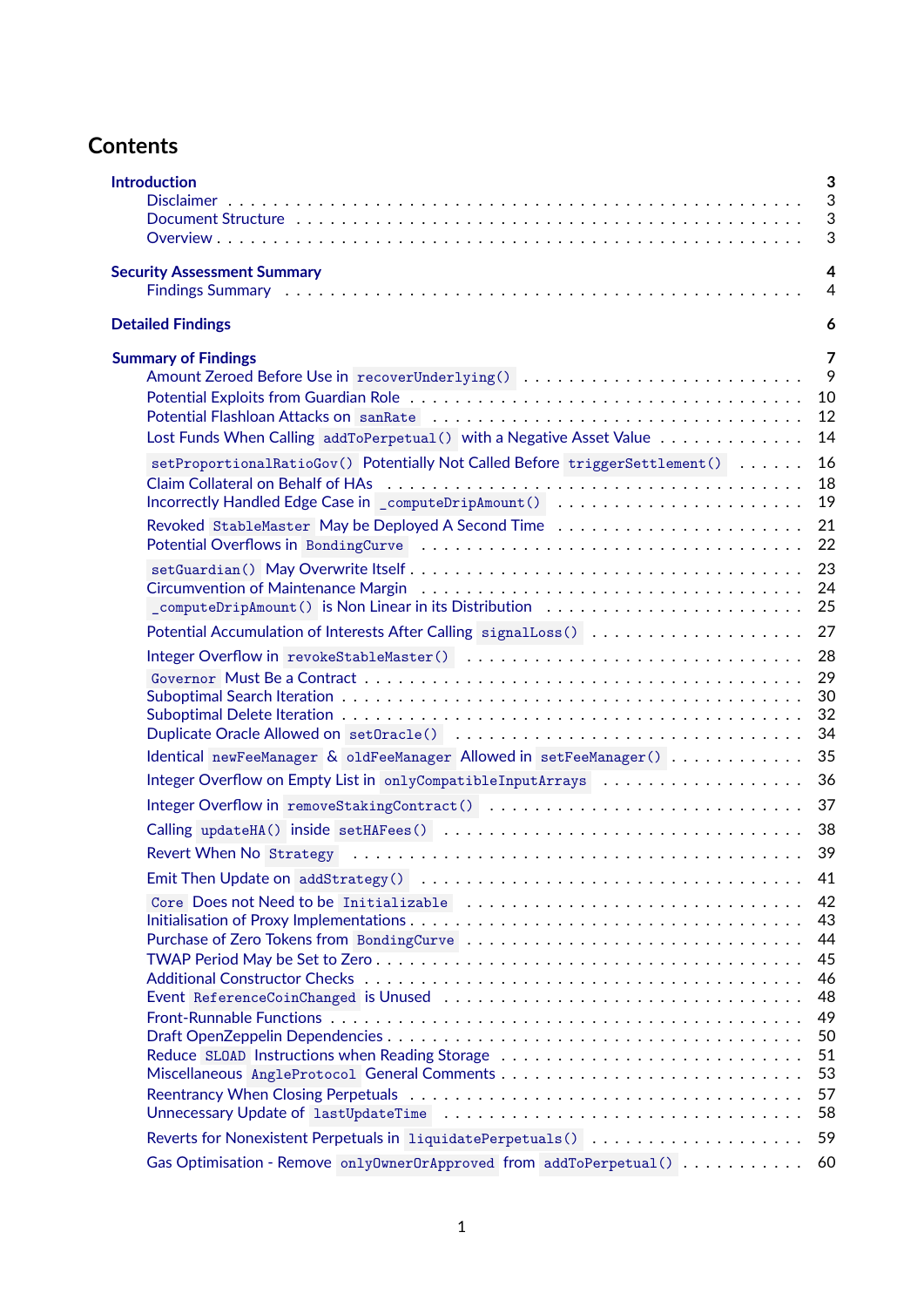| A Test Suite                                   | 62 |
|------------------------------------------------|----|
| <b>B</b> Vulnerability Severity Classification | 66 |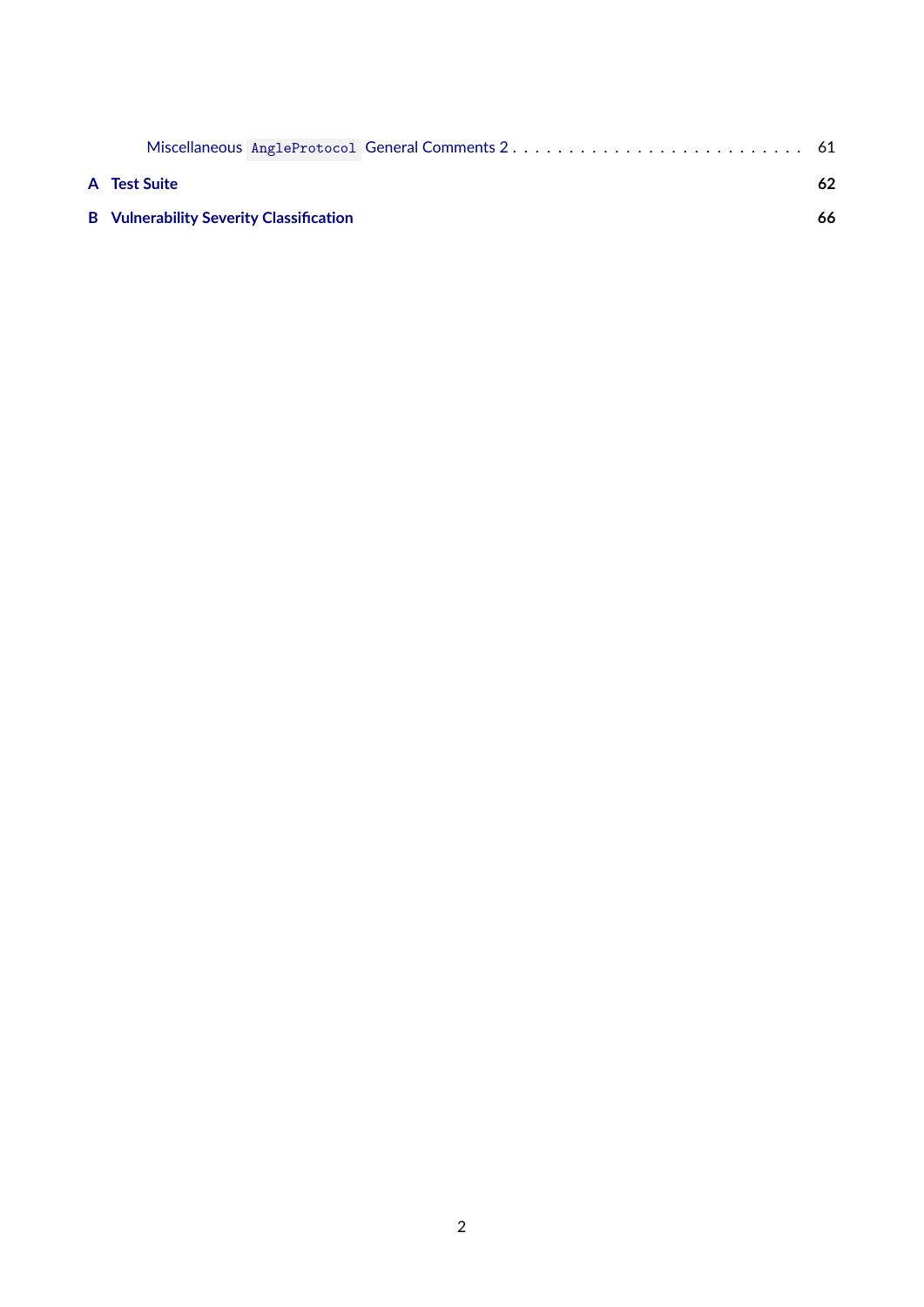## <span id="page-3-0"></span>**Introduction**

Sigma Prime was commercially engaged to perform a time-boxed security review of the Angle smart contracts. The review focused solely on the security aspects of the Solidity implementation of the contract, though general recommendations and informational comments are also provided.

#### <span id="page-3-1"></span>**Disclaimer**

Sigma Prime makes all effort but holds no responsibility for the findings of this security review. Sigma Prime does not provide any guarantees relating to the function of the smart contracts. Sigma Prime makes no judgements on, or provides any security review, regarding the underlying business model or the individuals involved in the project.

#### <span id="page-3-2"></span>**Document Structure**

The first section provides an overview of the functionality of the Angle smart contracts contained within the scope of the security review. A summary followed by a detailed review of the discovered vulnerabilities is then given which assigns each vulnerability a severity rating (see [Vulnerability Severity Classification\)](#page-66-0), an *open/ closed/resolved* status and a recommendation. Additionally, findings which do not have direct security implications (but are potentially of interest) are marked as *informational*.

Outputs of automated testing that were developed during this assessment are also included for reference (in the Appendix: [Test Suite\)](#page-62-0).

The appendix provides additional documentation, including the severity matrix used to classify vulnerabilities within the Angle smart contracts.

#### <span id="page-3-3"></span>**Overview**

Angle Protocol is a Decentralised Finance (DeFi) protocol that issues over-collateralised stablecoins. Angle Protocol provides a risk market between stablecoin seekers, hedging agents, and standard liquidity providers. Angle Protocol also runs strategies to improve the efficiency of the collateralised assets by lending them to other platforms such as Compound to get a higher yield which will be distributed to users, which in this case, are treated as stakers.

Angle Protocol works identical to popular futures product called perpetual contract but on DeFi settings. Oracles play an important role to keep track of the collateralised assets, while keepers execute actions in timely manner.

Angle Protocol is managed by Governance contract. There is also a guardian role which can act swiftly in emergency situations.

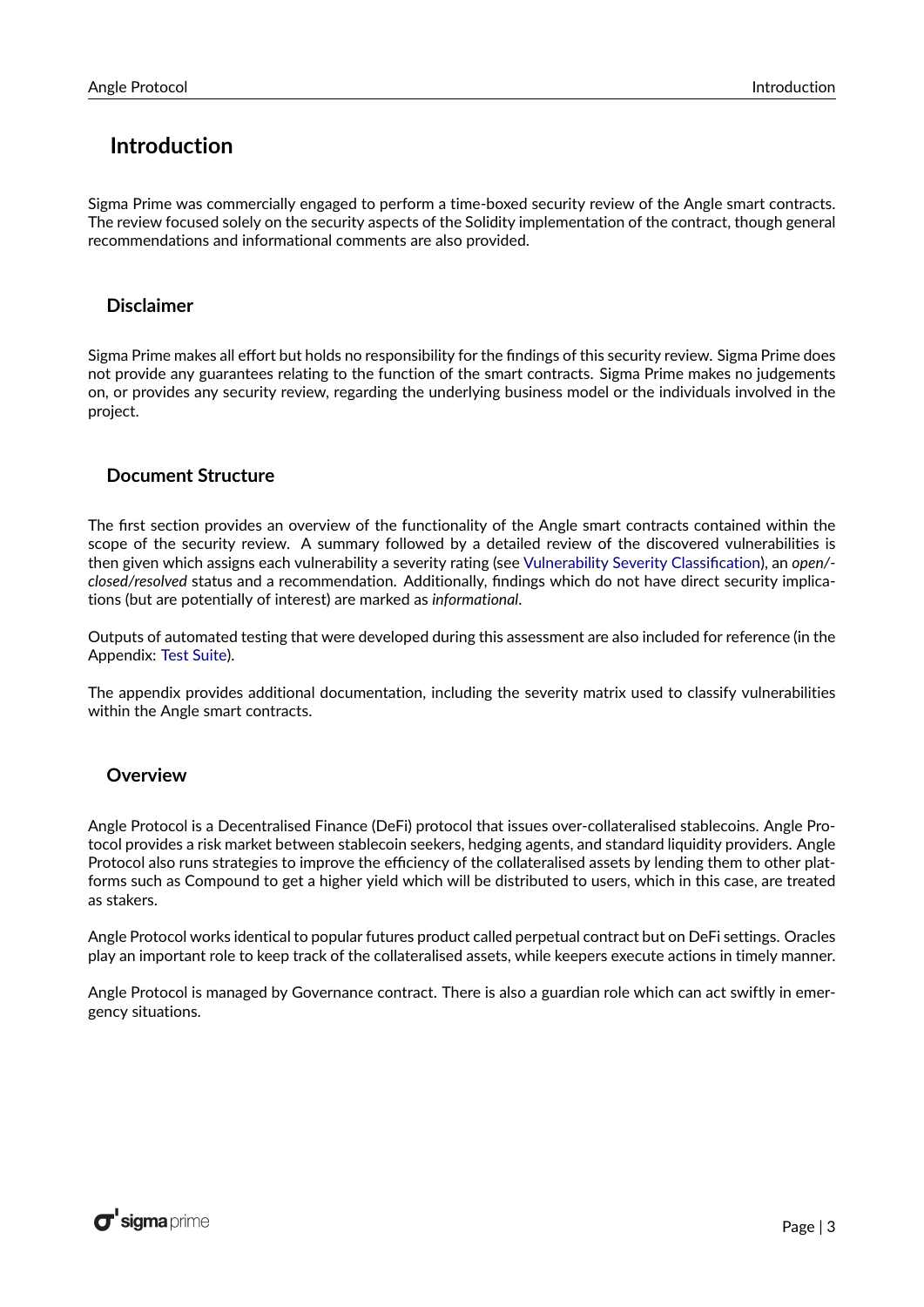## <span id="page-4-0"></span>**Security Assessment Summary**

This review targeted commit [2819ccd](https://github.com/AngleProtocol/angle-core/commit/2819ccd8b62b09ce948da5088acba7b0b575d3f8) hosted on the [angle-core](https://github.com/AngleProtocol/angle-core) repository.

Specifically, the following smart contracts/folders were part of the scope of this security assessment:

| agToken/Agtoken.sol                        | perpetualManager/*  |  |
|--------------------------------------------|---------------------|--|
| bondingCurve/bondingCurve.sol<br>$\bullet$ | $sanToken/*$        |  |
| core/Core.sol                              | stableMaster/*      |  |
| dao/ANGLE.sol                              |                     |  |
| poolManager/*                              | $staking/*$         |  |
| $oracle/*$                                 | $utils/*$           |  |
| feeManager/*                               | collateralSettler/* |  |

*Note: the OpenZeppelin libraries and dependencies were excluded from the scope of this assessment. Any other smart contract not included in the list above was also excluded from this review.*

Retesting activities targeted commit [271e6bb](https://github.com/AngleProtocol/angle-core/commit/271e6bb5d86ac4cad70cc55b33f597057a19feb3) and identified additional issues (from [AGL-35](#page-57-0) to [AGL-39\)](#page-60-0) related to a series of updates introduced by the development team.

The manual code review section of the report focused on identifying any and all issues/vulnerabilities associated with the business logic implementation of the contracts. Specifically, their internal interactions, intended functionality and correct implementation with respect to the underlying functionality of the Ethereum Virtual Machine (for example, verifying correct storage/memory layout). Additionally, the manual review process focused on all known Solidity anti-patterns and attack vectors. These include, but are not limited to, the following vectors: re-entrancy, front-running, integer overflow/underflow and correct visibility specifiers. For a more thorough, but non-exhaustive list of examined vectors, see [\[1,](#page-66-1) [2\]](#page-66-2).

To support this review, the testing team used the following automated testing tools:

- Mythril: <https://github.com/ConsenSys/mythril>
- Slither: <https://github.com/trailofbits/slither>
- Surya: <https://github.com/ConsenSys/surya>

Output for these automated tools is available upon request.

#### <span id="page-4-1"></span>**Findings Summary**

The testing team identified a total of 39 issues during this assessment. Categorized by their severity:

- Critical: 1 issue.
- High: 2 issues.
- Medium: 4 issues.

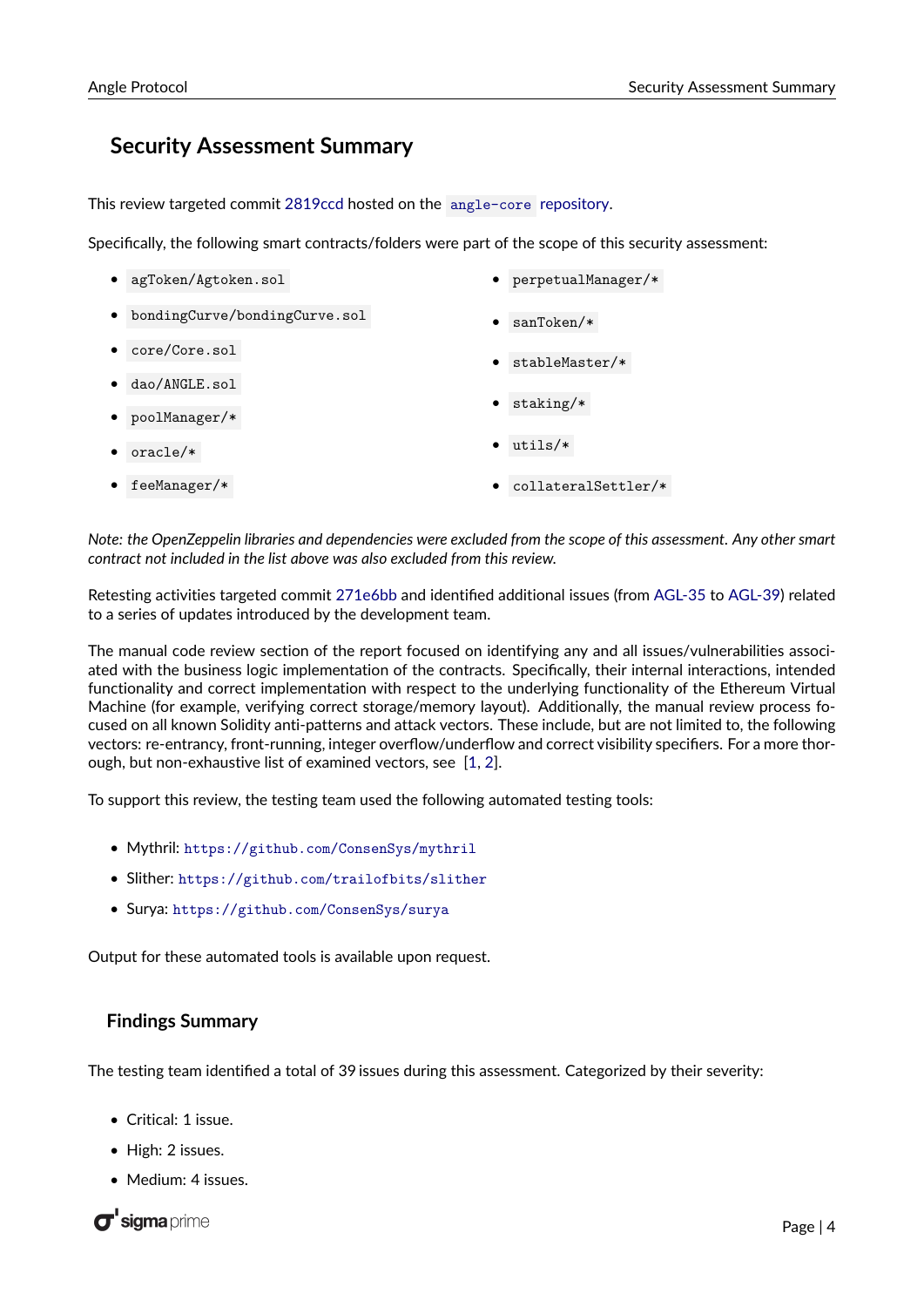- Low: 7 issues.
- Informational: 25 issues.

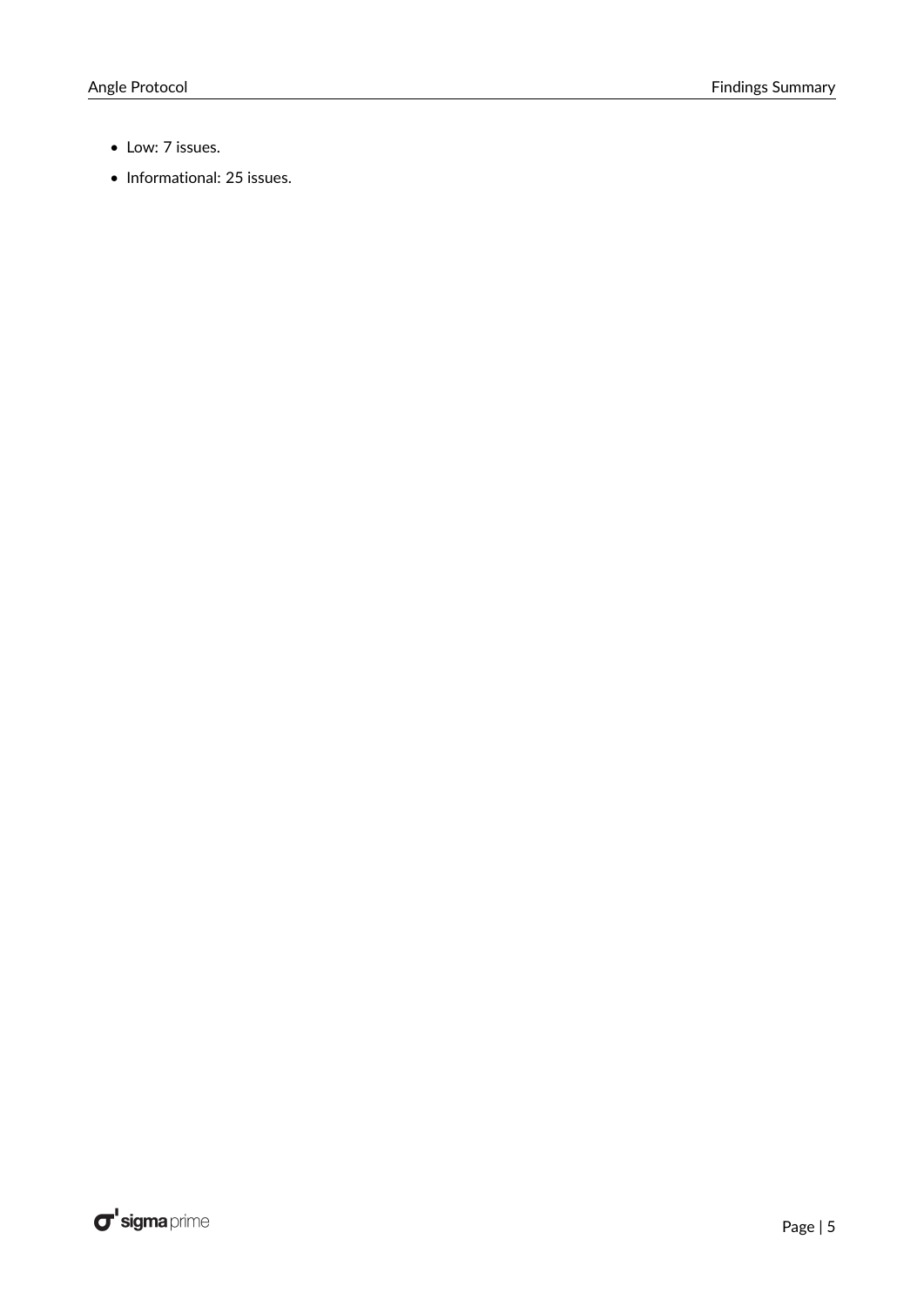# <span id="page-6-0"></span>**Detailed Findings**

This section provides a detailed description of the vulnerabilities identified within the Angle smart contracts in-scope. Each vulnerability has a severity classification which is determined from the likelihood and impact of each issue by the matrix given in the Appendix: [Vulnerability Severity Classification.](#page-66-0)

A number of additional properties of the contracts, including gas optimisations, are also described in this section and are labelled as "informational".

Each vulnerability is also assigned a **status**:

- *Open:* the issue has not been addressed by the project team.
- *Resolved:* the issue was acknowledged by the project team and updates to the affected contract(s) have been made to mitigate the related risk.
- *Closed:* the issue was acknowledged by the project team but no further actions have been taken.

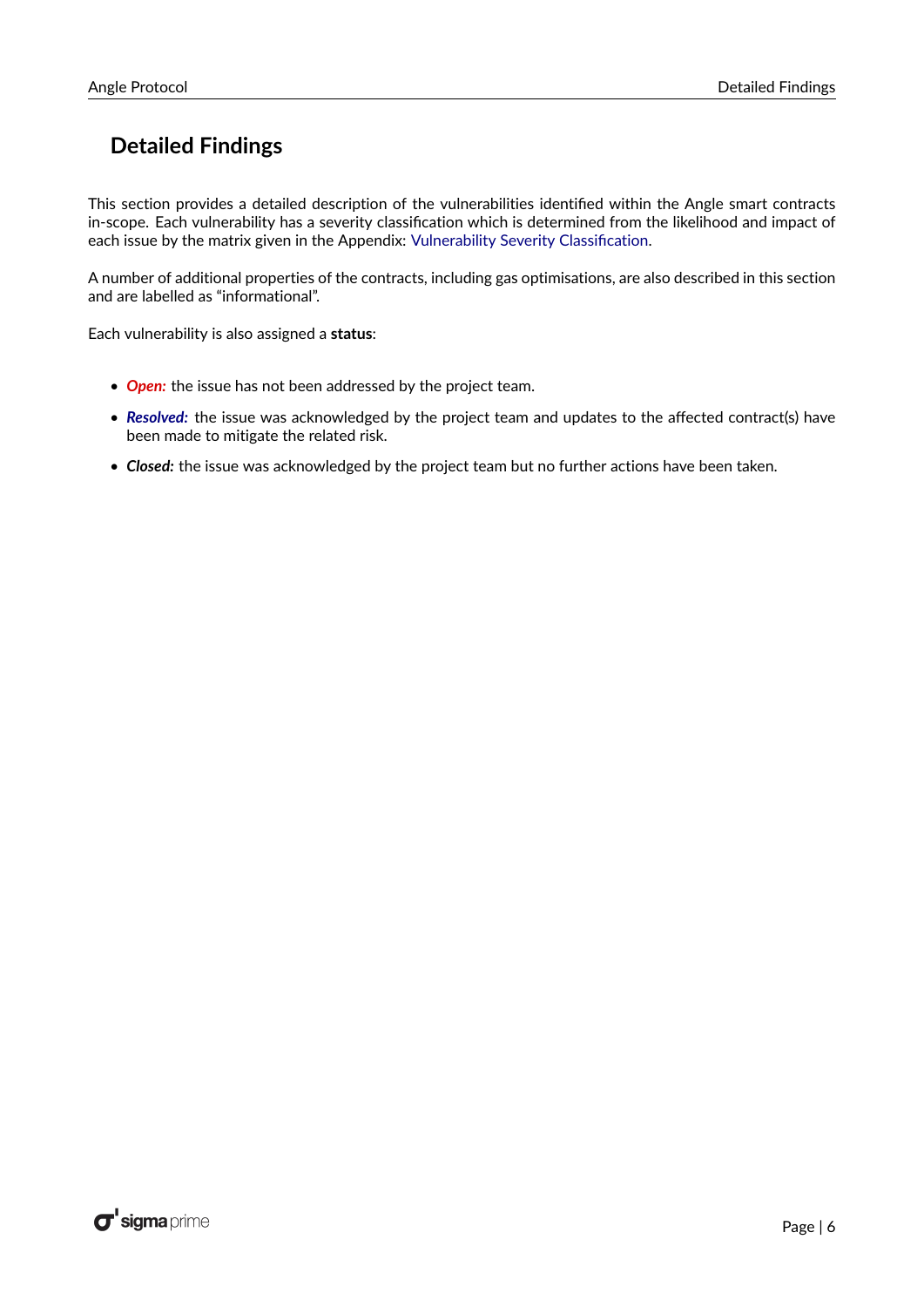# **Summary of Findings**

| ID            | <b>Description</b>                                                                                | <b>Severity</b>      | <b>Status</b>   |
|---------------|---------------------------------------------------------------------------------------------------|----------------------|-----------------|
| AGL-01        | Amount Zeroed Before Use in recoverUnderlying()                                                   | <b>Critical</b>      | <b>Resolved</b> |
| <b>AGL-02</b> | Potential Exploits from Guardian Role                                                             | <b>High</b>          | <b>Resolved</b> |
| <b>AGL-03</b> | Potential Flashloan Attacks on sanRate                                                            | <b>High</b>          | <b>Resolved</b> |
| AGL-04        | Lost Funds When Calling addToPerpetual () with a Negative Asset<br>Value                          | <b>Medium</b>        | <b>Resolved</b> |
| <b>AGL-05</b> | Potentially<br>Called<br><b>Before</b><br>setProportionalRatioGov()<br>Not<br>triggerSettlement() | <b>Medium</b>        | <b>Resolved</b> |
| <b>AGL-06</b> | Claim Collateral on Behalf of HAs                                                                 | <b>Medium</b>        | <b>Resolved</b> |
| <b>AGL-07</b> | Incorrectly Handled Edge Case in _computeDripAmount()                                             | <b>Medium</b>        | <b>Resolved</b> |
| <b>AGL-08</b> | Revoked StableMaster May be Deployed A Second Time                                                | Low                  | <b>Resolved</b> |
| <b>AGL-09</b> | Potential Overflows in BondingCurve                                                               | Low                  | <b>Resolved</b> |
| <b>AGL-10</b> | setGuardian() May Overwrite Itself                                                                | Low                  | <b>Resolved</b> |
| <b>AGL-11</b> | Circumvention of Maintenance Margin                                                               | Low                  | <b>Resolved</b> |
| <b>AGL-12</b> | _computeDripAmount() is Non Linear in its Distribution                                            | Low                  | <b>Resolved</b> |
| <b>AGL-13</b> | Potential Accumulation of Interests After Calling signalLoss()                                    | Low                  | <b>Resolved</b> |
| <b>AGL-14</b> | Integer Overflow in revokeStableMaster()                                                          | <b>Informational</b> | <b>Resolved</b> |
| <b>AGL-15</b> | Governor Must Be a Contract                                                                       | <b>Informational</b> | Closed          |
| <b>AGL-16</b> | Suboptimal Search Iteration                                                                       | <b>Informational</b> | <b>Resolved</b> |
| <b>AGL-17</b> | Suboptimal Delete Iteration                                                                       | <b>Informational</b> | <b>Resolved</b> |
| <b>AGL-18</b> | Duplicate Oracle Allowed on set0racle()                                                           | <b>Informational</b> | <b>Resolved</b> |
| <b>AGL-19</b> | Identical<br>&<br>Allowed<br>oldFeeManager<br>in<br>newFeeManager<br>setFeeManager()              | <b>Informational</b> | <b>Resolved</b> |
| <b>AGL-20</b> | Integer Overflow on Empty List in onlyCompatibleInputArrays                                       | <b>Informational</b> | <b>Resolved</b> |
| <b>AGL-21</b> | Integer Overflow in removeStakingContract()                                                       | <b>Informational</b> | <b>Resolved</b> |
| <b>AGL-22</b> | Calling updateHA() inside setHAFees()                                                             | <b>Informational</b> | Closed          |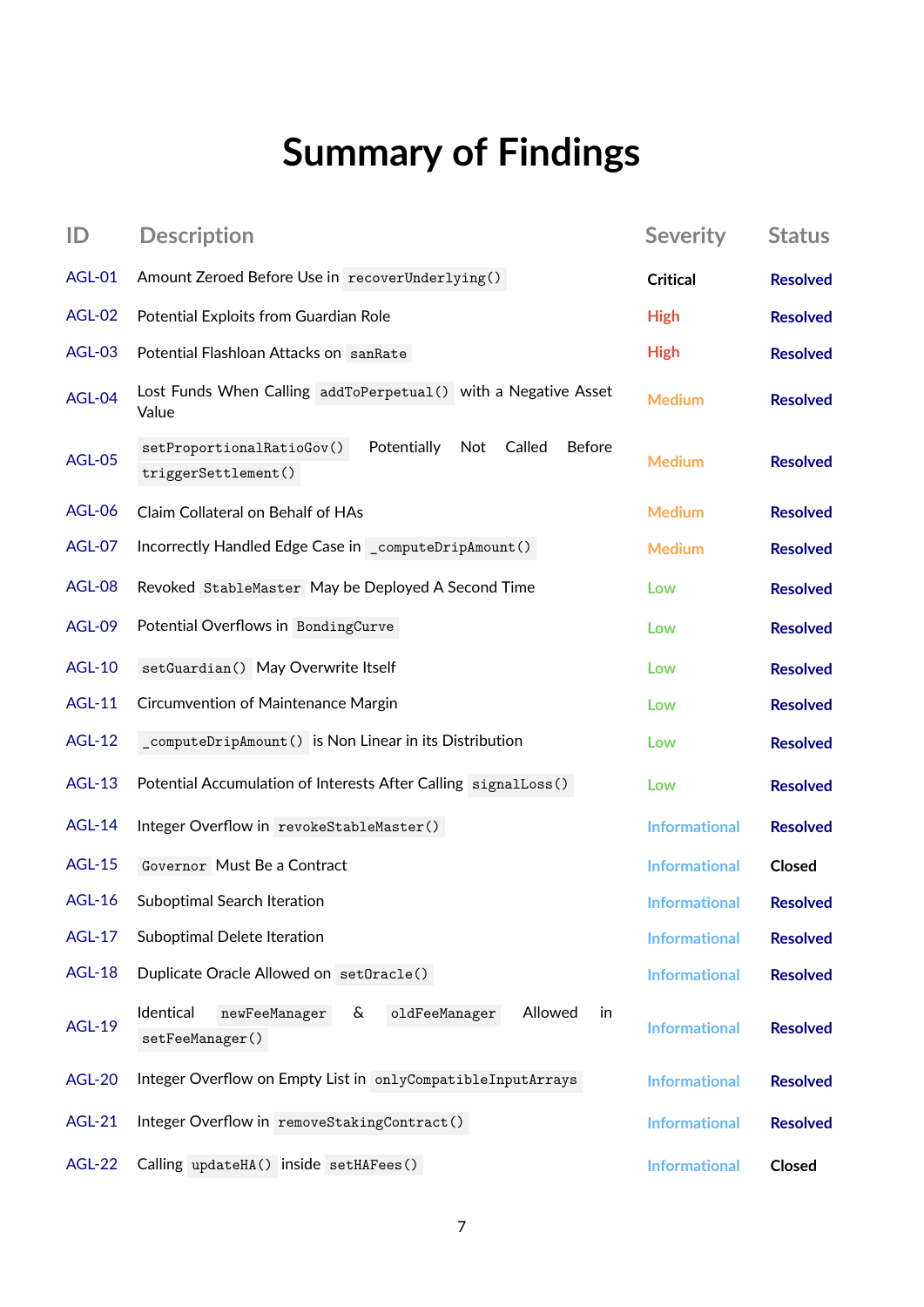| <b>AGL-23</b> | Revert When No Strategy                                                                            | <b>Informational</b> | <b>Closed</b>   |
|---------------|----------------------------------------------------------------------------------------------------|----------------------|-----------------|
| <b>AGL-24</b> | Emit Then Update on addStrategy()                                                                  | <b>Informational</b> | <b>Resolved</b> |
| <b>AGL-25</b> | Core Does not Need to be Initializable                                                             | <b>Informational</b> | <b>Resolved</b> |
| <b>AGL-26</b> | Initialisation of Proxy Implementations                                                            | <b>Informational</b> | <b>Resolved</b> |
| <b>AGL-27</b> | Purchase of Zero Tokens from BondingCurve                                                          | <b>Informational</b> | <b>Resolved</b> |
| <b>AGL-28</b> | TWAP Period May be Set to Zero                                                                     | <b>Informational</b> | <b>Resolved</b> |
| <b>AGL-29</b> | <b>Additional Constructor Checks</b>                                                               | <b>Informational</b> | <b>Resolved</b> |
| <b>AGL-30</b> | Event ReferenceCoinChanged is Unused                                                               | <b>Informational</b> | <b>Resolved</b> |
| <b>AGL-31</b> | <b>Front-Runnable Functions</b>                                                                    | <b>Informational</b> | Closed          |
| <b>AGL-32</b> | Draft OpenZeppelin Dependencies                                                                    | <b>Informational</b> | Closed          |
| <b>AGL-33</b> | Reduce SLOAD Instructions when Reading Storage                                                     | <b>Informational</b> | <b>Resolved</b> |
| <b>AGL-34</b> | Miscellaneous AngleProtocol General Comments                                                       | <b>Informational</b> | <b>Resolved</b> |
| <b>AGL-35</b> | Reentrancy When Closing Perpetuals                                                                 | Low                  | Open            |
| <b>AGL-36</b> | Unnecessary Update of lastUpdateTime                                                               | <b>Informational</b> | Open            |
| <b>AGL-37</b> | Reverts for Nonexistent Perpetuals in liquidatePerpetuals()                                        | <b>Informational</b> | <b>Open</b>     |
| <b>AGL-38</b> | Optimisation<br>Remove<br>onlyOwnerOrApproved<br>from<br>Gas<br>$\blacksquare$<br>addToPerpetual() | <b>Informational</b> | Open            |
| <b>AGL-39</b> | Miscellaneous AngleProtocol General Comments 2                                                     | <b>Informational</b> | Open            |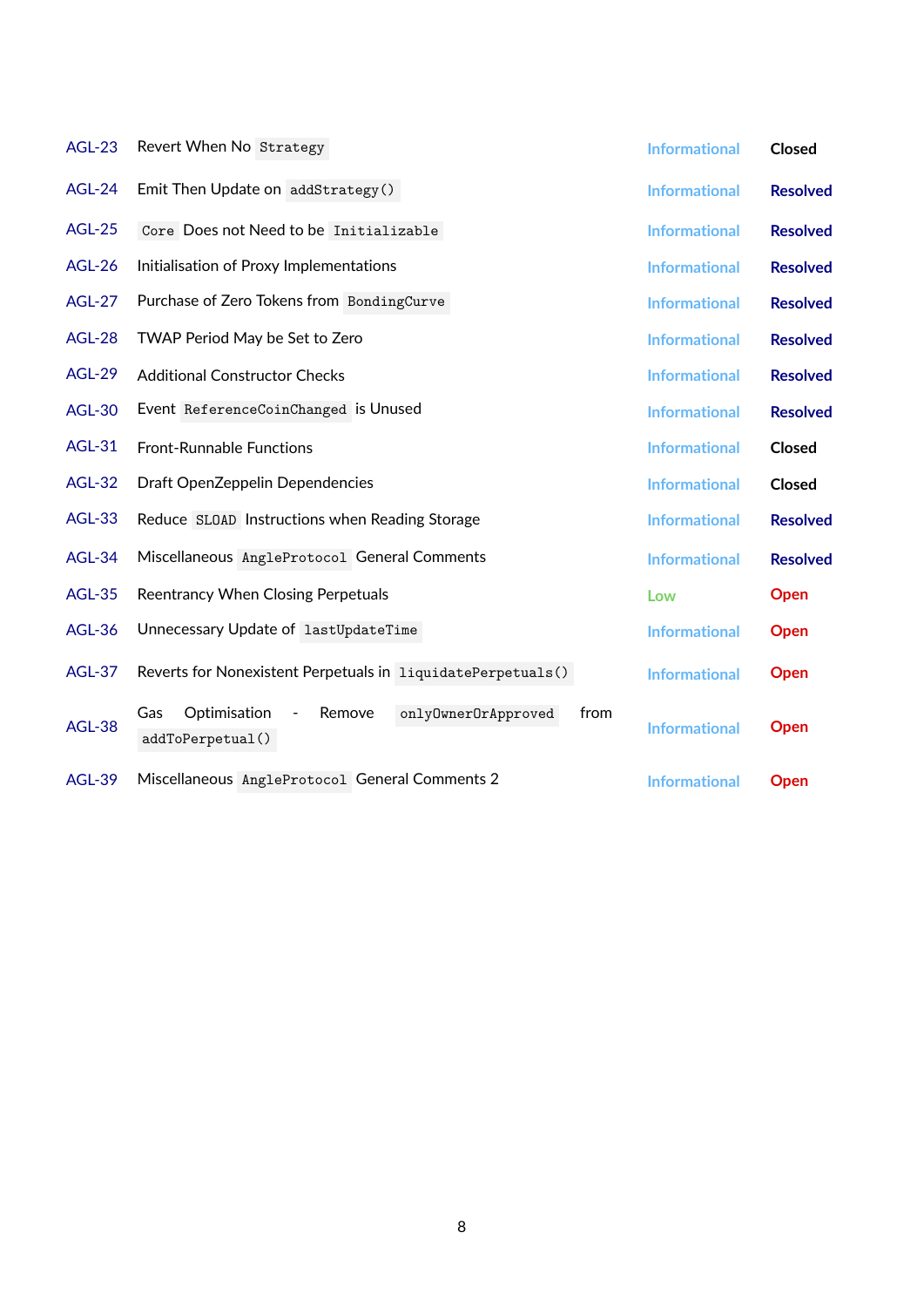<span id="page-9-0"></span>

| <b>AGL-01</b> | Amount Zeroed Before Use in recoverUnderlying() |              |                  |
|---------------|-------------------------------------------------|--------------|------------------|
| Asset         | CollateralSettlerERC20.sol                      |              |                  |
| <b>Status</b> | <b>Resolved:</b> See Resolution                 |              |                  |
| Rating        | Severity: Critical                              | Impact: High | Likelihood: High |

The recoverUnderlying() function can be called by a governor to recover amountToRedistribute , that is the amount of underlying tokens not allocated to any claims (by users, SLP or HA). The claimed tokens will be transferred to a preferred address specified in to as a function input variable.

This function can only be called when the base amount has been computed through calling function setAmountToRedistributeEach() . However, there is an error on line [**370-371**] as seen below:

```
underlyingToken . safeTransfer (to , amountToRedistribute );
```
In the code above, amountToRedistribute is zeroed before the tokens are transferred through safeTransfer(). The impact is that the to address receives  $0$  tokens and the remaining tokens are effectively locked in the contract and cannot be withdrawn.

#### **Recommendations**

Consider using a temporary variable to store the amount before being zero (thereby preventing reentrancy) as seen in the following example.

```
amountToRedistribute = 0;
underlyingToken . safeTransfer (to , localAmountToRedistribute );
```
#### <span id="page-9-1"></span>**Resolution**

[PR #80](https://github.com/AngleProtocol/angle-solidity/pull/80/files) mitgates the issue by removing the function recoverUnderlying() to be replaced by a new function recoverERC20() . The new function allows a governor to transfer either the underlying token or any ERC20 tokens owned by the CollateralSettlerERC20 contract to a destination address. For the case where tokenAddress is the underlyingToken , the amount transferred is no longer read from state after being modified, as seen in the following lines.

```
require ( amountToRedistribute >= amountToRecover , "too big amount ");
underlyingToken . safeTransfer (to , amountToRecover );
```
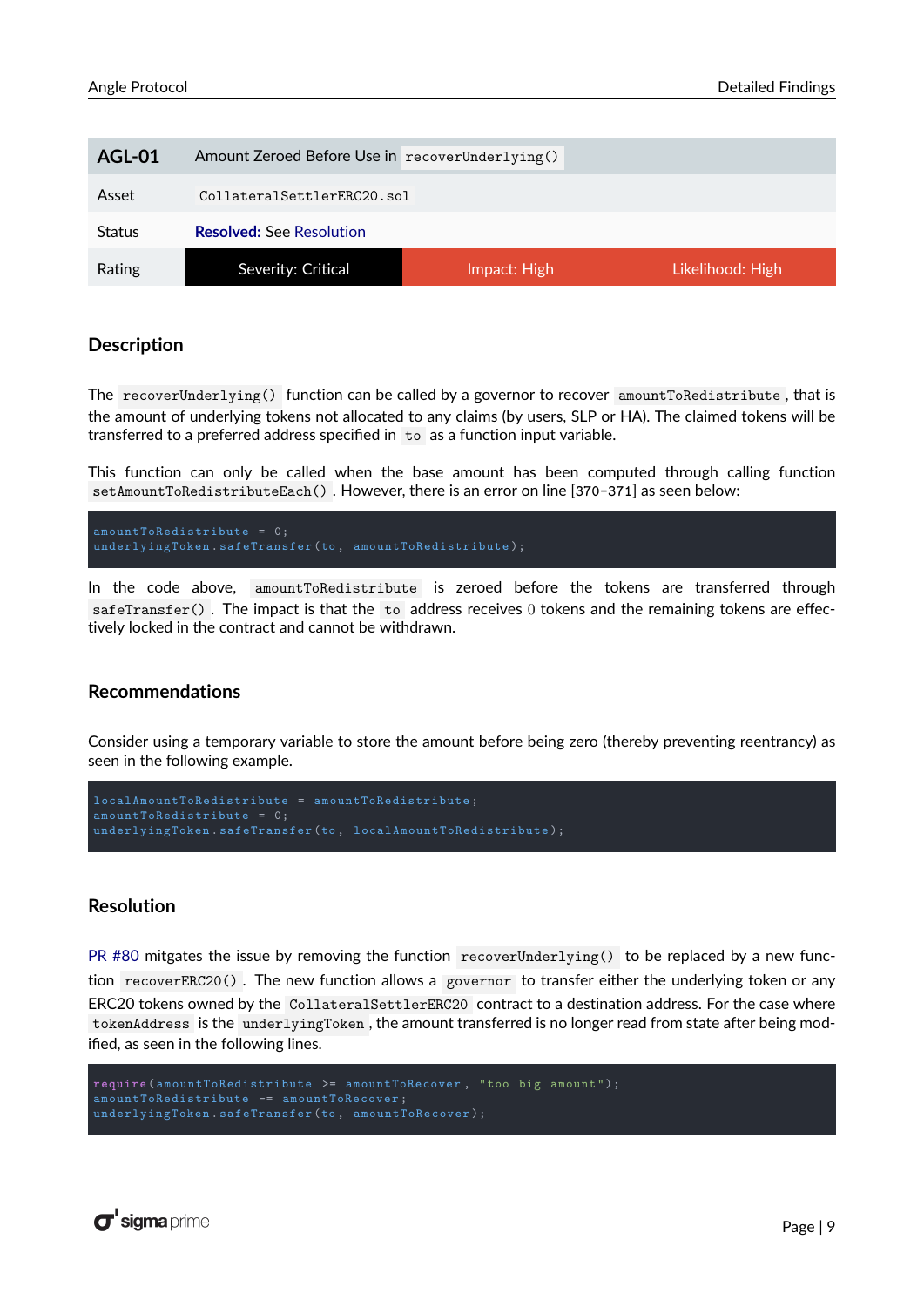<span id="page-10-0"></span>

| AGL-02        | Potential Exploits from Guardian Role |                |                  |
|---------------|---------------------------------------|----------------|------------------|
| Asset         | contracts/                            |                |                  |
| <b>Status</b> | <b>Resolved: See Resolution</b>       |                |                  |
| Rating        | Severity: High                        | Impact: Medium | Likelihood: High |

Angle's threat model includes two main types of permissioned users, **Guardians** and **Governors**. The Governor role will be controlled by a DAO and will have the highest level of permissions, allowing direct withdrawal of funds from the protocol. The Guardian role is intended to be a multisig account owned by core developers and potentially trusted third parties which can be used to act quickly in case of an attack.

The Guardian role should not be allowed to directly withdraw funds from the protocol. However, there are four potential ways for the Guardian role to exploit its privileges to withdraw funds from the protocol:

- The first attack vector available to a Guardian is through the PoolManager. addStrategy() function. The PoolManager will transfer a large proportion of the funds owned by the protocol to a Strategy . The Guardian is allowed to add any arbitrary address as a new Strategy which will receive the protocols collateral tokens as an investment. Hence, they may add a malicious contract as the new strategy which receives tokens from the protocol then transfers these tokens to an attacker owned address.
- The second and third attack vectors are from manipulating the price by setting malicious oracles in the functions StableMaster.setOracle() and BondingCurve.changeOracle() :
	- **–** Manipulating the oracle price in StableMaster could be exploited from a malicious user by taking out a large position in the PerpetualManager . Then using a malicious oracle to increase the price exponentially. This would increase the attackers cashOutAmount in the perpetual swap enough that they could withdraw all the collateral tokens in the protocol.
	- **–** Similarly by setting an advantageous price in BondingCurve they could buy tokens for significantly less than what they are worth.
- Finally, a Guardian may extract all of the funds from the RewardsDistributor through the function setStakingContract() . This allows the Guardian to specify a contract to receive reward tokens and the amount of tokens that will be sent. By setting the staking contract to a malicious address, the Guardian could withdraw all reward tokens from the RewardsDistributor .

#### **Recommendations**

Consider updating these functions to only be allowed to be called by accounts with the Governor role, thereby preventing misuse or malicious use by Guardians.

#### <span id="page-10-1"></span>**Resolution**

Commits [48ae7f8](https://github.com/AngleProtocol/angle-solidity/commit/48ae7f817c92212c31df2ae05d12c7f7da6f0861) and [a14d3e4](https://github.com/AngleProtocol/angle-solidity/commit/a14d3e4c80d49e40cb14d63615fcb7111dd84c4d) resolve the issue by setting the access control to be Governor only (rather than Guardian) for the following functions:

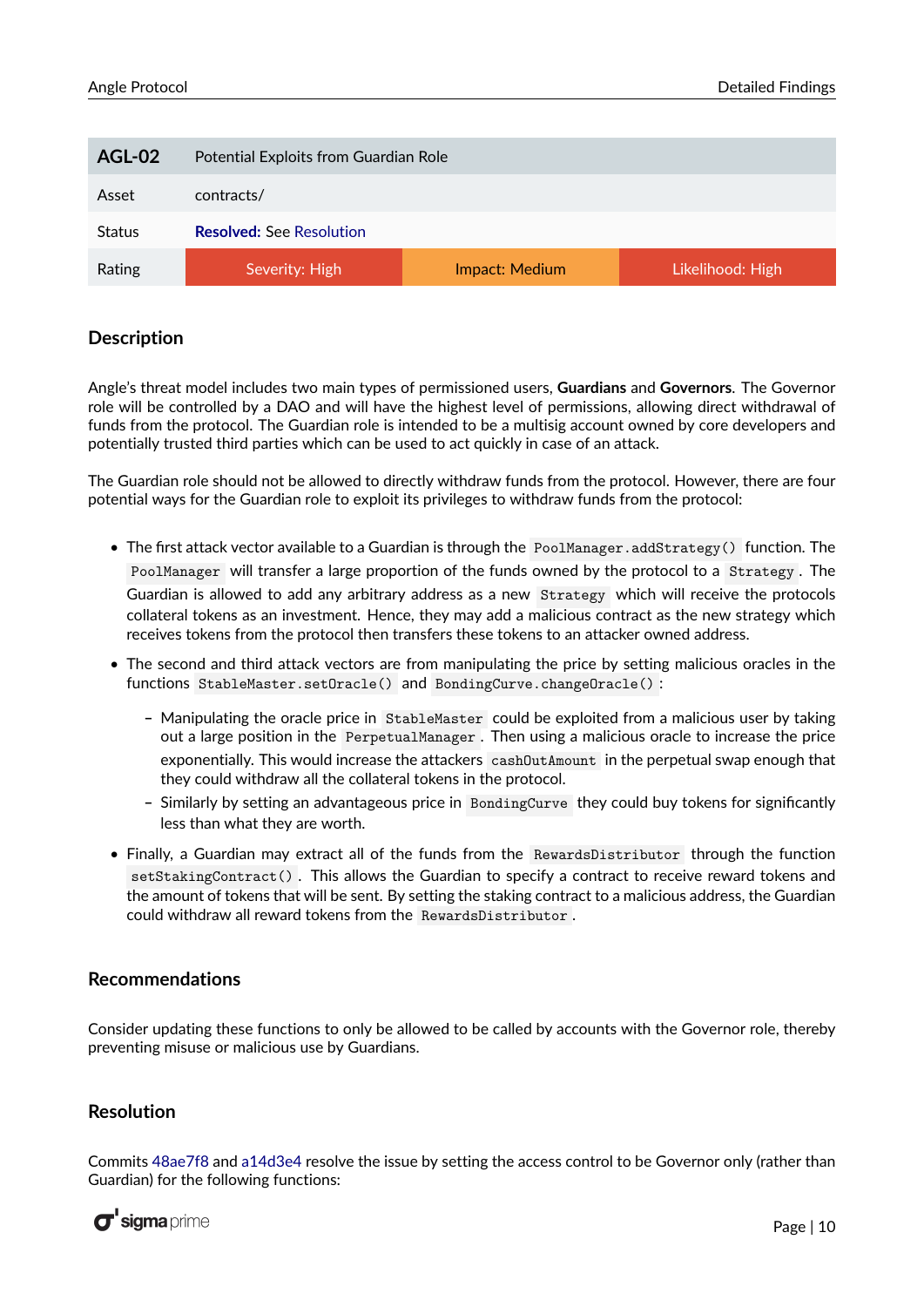- PoolManager.addStrategy()
- StableMaster.setOracle()
- Bondingcurve.changeOracle()
- RewardsDistributor.setStakingContract()

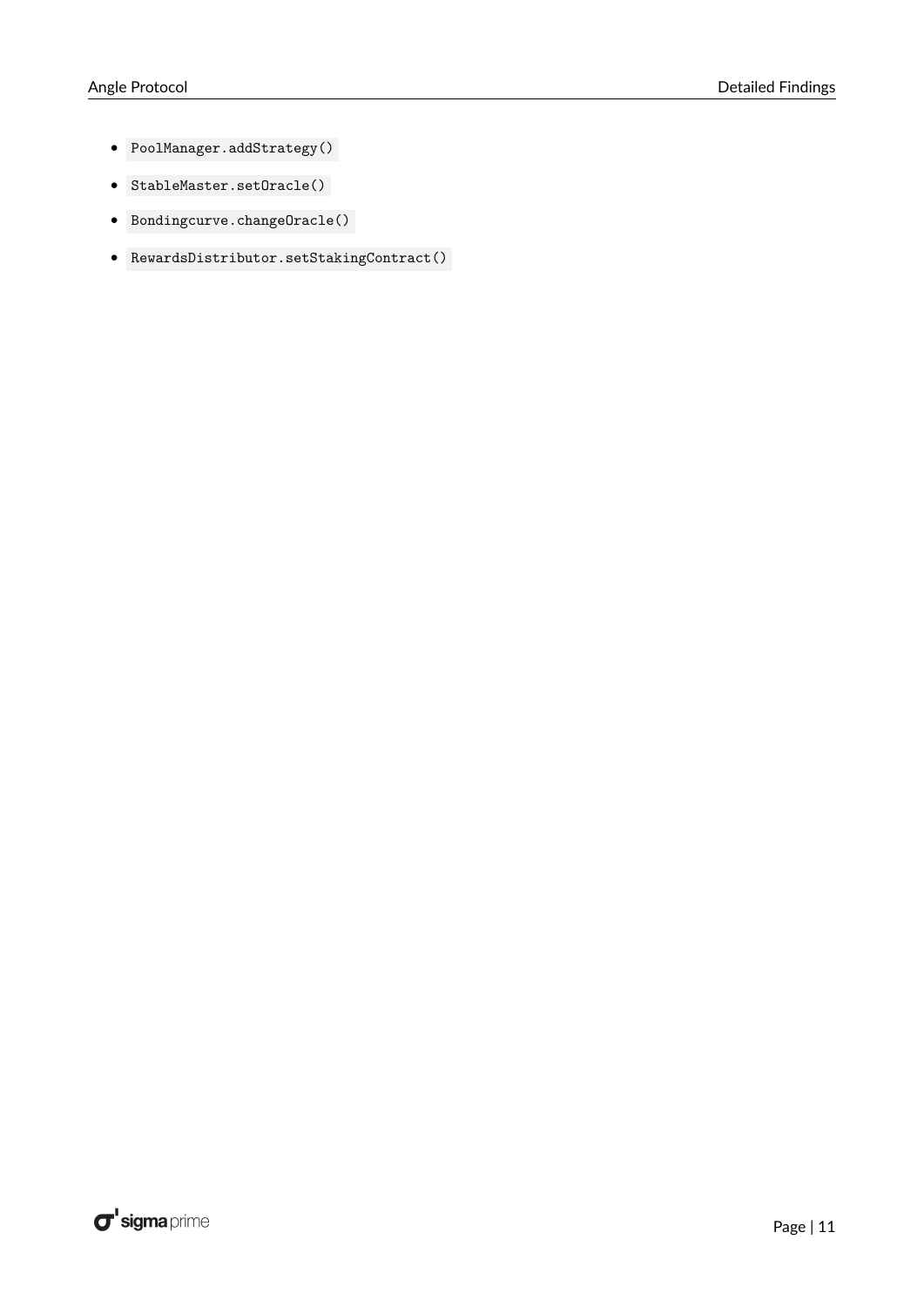<span id="page-12-0"></span>

| AGL-03        | Potential Flashloan Attacks on san Rate |              |                    |
|---------------|-----------------------------------------|--------------|--------------------|
| Asset         | StableMasterInternal.sol                |              |                    |
| <b>Status</b> | <b>Resolved: See Resolution</b>         |              |                    |
| Rating        | Severity: High                          | Impact: High | Likelihood: Medium |

The function \_updateSanRate() is used to distribute any fees or interest payments to the current holders of SanTokens . This is done by increasing the sanRate which will be multiplied against a user's token balance to determine the amount of collateral tokens they will receive when withdrawing.

There are two potential issues with the updating process which could allow an attacker to use a flashloan to take a large portion of the fees or interest that is to be paid to the SanToken holders.

The first issue is if no previous lockedInterests are present then lastBlockUpdated will not be updated. Thus, a user (e.g. a malicious flashloaner) who deposits when there is no lockedInterests is still eligible for any future interest payments or fees received during the block.

The second issue is related to the protection against distributing too high a quantity of fees at one time. If the fees are above a certain percentage of the total supply of SanTokens then only a portion of the income will be distributed. The following lines show the check if the proportion of fees is too high to be distributed in one block.

```
if ( col . slpData . lockedInterests > ( sanMint * col . slpData . maxSanRateUpdate ) / BASE ) {
    col . sanRate += col . slpData . maxSanRateUpdate ;
    _lockedInterests = ( _lockedInterests * BASE - sanMint * col . slpData . maxSanRateUpdate )
        / BASE ;
} else {
    col . sanRate += ( _lockedInterests * BASE ) / sanMint ;
    \_lockedInterests = 0;}
```
Here sanMint represents the total supply of SanTokens and maxSanRateUpdate is a fixed percentage, making the check above equivalent to *lockedInterests > totalSupply* ∗ *maxRate*.

The exploit here is inherrent to a flashloan attack, that is because a flashloan attack desposits a significant sum of funds into SanTokens , making the total supply of SanTokens increase dramatically. Therefore, \_updateSanRate() will happily distribute a much higher quantity of lockedInterests compared to the amount that would be distributed before the flashloan had been deposited.

#### **Recommendations**

There are two issues to be mitigated:

1. Allowing an attacker to receive income in the same block they deposit funds. This can be mitigated

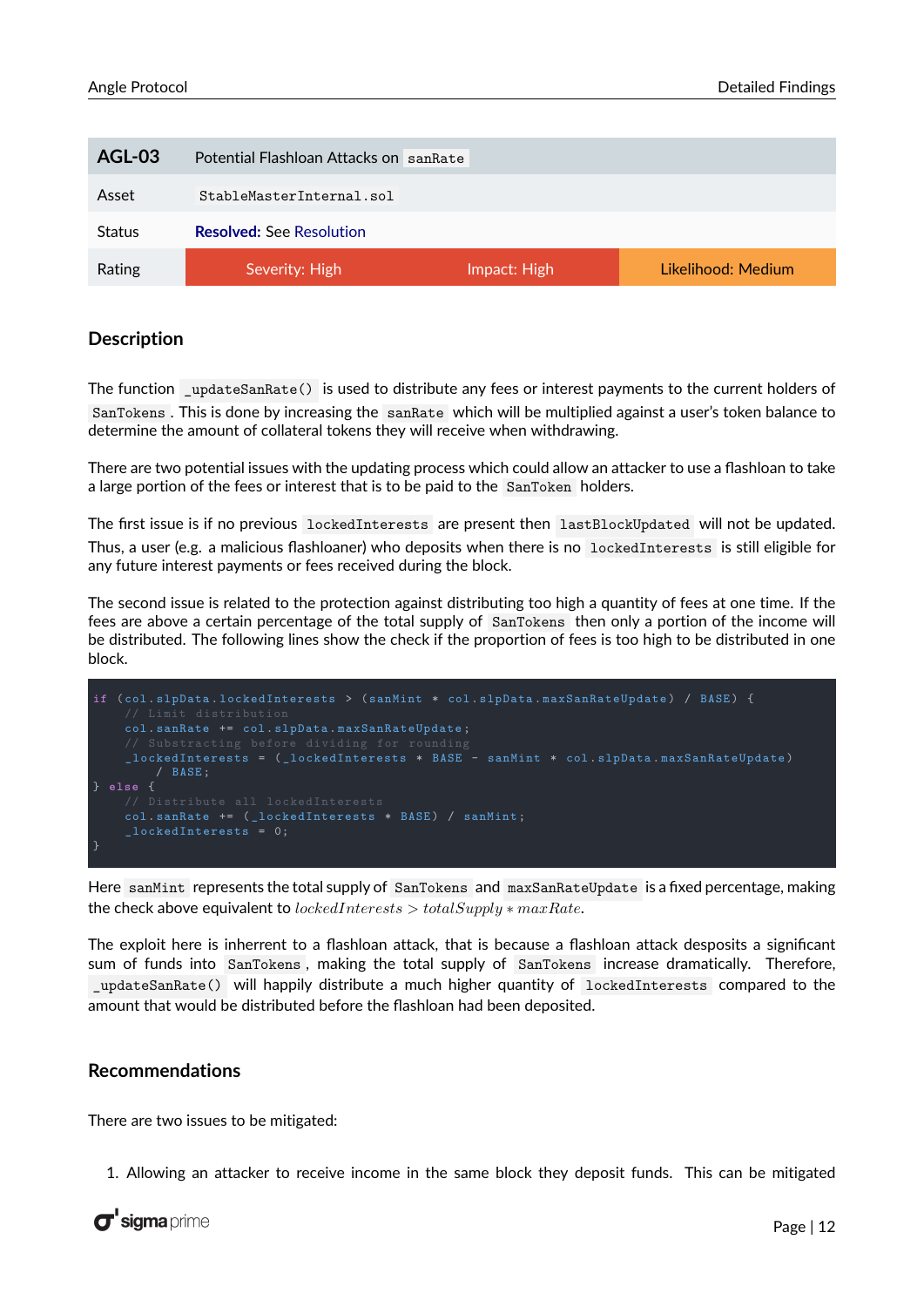by having col.slpData.lastBlockUpdated be updated to the current timestamp during every call to \_updateSanRate() , even if no interest is distributed.

2. Increasing the total supply of SanTokens to allow for more income to be distributed at one time. This can be prevented by having a cap as an amount in tokens rather than a percentage. However, this value would need to be updated regularly as the total supply grows and falls over time. The mitigation of the first issue prevents flashloans from claiming the interest and thus this attack would only be able to be executed by large scale investors who may invest for two or more blocks.

#### <span id="page-13-0"></span>**Resolution**

Commit [a14d3e4](https://github.com/AngleProtocol/angle-solidity/commit/a14d3e4c80d49e40cb14d63615fcb7111dd84c4d) corrects the issue by adding the following code on line [**86**] of StableMasterInternal.sol .

col . slpData . lastBlockUpdated = **block** . **timestamp** ;

The code above ensures that lastBlockUpdated is updated every time \_updateSanRate() is called, thus preventing a user from minting SanTokens and claiming interest in the same block.

Additionally, maxSanRateUpdate is replaced by a new parameter called maxInterestsDistributed , which sets the maximum amount to be distributed as a fixed quantity rather than a percentage of total supply of SanTokens . This update prevents a user from being able to distribute more interest in one block by increasing the total supply of SanTokens .

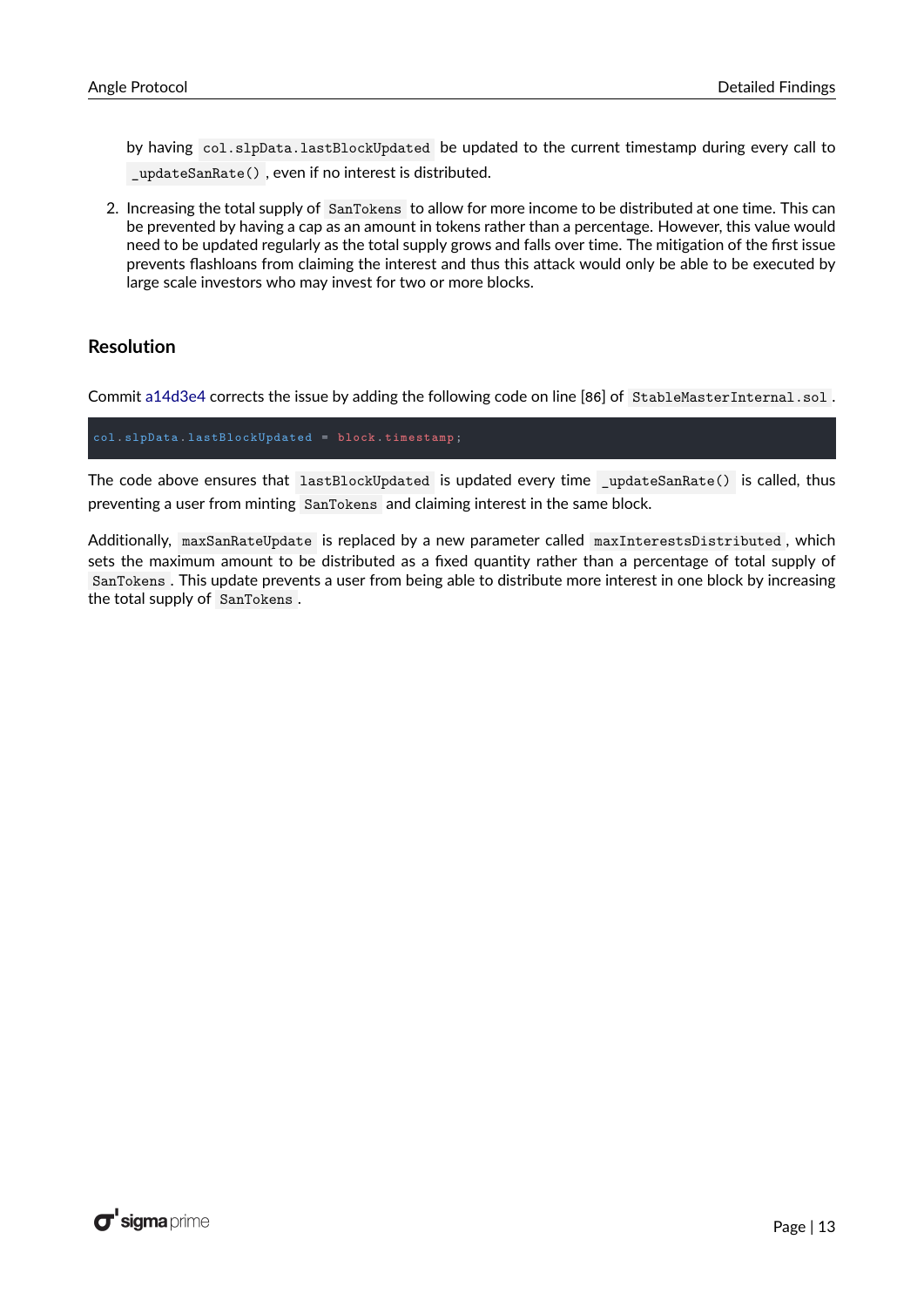<span id="page-14-0"></span>

| AGL-04        | Lost Funds When Calling addToPerpetual () with a Negative Asset Value |                |                    |
|---------------|-----------------------------------------------------------------------|----------------|--------------------|
| Asset         | PerpetualManagerFront.sol                                             |                |                    |
| <b>Status</b> | <b>Resolved: See Resolution</b>                                       |                |                    |
| Rating        | Severity: Medium                                                      | Impact: Medium | Likelihood: Medium |

When a perpetual value falls below the amount used to secure the swap, a perpetual is said to have a *negative position*. That is the perpetual cashOutAmount is less than zero. When there is a negative position for a perpetual, it should be liquidated and the amount used to cover the position should be transferrred to the protocol.

The function addToPerpetual() will check if the perpetual has a non-positive ( $\leq 0$ ) position and if the condition is met the perpetual will be liquidated.

However, before the perpetual is liquidated the funds are transferred from the user to the protocol. These funds are not accounted for in the perpetual's position when performing the liquidation check as seen in the code below.



Since the perpetual is liquidated without the funds being accounted for they are essentially lost from the user's perspective.

#### **Recommendations**

We recommend moving safeTransferFrom() to within the else statement, thereby not transferring the funds when the perpetual is to be liquidated.

#### <span id="page-14-1"></span>**Resolution**

This has been resolved in commit [a02f0b0.](https://github.com/AngleProtocol/angle-solidity/commit/a02f0b06688eed87cab2da8453f9ed52986320b5) The new implementation transfers the collateral tokens only if the perpetual passes the liquidation check (through internal function \_checkLiquidation() ), as identified in the following snippets from line [**183-189**].

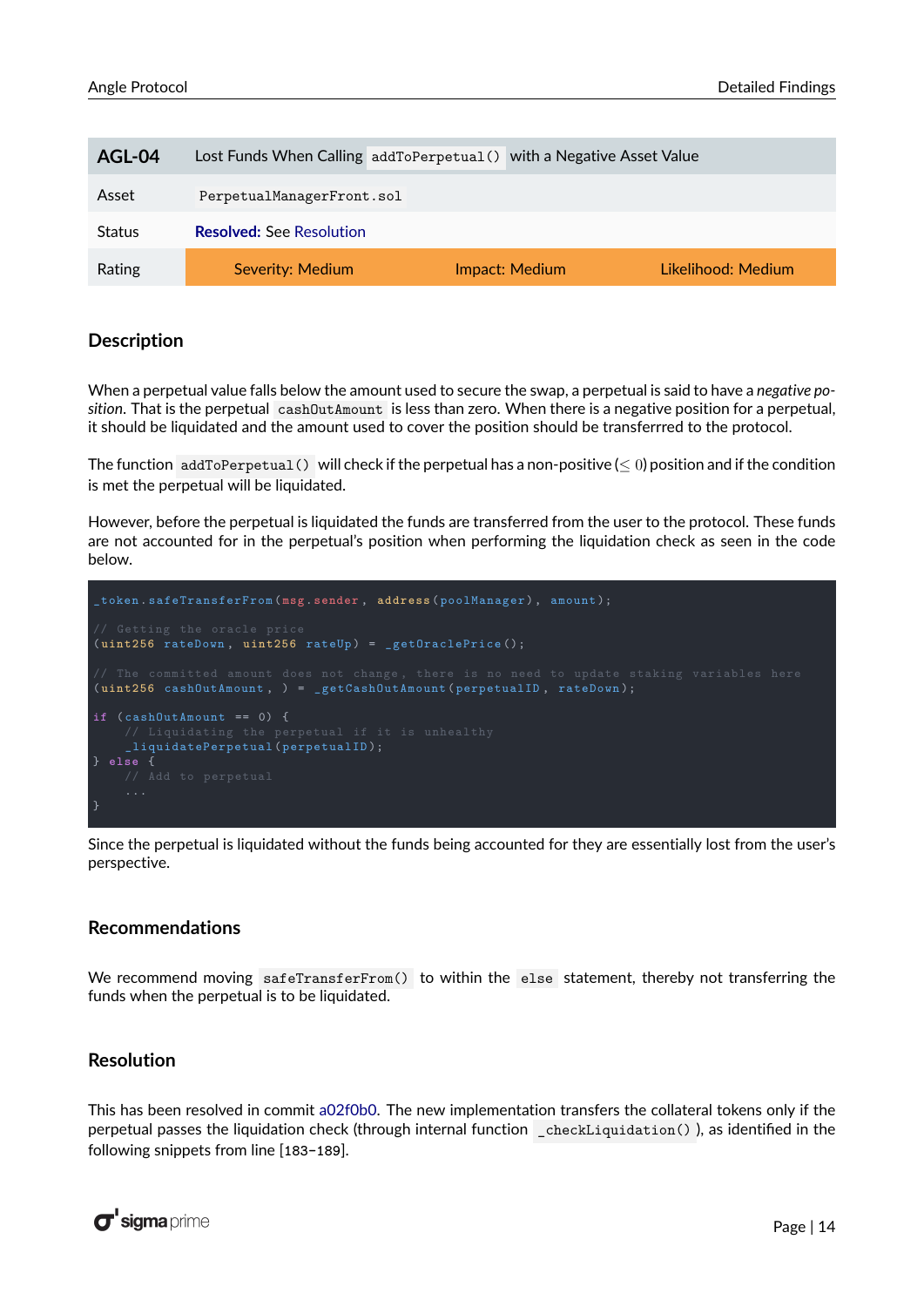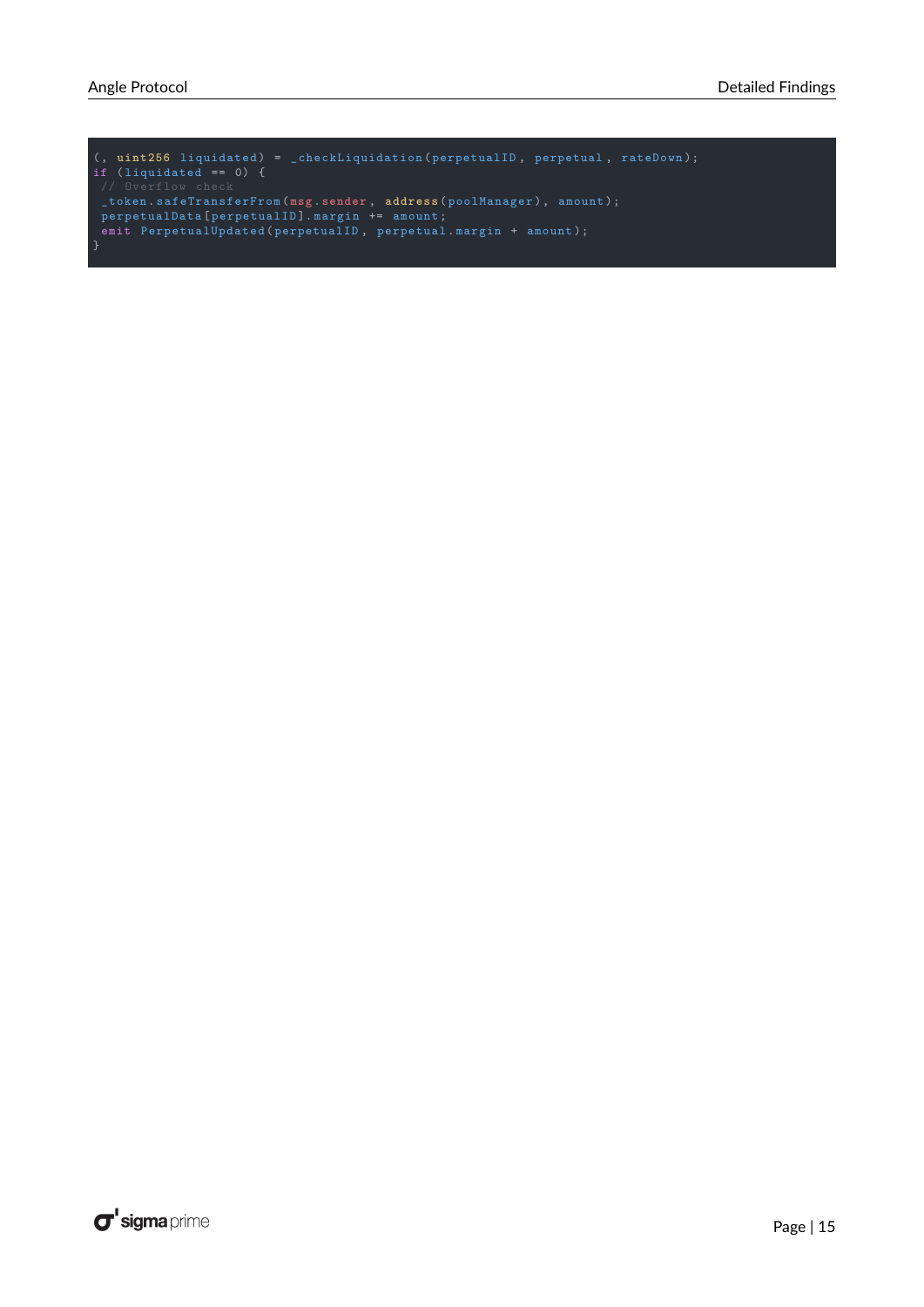<span id="page-16-0"></span>

| AGL-05        | setProportionalRatioGov() Potentially Not Called Before triggerSettlement() |              |                 |
|---------------|-----------------------------------------------------------------------------|--------------|-----------------|
| Asset         | CollateralSettlerERC20.sol                                                  |              |                 |
| <b>Status</b> | <b>Resolved:</b> See Resolution                                             |              |                 |
| Rating        | Severity: Medium                                                            | Impact: High | Likelihood: Low |

Contract CollateralSettlerERC20 allows users to claim collateral tokens with their their stable tokens (and governance tokens). The claim process can only be started once triggerSettlement() is called by a StableMaster contract. While claiming, the contract requires some mandatory information, including proportionalRatioGovUser and proportionalRatioGovLP , both of which are set through the function setProportionalRatioGov() by a Governor.

There is a chance that function setProportionalRatioGov() is never called before triggerSettlement() is executed. If this happens, then there would be Division or modulo by zero error during the claim. This is because proportionalRatioGovUser and proportionalRatioGovLP are divisors/denominators in function  $_t$ treatClaim() if (amountGovToken > 0) and  $lp > 0$ .

The cause is the following code snippet from line [**416-424**].



This occurrence will make claiming not possible if the user wants to use governance token, and there is no remedy for this event. Function setProportionalRatioGov() cannot be called after triggerSettlement() , as defined in line [**384**]

**require** ( startTimestamp == 0, " ratios cannot be modified after start ");

#### **Recommendations**

Make sure proportionalRatioGovUser and proportionalRatioGovLP are not zero before calling triggerSettlement() .

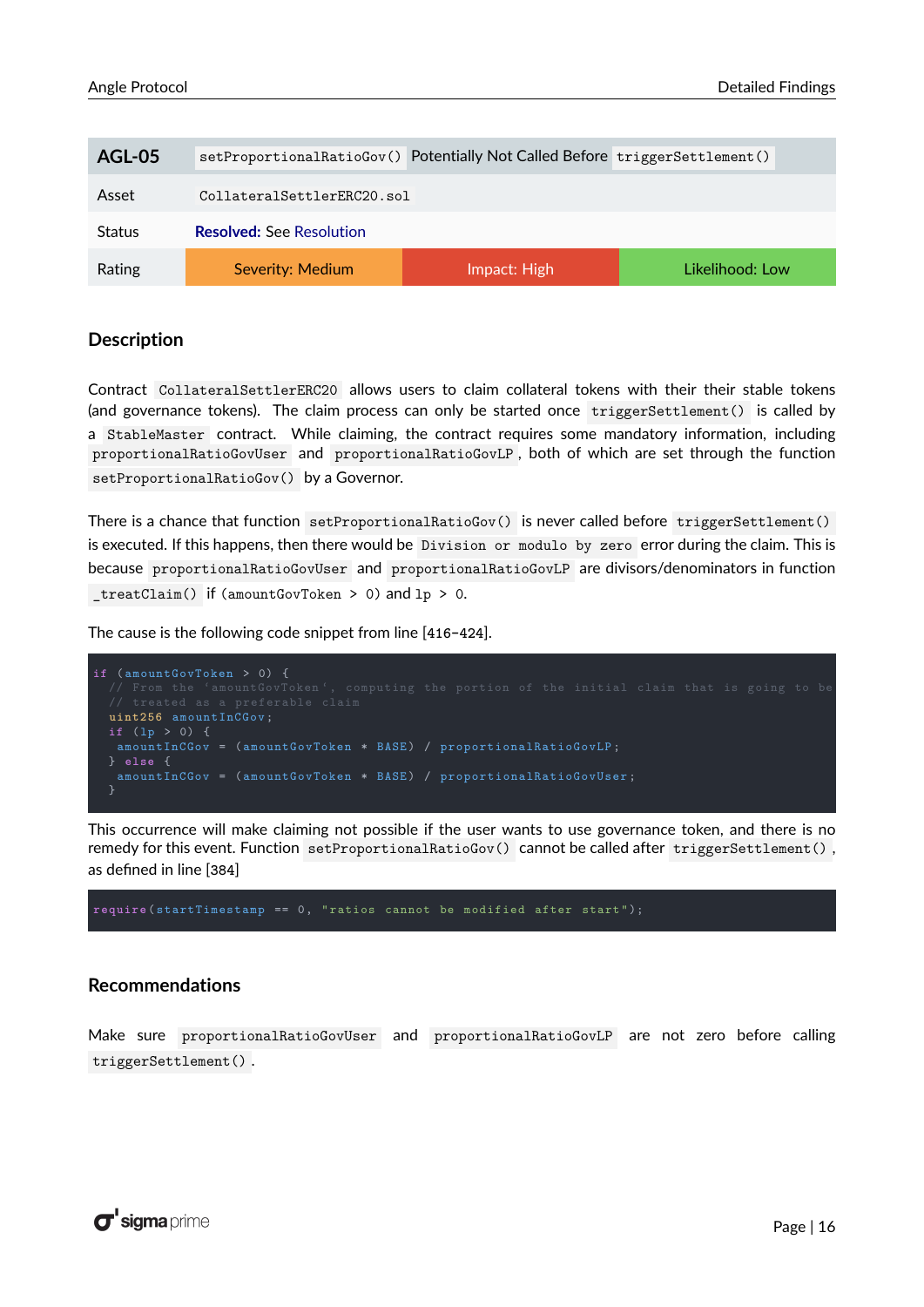#### <span id="page-17-0"></span>**Resolution**

This has been resolved in commit [e7c8e8b.](https://github.com/AngleProtocol/angle-solidity/commit/e7c8e8bdacd68b8814093b2fd6eeb64e6cc0fa3a) The function now conducts an extra check to ensure all prerequisites are satisfied.

**require** ( proportionalRatioGovLP != 0 && proportionalRatioGovUser != 0, " invalid proportion ");

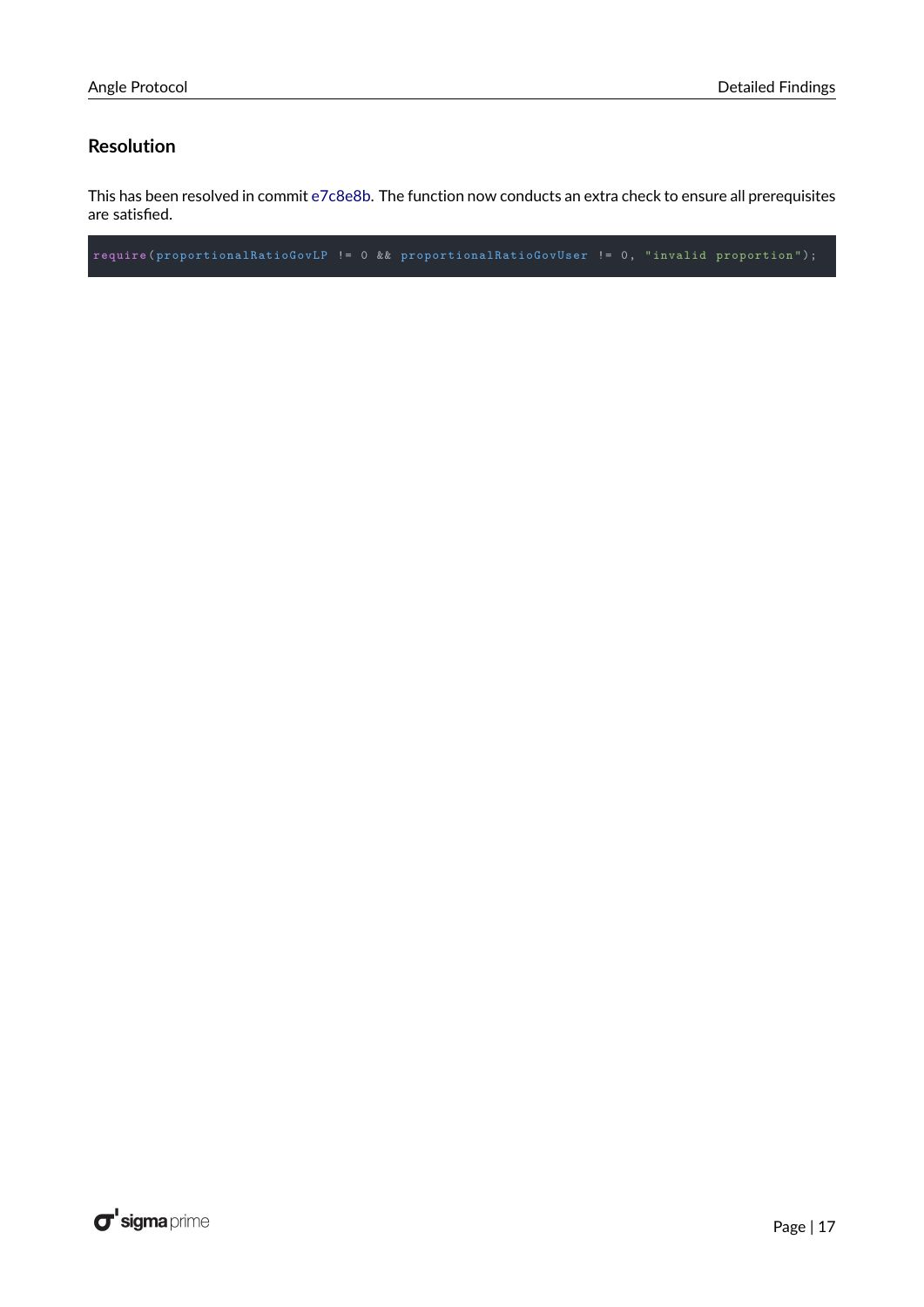<span id="page-18-0"></span>

| AGL-06        | Claim Collateral on Behalf of HAs |                |                    |
|---------------|-----------------------------------|----------------|--------------------|
| Asset         | CollateralSettlerERC20.sol        |                |                    |
| <b>Status</b> | <b>Resolved: See Resolution</b>   |                |                    |
| Rating        | Severity: Medium                  | Impact: Medium | Likelihood: Medium |

When a collateral pool is being revoked users are able to make claims over the collateral. These claims are paid out based on preference. Users are able to attach governance tokens to their claims to give the claims a higher preference.

In CollateralSettlerERC20 , the function claimHA() may be called by any user and will make a claim for the perpetual owner. As part of this function, the user is able to specify how much governance tokens are to be attached. Since there are no requirements for who the message sender is when claiming a perpetual, a malicious user may claim other users perpetuals with **zero** governance tokens attached.

The benefit of this attack is that the malicious user would have a higher priority when it comes to redeeming the tokens if they have attached governance tokens when claiming their perpetual.

#### **Recommendations**

Consider only allowing users who are either approved or the owner of a perpetual to be allowed to claim a perpetual. This can be achieved through a public getter of the function PerpetualManagerInternal.\_isApprovedOrOwner() .

#### <span id="page-18-1"></span>**Resolution**

This has been resolved in commit [9065e85.](https://github.com/AngleProtocol/angle-solidity/commit/9065e8527fb8ee4972ecc02bee8ca6b7b3734a11) The function can only be called by the perpetual owner or an approved account. The check is implemented in the following code from line [**301**].

**require** ( perpetualManager . isApprovedOrOwner ( **msg** . **sender** , perpetualID ), " not approved ");

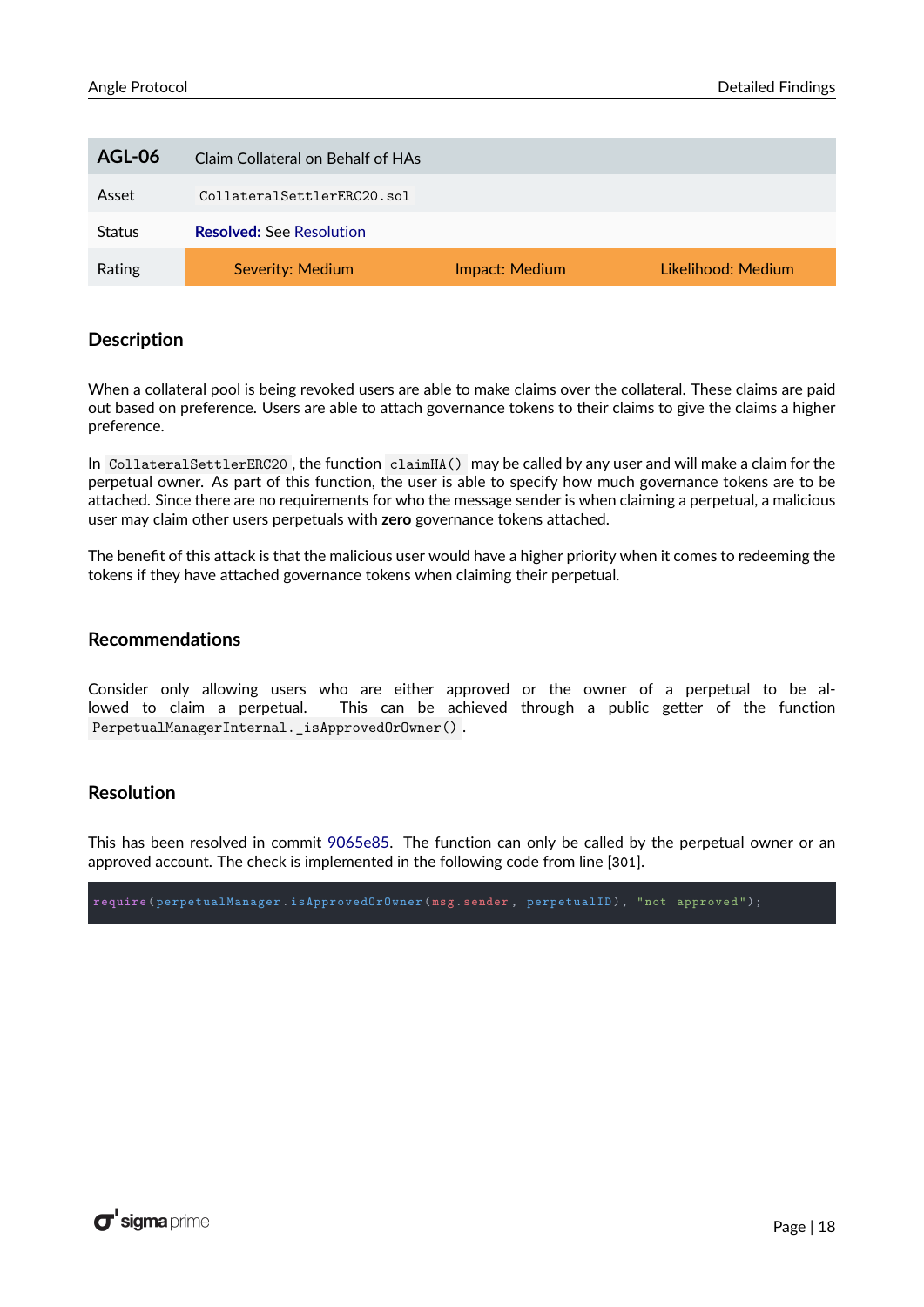<span id="page-19-0"></span>

| AGL-07        | Incorrectly Handled Edge Case in _computeDripAmount() |                |                    |
|---------------|-------------------------------------------------------|----------------|--------------------|
| Asset         | RewardsDistributor.sol                                |                |                    |
| <b>Status</b> | <b>Resolved: See Resolution</b>                       |                |                    |
| Rating        | Severity: Medium                                      | Impact: Medium | Likelihood: Medium |

The function computeDripAmount() calculates the amount of tokens that should be sent to the StakingRewards contract, dependant on the amount of time that has elapsed since the last reward distribution.

The following condition can be found on line [**286-290**] of RewardsDistributor.sol .

```
uint256 timeElapsed = _timeSinceStart (stakingParams);
uint256 timeLeft = stakingParams . duration - timeElapsed ;
if ( stakingParams . distributedRewards >= stakingParams . amountToDistribute || timeLeft == 0) {
    return 0;
```
The condition where  $timeLeft == 0$  is reached when at least duration amount of time has passed since timeStarted . In this case the rewards to be distributed is set to zero. This is not desirable as there may be rewards that should be distributed.

Consider the extreme case where we begin with setStakingContract() , we let duration seconds pass then call  $\text{drip}()$ . Now timeLeft == 0, hence \_computeDripAmount() will return zero. However, since the entirety of duration has passed and no distributions have been made it would be preferable to return amountToDistribute .

The undesirable edge case will arise when we have the following conditions:

- timeStarted + lastDistributeTime + updateFrequency < duration AND
- drip() is not called until after timeStarted + duration .

The result is a proportion of tokens will not be distributed and will remain unaccounted for in the contract.

#### **Recommendations**

This issue may be mitigated by distributing the rewardsLeftToDistribute if timeLeft == 0 which can be seen as follows.

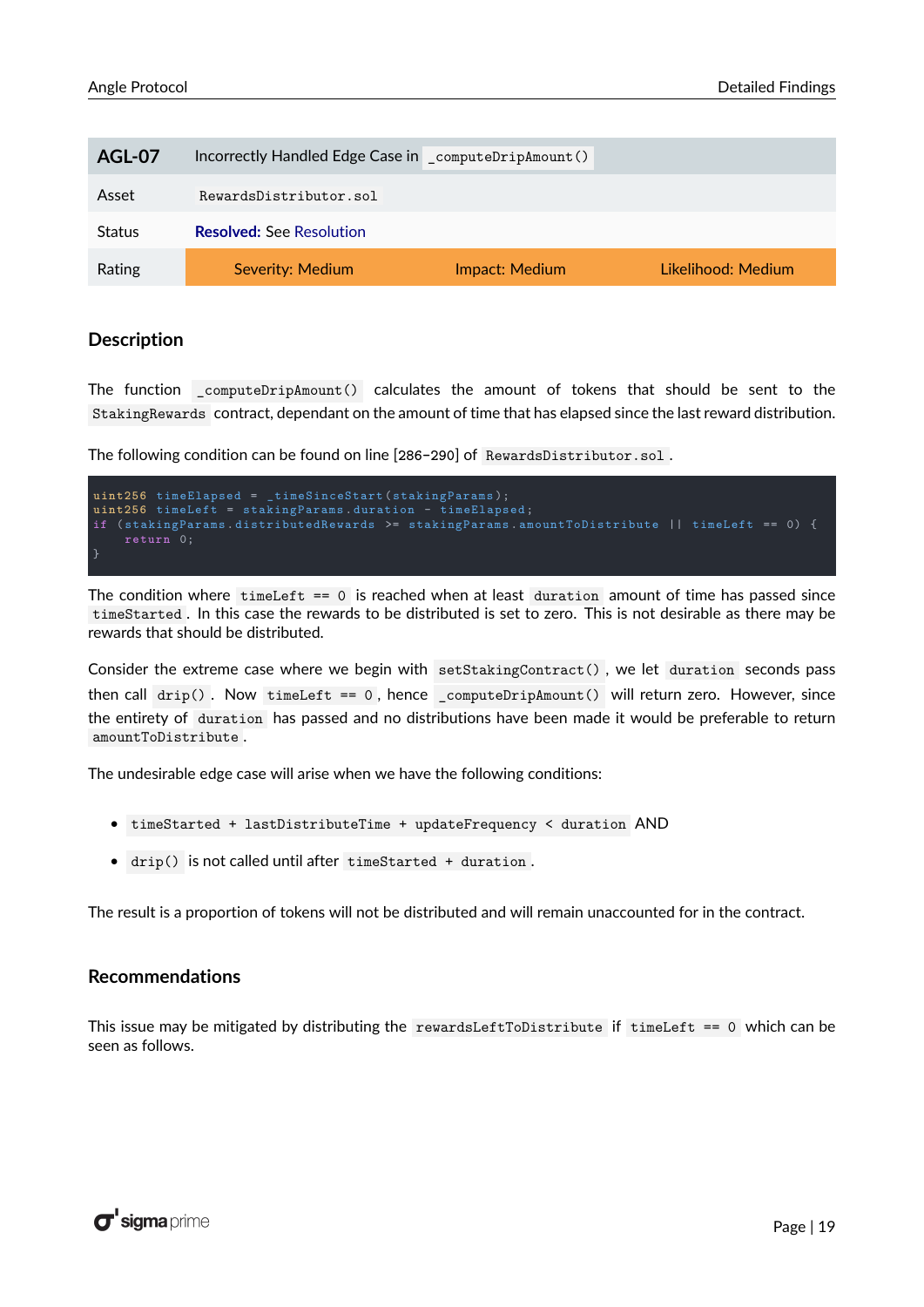```
if ( stakingParams . distributedRewards >= stakingParams . amountToDistribute ) {
uint256 timeElapsed = _timeSinceStart ( stakingParams );
uint256 timeLeft = stakingParams . duration - timeElapsed ;
uint256 rewardsLeftToDistribute = stakingParams . amountToDistribute
    - stakingParams . distributedRewards ;
if ( timeLeft == 0) {
    return rewardsLeftToDistribute ;
}
```
#### <span id="page-20-0"></span>**Resolution**

This has been resolved in commit [4cd59ce.](https://github.com/AngleProtocol/angle-solidity/commit/4cd59cee5b6cfa04ca797a260b6b2fc6568495e4) The function \_computeDripAmount() now returns rewardsLeftToDistribute if the mentioned edge case occurs.

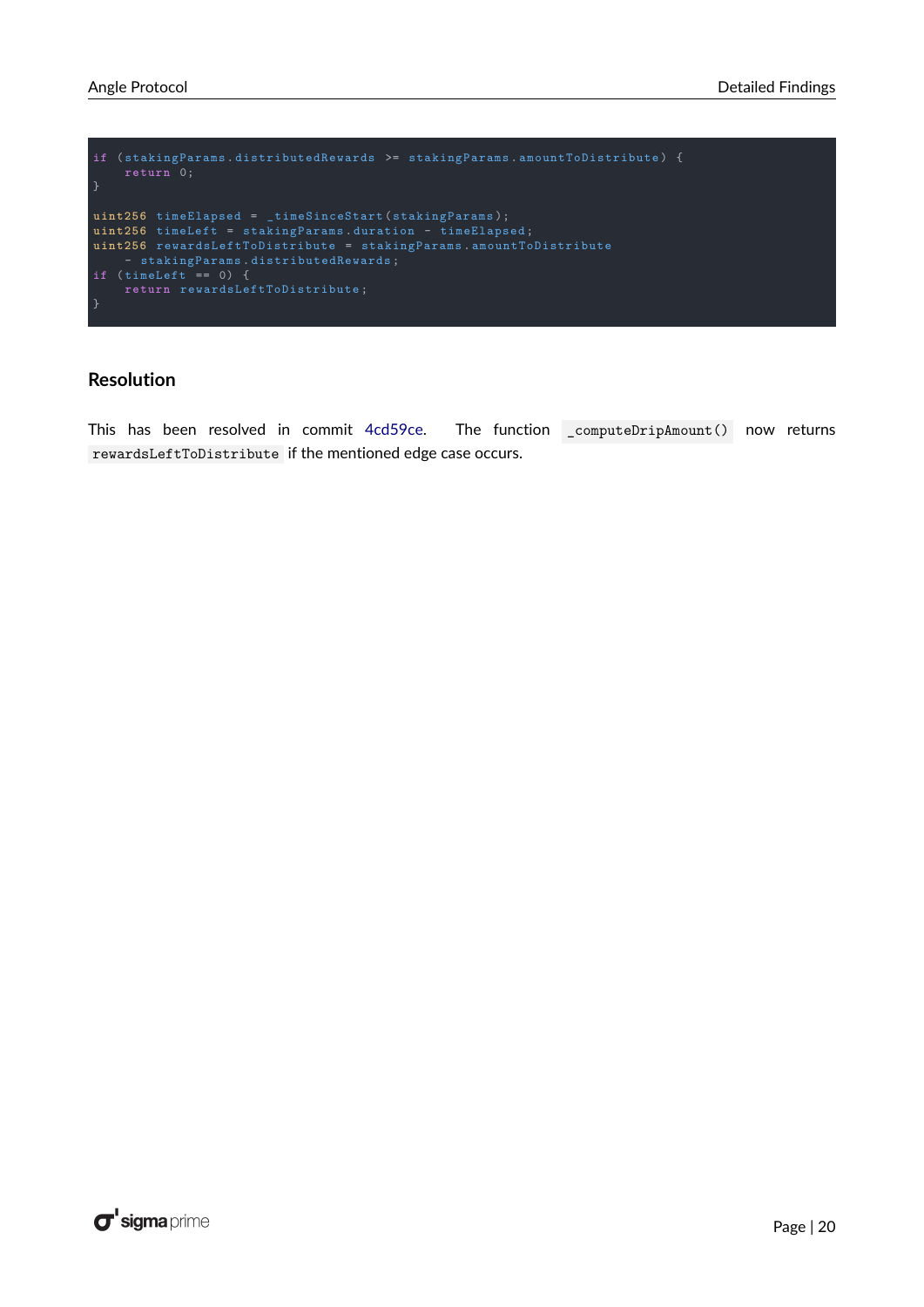<span id="page-21-0"></span>

| AGL-08        |                                 | Revoked StableMaster May be Deployed A Second Time |                 |
|---------------|---------------------------------|----------------------------------------------------|-----------------|
| Asset         | Core.sol                        |                                                    |                 |
| <b>Status</b> | <b>Resolved:</b> See Resolution |                                                    |                 |
| Rating        | Severity: Low                   | Impact: Low                                        | Likelihood: Low |

The Core smart contract is able to deploy StableMaster contracts which represent a new stable coin. The Core also has the ability to revokeStableMaster() which essentially disowns a stablecoin.

When a StableMaster contract is revoked it is possible to add the contract back again by calling deployStableMaster() . This will call StableMaster.deploy() adding the current guardian and governor roles, without removing the previous ones.

#### **Recommendations**

Consider adding a state variable in Core which stores a mapping(address=>boolean) as to whether an address has been deployed as a StableMaster or not yet.

#### <span id="page-21-1"></span>**Resolution**

In commit [4cd59ce](https://github.com/AngleProtocol/angle-solidity/commit/4cd59cee5b6cfa04ca797a260b6b2fc6568495e4) a state variable was added to Core, that is, deployedStableMasterMap. The variable enables to check whether a StableMaster has been deployed previously or not. The check is conducted on line [**114**] in function deployStableMaster() .

**require** (! deployedStableMasterMap [ stableMaster ], " stableMaster previously deployed ");

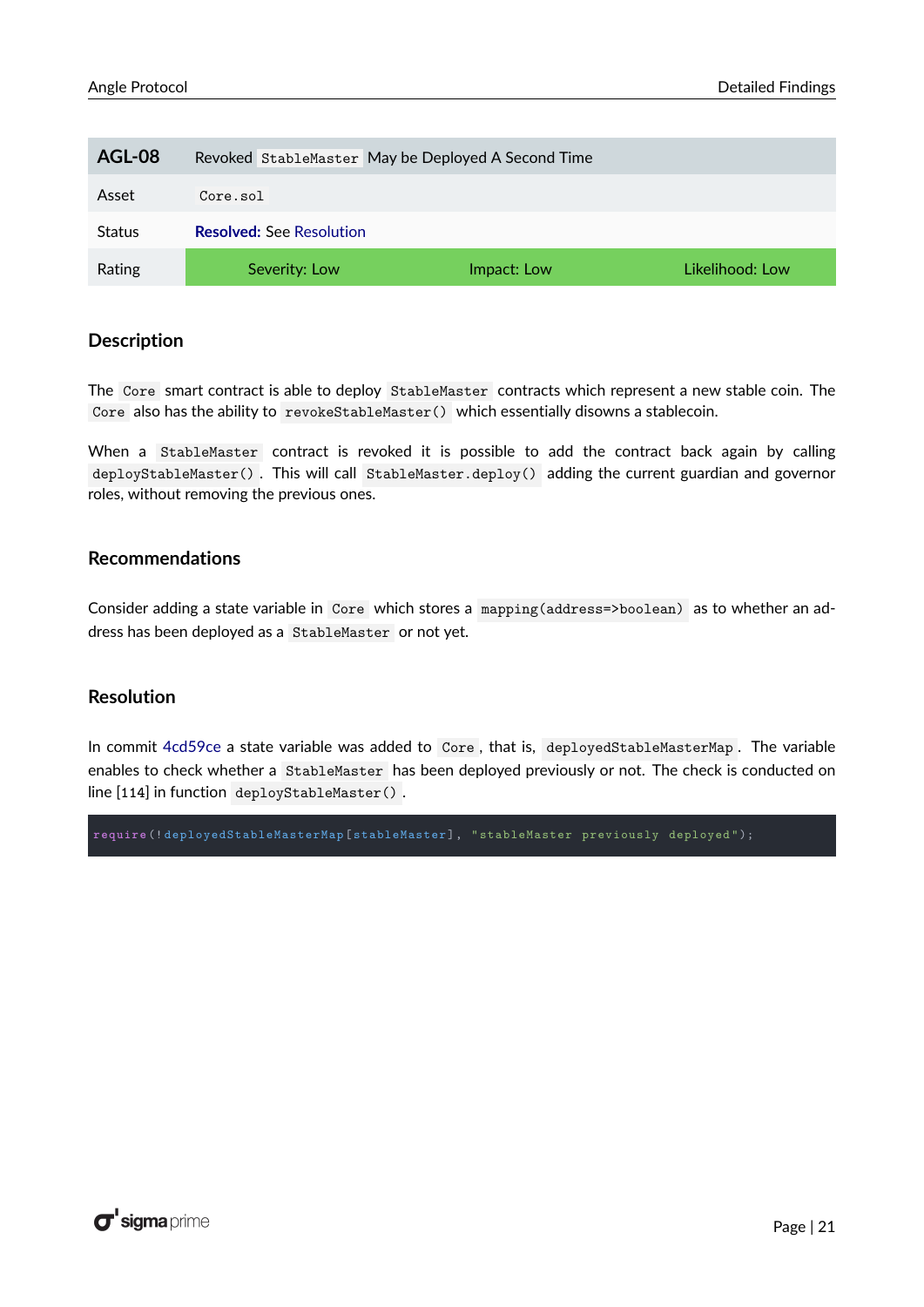<span id="page-22-0"></span>

| <b>AGL-09</b> | Potential Overflows in BondingCurve |             |                 |
|---------------|-------------------------------------|-------------|-----------------|
| Asset         | BondingCurve.sol                    |             |                 |
| <b>Status</b> | <b>Resolved: See Resolution</b>     |             |                 |
| Rating        | Severity: Low                       | Impact: Low | Likelihood: Low |

The operation totalTokensToSell\*\*power appears in the functions \_computePriceFromQuantity() and getCurrentPrice() .

The expected decimal places of totalTokensToSell is 18 and the initial total supply is 1*,* 000*,* 000*,* 000 (1 billion). As  $\,$  totalTokensToSell  $\,$  is a  $\,$  uint256  $\,$  this gives us  $2^{256}-1$  as the max value which is about 78 decimal digits. Since the maximum in initial value of totalTokensToSell is  $10^{27}$ , if *power*  $\geq$  3 we could have a value of  $10^{81}$ which would overflow a uint256 .

Note in getCurrentPrice() we have startPrice \* (totalTokensToSell\*\*power) where start price is also in 18 decimal digits further increasing the likelihood of an overflow.

#### **Recommendations**

Since power must be greater than one (1) due to other requirements and less than three (3) to prevent overflow consider using a constant or hard coding the value to two (2).

If the value is hard coded to two (2) it may also be beneficial to change the order of operations to do some division operations before all of the multiplications. However, this will have the trade off in a reduction in precision due to rounding errors.

#### <span id="page-22-2"></span>**Resolution**

<span id="page-22-1"></span>The issue has been resolved in commit [f0b86ff.](https://github.com/AngleProtocol/angle-solidity/commit/f0b86ffb6085fab3613e7d4c18ed3ea4a331f062) The variable power was replaced by a hardcoded value of two (2).

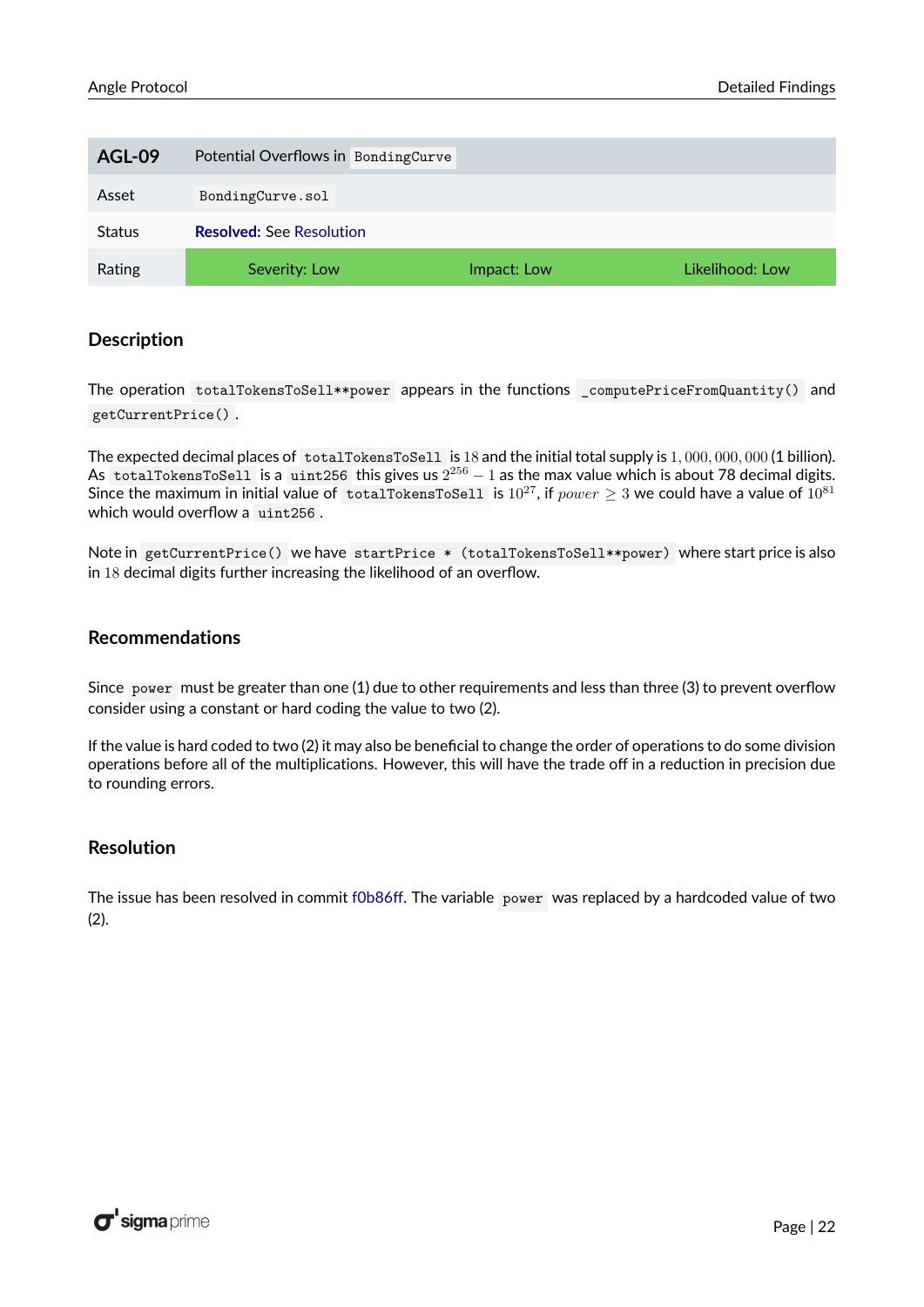| <b>AGL-10</b> | setGuardian() May Overwrite Itself             |             |                 |
|---------------|------------------------------------------------|-------------|-----------------|
| Asset         | Core.sol, PoolManager.sol & StakingRewards.sol |             |                 |
| <b>Status</b> | <b>Resolved: See Resolution</b>                |             |                 |
| Rating        | Severity: Low                                  | Impact: Low | Likelihood: Low |

The function setGuardian() in Core is used to recursively update the Guardian role for all contracts in the protocol.

The function takes a parameter guardian to be the new Guardian. It then performs the operations grantRole() for the new Guardian and revokeRole() for the previous Guardian in that order.

This poses a potential issue if both the new Guardian and old Guardian are the same address. That is because it will grant the permissions then revoke them leaving no users with Guardian permissions.

The same issue is present in PoolManager.setGuardian() which does \_addGuardian(\_guardian) then \_revokeGuardian(guardian) .

A similar issue also exists in StakingRewards.setNewRewardsDistributor() . Indeed, if the newRewardsDistributor is the same as rewardsDistribution then the REWARD\_DISTRIBUTOR\_ROLE will end up being revoked for this address and there will be no addresses with REWARD\_DISTRIBUTOR\_ROLE permission.

#### **Recommendations**

We recommend adding a check to ensure the new Guardian is different to the previous Guardian (or new rewards distributor is different to the previous rewards distributor) and perform the revoke operations before the grant operations.

Furthermore, consider updating the name \_guardian to \_newGuardian for better clarity.

#### <span id="page-23-1"></span>**Resolution**

This issue has been addressed in [PR #89.](https://github.com/AngleProtocol/angle-solidity/pull/89/files) An additional check was added to ensure that the newGuardian is not the same as the current guardian. A similar change was also made in RewardsDistributor.setNewRewardsDistributor() , where the new RewardsDistributor contract should not be identical to the current one.

<span id="page-23-0"></span>Additionally, the order of operations was reversed in setCore() and setGuardian() to perform the **revoke** operations before the **grant** operations.

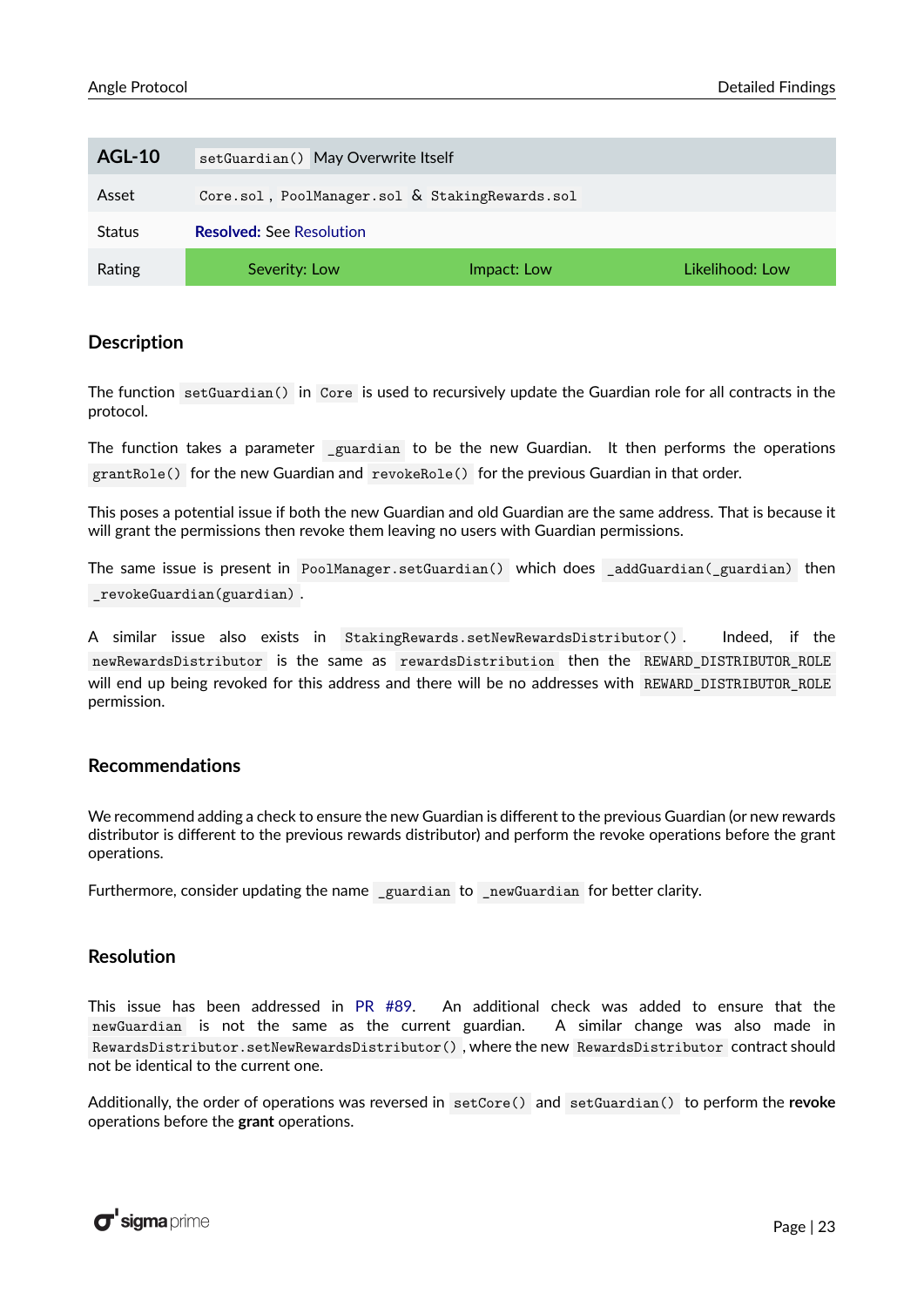| <b>AGL-11</b> | Circumvention of Maintenance Margin |             |                 |
|---------------|-------------------------------------|-------------|-----------------|
| Asset         | PerpetualManagerFront.sol           |             |                 |
| <b>Status</b> | <b>Resolved:</b> Closed Resolution  |             |                 |
| Rating        | Severity: Low                       | Impact: Low | Likelihood: Low |

The maintenance margin exists so users can be liquidated if their position falls below a certain percentage of the perpetual's inital bought amount.

The maintenance margin is measured as  $maintenance Margin =$ *position cashOutAmount* in the function \_getCashOutAmount() .

cashOutAmount is initially the amount transferred to the pool as collateral for the swap. However, perpetual.cashOutAmount is updated when users call addToPerpetual() .

If a user has made a loss and is nearing the maintenance margin, they are able to call addToPerpetual(1) where 1 represents the smallest unit of value for the token, which will likely have negligible real value. This will  $t$ update  $\frac{position}{cashOutAmount}$  to the total value of the new position, as a result the fraction  $\frac{position}{cashOutAmount} = 100\%$  $since  $cashOutAmount == position$ . This will prevent liquidation which will occur if the maintenance margin$ falls below 0*.*3%.

The impact of this is that it is possible for a user to continue to stay above the maintenance margin so long as their position is greater than zero. It is worth noting that the leverage,  $leverage = \frac{boughtAmount}{position}$  will continue to increase by repeating this process. Since the leverage is increasing if the price continues to decrease the position will inevitably become negative and may be liquidated.

Note in addition to the above it is possible to call forceCashOutPerpetual() when the leverage reaches cashOutLeverage which is initially 100.

#### **Recommendations**

Ensure the development team is aware of this scenario and understands how it may be mitigated.

#### <span id="page-24-1"></span>**Resolution**

<span id="page-24-0"></span>A high level redesign has modified the functions addToPerpetual() and removeFromPerpetual() such that this issue is no longer relevant.

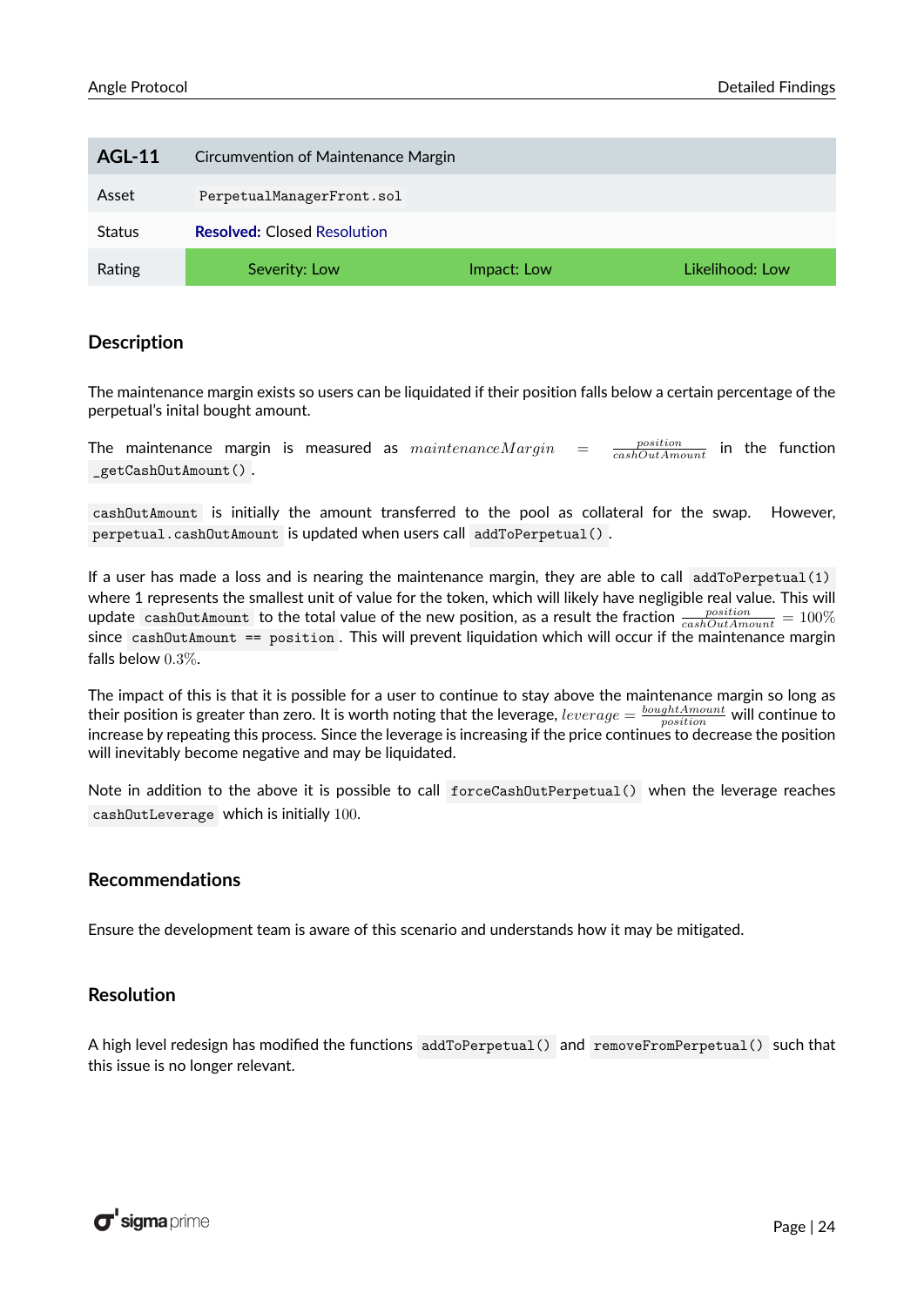| <b>AGL-12</b> |                                 | _computeDripAmount() is Non Linear in its Distribution |                 |
|---------------|---------------------------------|--------------------------------------------------------|-----------------|
| Asset         | RewardsDistributor.sol          |                                                        |                 |
| <b>Status</b> | <b>Resolved:</b> See Resolution |                                                        |                 |
| Rating        | Severity: Low                   | Impact: Low                                            | Likelihood: Low |

The function drip() adheres to the following formula,

 $dripAmount_i = updateFrequency * \frac{amountToD is triple-distributed Rewards_{i-1}}{duration-min(timestamm_i - timeStrategy_{i-1}}$ *duration*−*min*(*timestampi*−*timeStarted, duration*)

There are two issues with the formula. First, since it can be expected that,

*updateF requency < timestamp<sup>i</sup>* − *lastDistributionT ime*

as drip() transactions will not be mined exactly every *updateF requency* seconds. Thus, the amount of time for this distribution (*timestamp<sup>i</sup>* − *lastDistributionT ime*) is likely more than what is accounted for (*updateF requency*), effectively under valuing *dripAmount*.

The second issue is that timeLeft uses the current timestamp whereas we use the previous distributedRewards .

Consider the following example with the inital setup,

- $timeStarted = 0$
- $\textit{timestamp}_0 = 0$
- $\bullet$  *duration* = 10
- $updateFrequency = 1$
- $amountToD istribute = 30$
- $distributedRewards_0 = 0$

Say we are at  $timestamp_1 = 1$ ,

•  $dripAmount_1 = 1 * \frac{30 - 0}{10 - min(1 - 0, 10)} = \frac{30}{9} = 3.33$ 

However, for a linear equation we would expect to have,

•  $dripAmount_1 = \frac{amountToDistribute}{duration} * timeElapped = \frac{30}{10} * 1 = 3$ 

Thus, the *dripAmount* from \_computeDripAmount() is slightly over valued compared to a linear distribution.

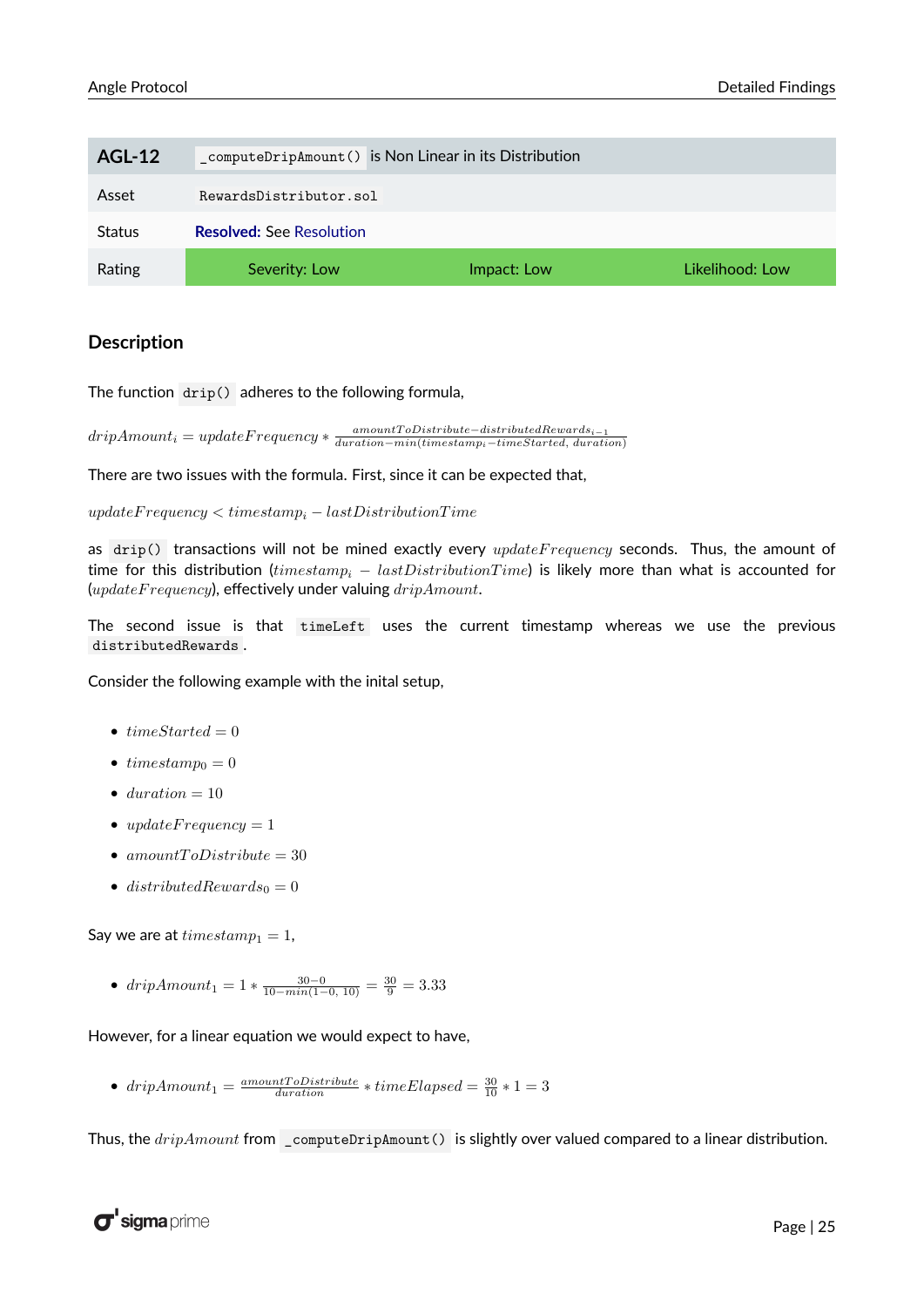#### **Recommendations**

To obtain a linear rewards distribution consider updating the \_computeDripAmount() function to use the formula,

 $\bullet$  *dripAmount<sub>i</sub>* = *amountToDistribute*  $\ast \frac{timestamp_i - lastDistributionTime_{i-1}}{duration}$ 

Note here we would need to update lastDistributeTime after executing \_computeDripAmount() and there should be an additional check to handle the case where the elapsed time is greater than duration as follows.

```
if ( rewardsLeftToDistribute < dripAmount ) {
    dripAmount = rewardsLeftToDistribute ;
}
```
#### <span id="page-26-1"></span>**Resolution**

<span id="page-26-0"></span>Function \_computeDripAmount() has been updated in commit [4cd59ce](https://github.com/AngleProtocol/angle-solidity/commit/4cd59cee5b6cfa04ca797a260b6b2fc6568495e4) to use the formula specified in the recommendation section, thereby ensuring linearity of the distribution.

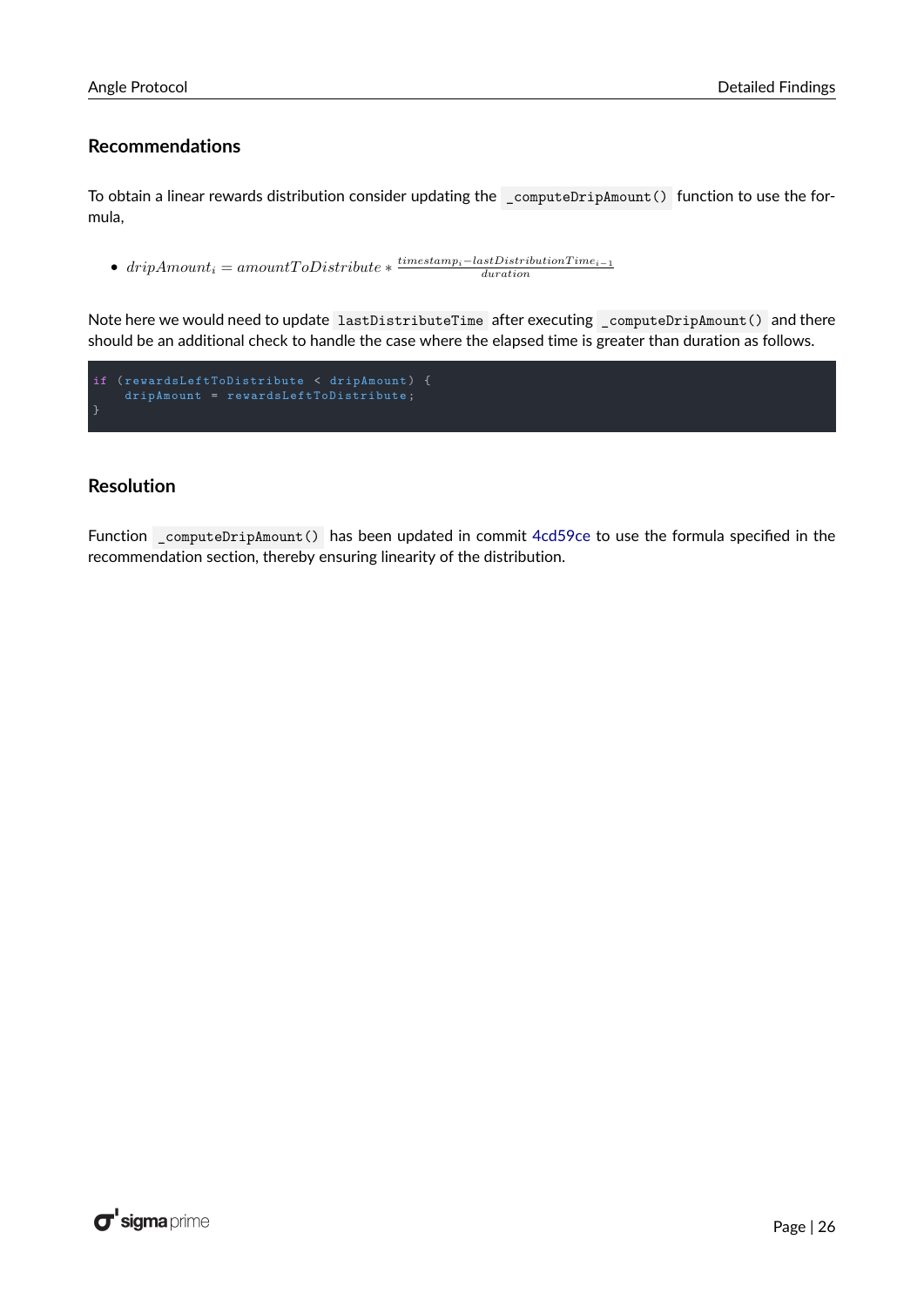| <b>AGL-13</b> | Potential Accumulation of Interests After Calling signalLoss () |             |                 |
|---------------|-----------------------------------------------------------------|-------------|-----------------|
| Asset         | PoolManager.sol                                                 |             |                 |
| <b>Status</b> | <b>Resolved: See Resolution</b>                                 |             |                 |
| Rating        | Severity: Low                                                   | Impact: Low | Likelihood: Low |

When a PoolManager has made a loss, the Strategy will call the report() function to signal this loss.

The order of operations in PoolManager.report() is to first call StableMaster.signalLoss() before calling StableMaster.accumulateInterest() . Noting that it is not expected that a Strategy will report both a loss and a gain at the same time, thus this edge case is unlikely to arise.

After a loss is reported, no more gains should be accumulated to the SanRate . However, due to the order of operations in PoolManager.report() if both a loss and a gain are reported at the same time, the gain will be accumulated to the SanRate after the loss is reported, thereby distributing the interest to all of the SanToken holders.

#### **Recommendations**

A solution to this issue is to reverse the order of operations in PoolManager.report() , thereby first accumulating the gains before reporting the losses.

#### <span id="page-27-0"></span>**Resolution**

The order of operations was switched in [PR #56](https://github.com/AngleProtocol/angle-solidity/pull/56/files) to do accumulateInterest() before signalLoss() .

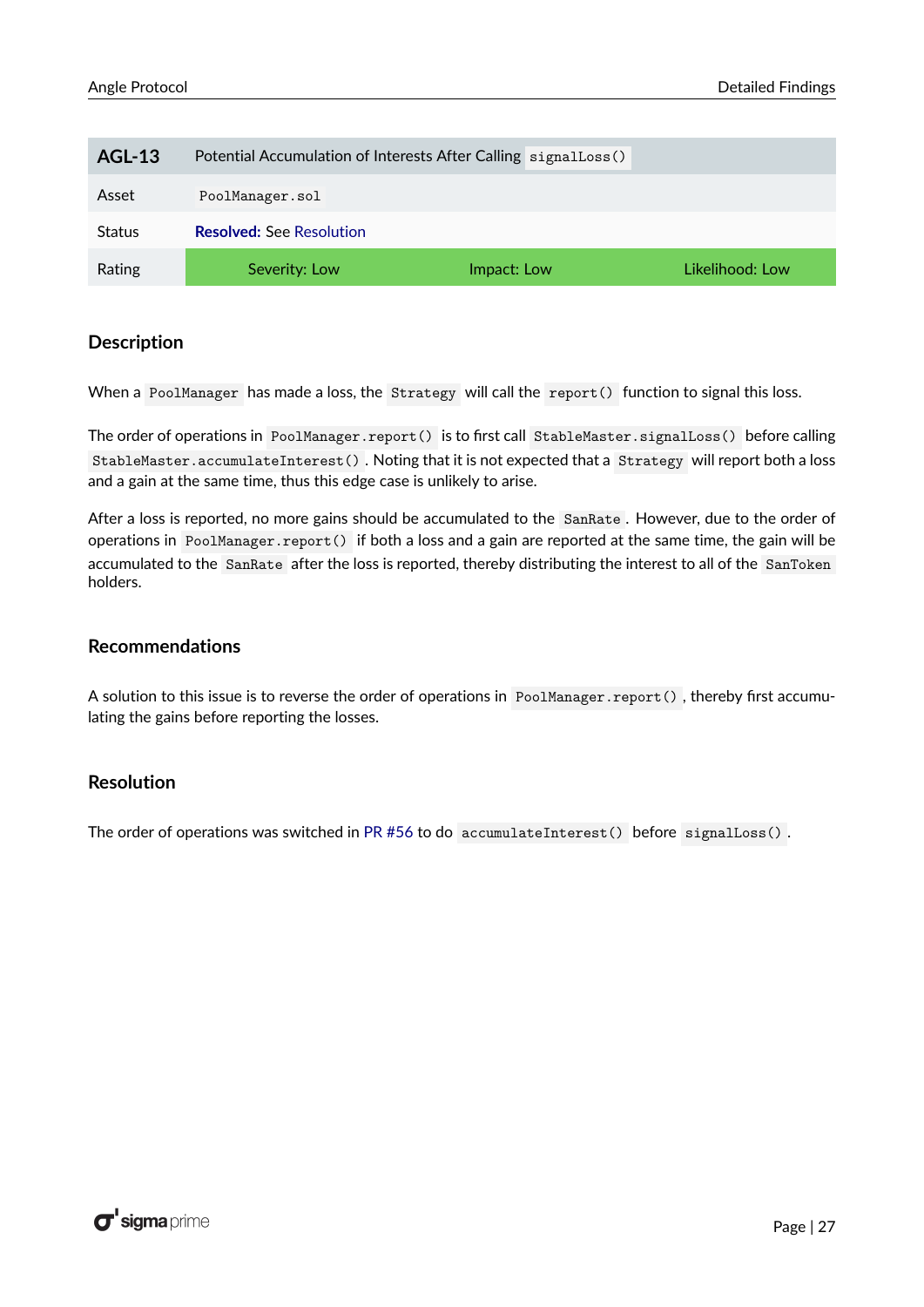<span id="page-28-0"></span>

| <b>AGL-14</b> | Integer Overflow in revokeStableMaster() |
|---------------|------------------------------------------|
| Asset         | Core.sol                                 |
| <b>Status</b> | <b>Resolved: See Resolution</b>          |
| Rating        | Informational                            |

The revokeStableMaster() function is used to revoke a StableMaster contract from the Core contract, and therefore removes the related stablecoin from stablecoinList . This function assumes there is always at least one stablecoin in stablecoinList , as shown in line [**89**].

for  $(uint256 i = 0; i < stabilecoinList.length - 1; i++)$  {

If a Governor tries to execute this function where there is no existing stablecoin, there will be a negative integer overflow, caused by stablecoinList.length - 1 which equals to 0 - 1 in an uint256 variable. Fortunately, starting from Solidity 0.8.0, integer overflows are mitigated. However, from a user's perspective, the error message is unclear.

#### **Recommendations**

Consider adding an extra check inside the revokeStableMaster() function to make sure there is at least one stablecoin in stablecoinList .

```
if( stableCoinList . length > 0)
  for (uint256 i = 0; i < stablecoinList.length - 1; i++) {
```
#### <span id="page-28-1"></span>**Resolution**

This has been resolved in commit [4cd59ce.](https://github.com/AngleProtocol/angle-solidity/commit/4cd59cee5b6cfa04ca797a260b6b2fc6568495e4) The new implementation introduces an additional check to ensure that there exists at least one item on the list before revoking. Related code from line [**134-136**]:

```
uint256 stablecoinListLength = stablecoinList . length ;
require ( stablecoinListLength >= 1, " incorrect stablecoin ");
```
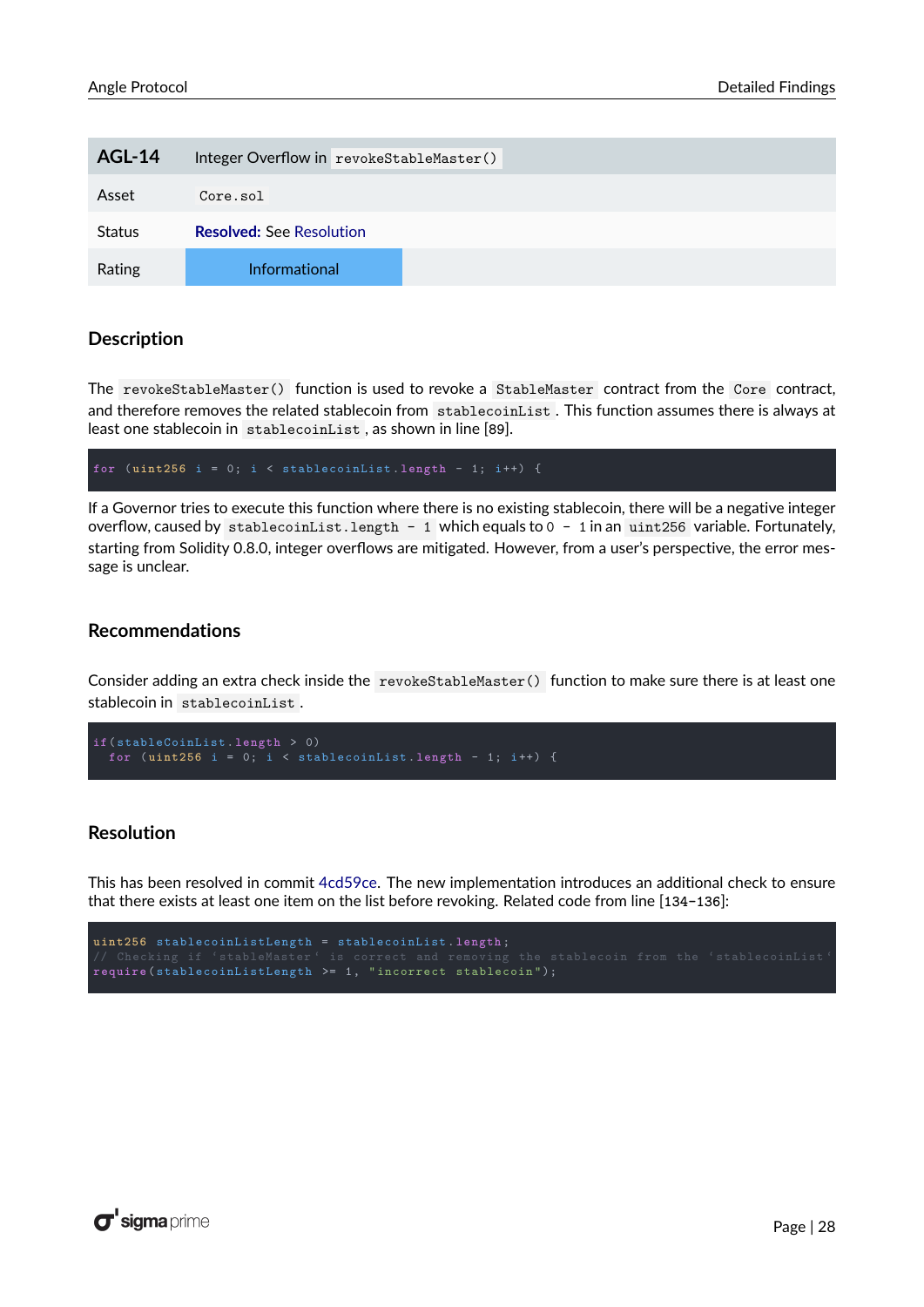<span id="page-29-0"></span>

| <b>AGL-15</b> | Governor Must Be a Contract   |
|---------------|-------------------------------|
| Asset         | Core.sol                      |
| <b>Status</b> | <b>Closed:</b> See Resolution |
| Rating        | Informational                 |

The Core contract that has a strong control over StableMaster contracts is managed by **Governors**, which are expected to be instances of the Governor contract. Specifically, governors are authorised to call the following functions:

- deployStableMaster()
- revokeStableMaster()
- addGovernor()
- removeGovernor()

While the above functions are supposed to be called from authorised instances of the Governor contract, governors could technically be Externally Owned Accounts (EOAs).

This would significantly increase the likelihood of a compromise as a related private key could be leaked or retrieved by malicious actors, endangering the security of the Core contract, and ultimately the overall Angle protocol.

#### **Recommendations**

Consider ensuring that assigned governors are actual smart contracts. For example, The OpenZeppelin [Address](https://github.com/OpenZeppelin/openzeppelin-contracts/blob/566a774222707e424896c0c390a84dc3c13bdcb2/contracts/utils/Address.sol) contract provides a function that implements this check ([isContract\(\)](https://github.com/OpenZeppelin/openzeppelin-contracts/blob/566a774222707e424896c0c390a84dc3c13bdcb2/contracts/utils/Address.sol#L26)).

#### <span id="page-29-2"></span>**Resolution**

<span id="page-29-1"></span>The development team acknowledges the risk and will not implement any mitigation strategy at the moment. During the deployment phase, the Governor role is given to an EOA.

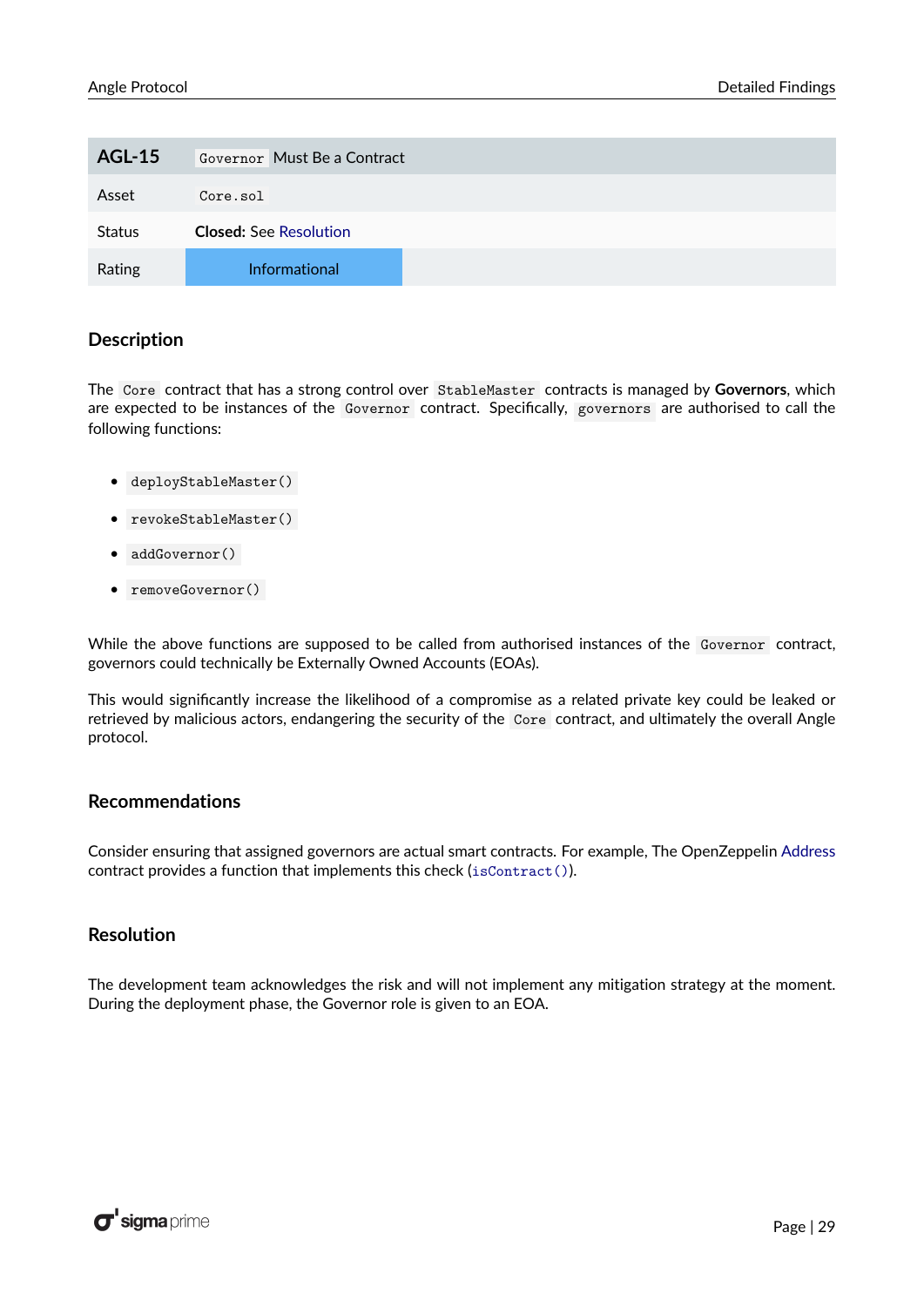| <b>AGL-16</b> | Suboptimal Search Iteration     |  |
|---------------|---------------------------------|--|
| Asset         | Core.sol                        |  |
| <b>Status</b> | <b>Resolved: See Resolution</b> |  |
| Rating        | <b>Informational</b>            |  |

Contract Core utilises two address lists, namely stablecoinList and governorList to store the list of stablecoins and governors, respectively. To track the existence of a stablecoin or a governor in the mentioned lists, the contract iterates through the lists to get the item index.

For example, line [**65-69**] in function deployStableMaster() indicates an iterative process of finding whether a StableMaster contract of an AgToken contract has been deployed. This iteration can be expensive in terms of gas usage if stablecoinList has a large membership.

Similar type of iteration in the contract can be found in the following functions:

- deployStableMaster(), line [**65-69**]
- addGovernor(), line [**115-117**]
- setGuardian(), line [**167-169**]

Consider the following snippet from line [**64-70**]:

```
uint2\overline{56} indexMet = 0;
for (uint256 i = 0; i < sublecoinList.length; i++) {
    indexMet = 1;
  }
}
require ( indexMet == 0, " stableMaster already deployed ");
```
The for iteration in the snippet above always conducts search from index 0 to stablecoinList.length, which is suboptimal.

#### **Recommendations**

The testing team recommends inserting a break after the search data is found.

```
uint256 indexMet = 0;
uint256 listLength = stablecoinList . length ;
for ( uint256 i = 0; i < listLength ; i++) {
  if ( stablecoinList [i] == stableMaster ) {
    break ;
  }
require ( indexMet == 0, " stableMaster already deployed ");
```
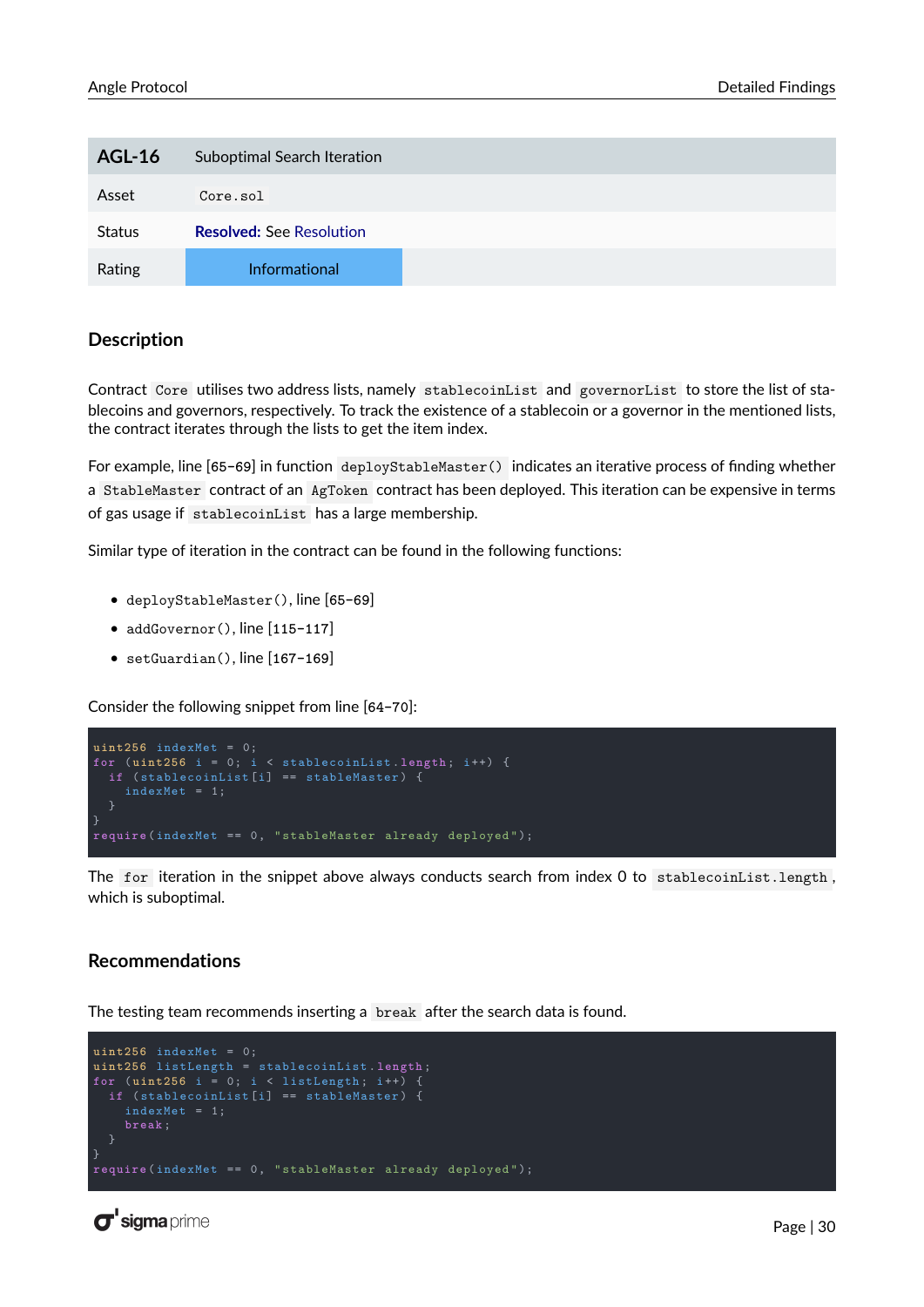#### <span id="page-31-1"></span>**Resolution**

<span id="page-31-0"></span>This has been resolved in commit [4cd59ce.](https://github.com/AngleProtocol/angle-solidity/commit/4cd59cee5b6cfa04ca797a260b6b2fc6568495e4) Some search functions within the project were optimised by utilising mapping to access the intended item instantly without iteration. break was also introduced to applicable codes to stop an iteration quickly after a condition is met.

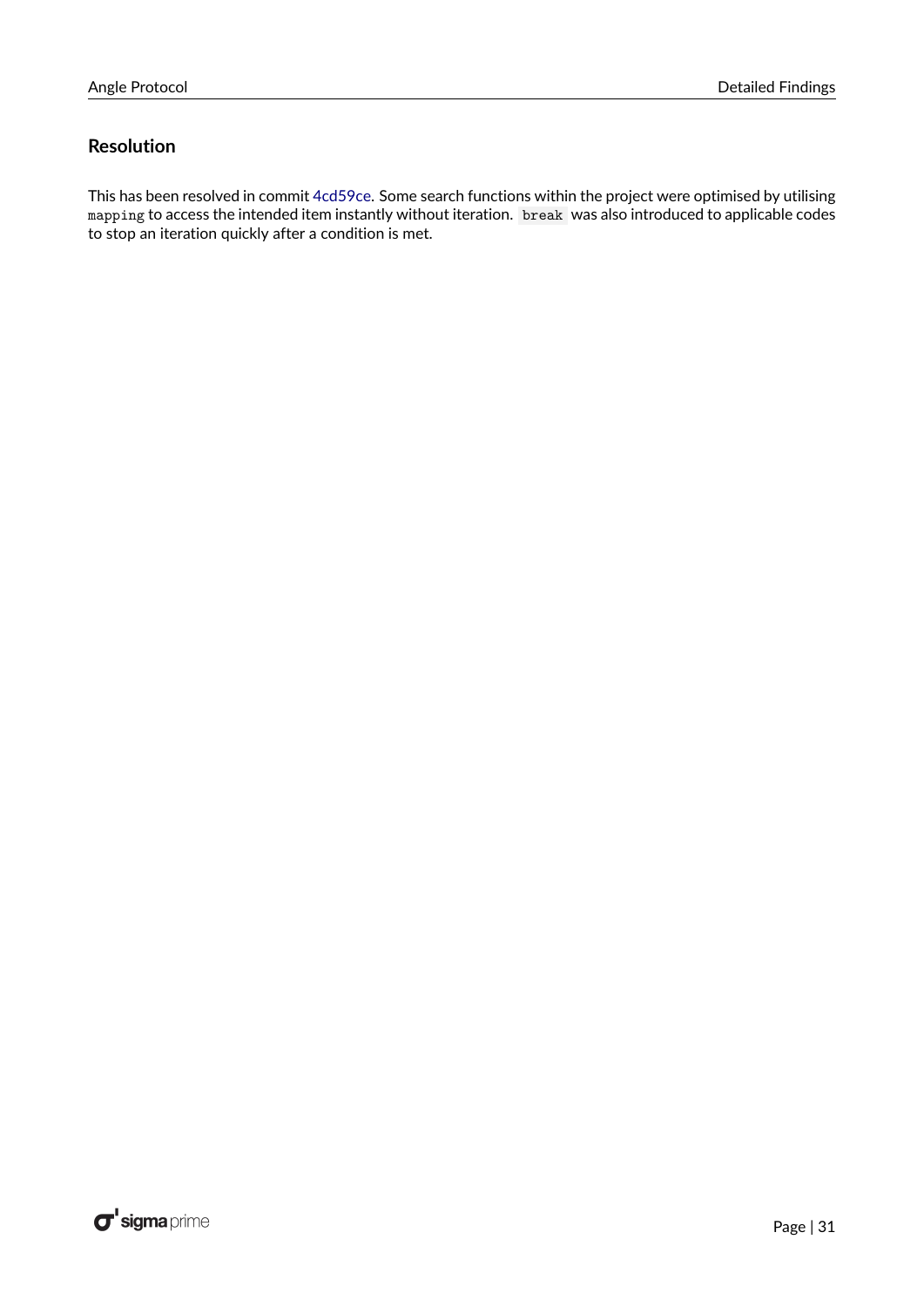| <b>AGL-17</b> | Suboptimal Delete Iteration     |  |
|---------------|---------------------------------|--|
| Asset         | contracts/                      |  |
| <b>Status</b> | <b>Resolved: See Resolution</b> |  |
| Rating        | Informational                   |  |

The contracts have several list item deletion operations, which can be found in the following functions:

- Core.revokeStableMaster(), line [**89-96**]
- Core.removeGovernor(), line [**138-145**]
- PoolManager.revokeStrategy(), line [**301-328**]
- StableMaster.revokeCollateral(), line [**328-369**]
- RewardsDistributor.removeStakingContract(), line [**154-173**]

Consider the following snippet from Core.sol line [**88-98**].

```
uint256 indexMet = 0;
for (uint256 i = 0; i < stablecoinList.length - 1; i++) {
if ( stablecoinList [i] == stableMaster ) {
 \overline{ }}
require ( indexMet == 1 || stablecoinList [ stablecoinList . length - 1] ==
stableMaster, "incorrect stablecoin");
stablecoinList.pop();
```
The for iteration in the snippet above always conducts search from index 0 to stablecoinList.length; if an item is found, then the next items are shifted to the left in order not to leave a gap in the list. This operation uses an excessive amount of gas due to numerous SLOAD operations.

#### **Recommendations**

The testing team recommends swapping the deleted item with the last item if item order is not important.

Also consider a gas optimisation where the length of the list ( listLength ) is cached to reduce the number of SLOAD instructions, which can be applied to all array iterations, not just deletions.

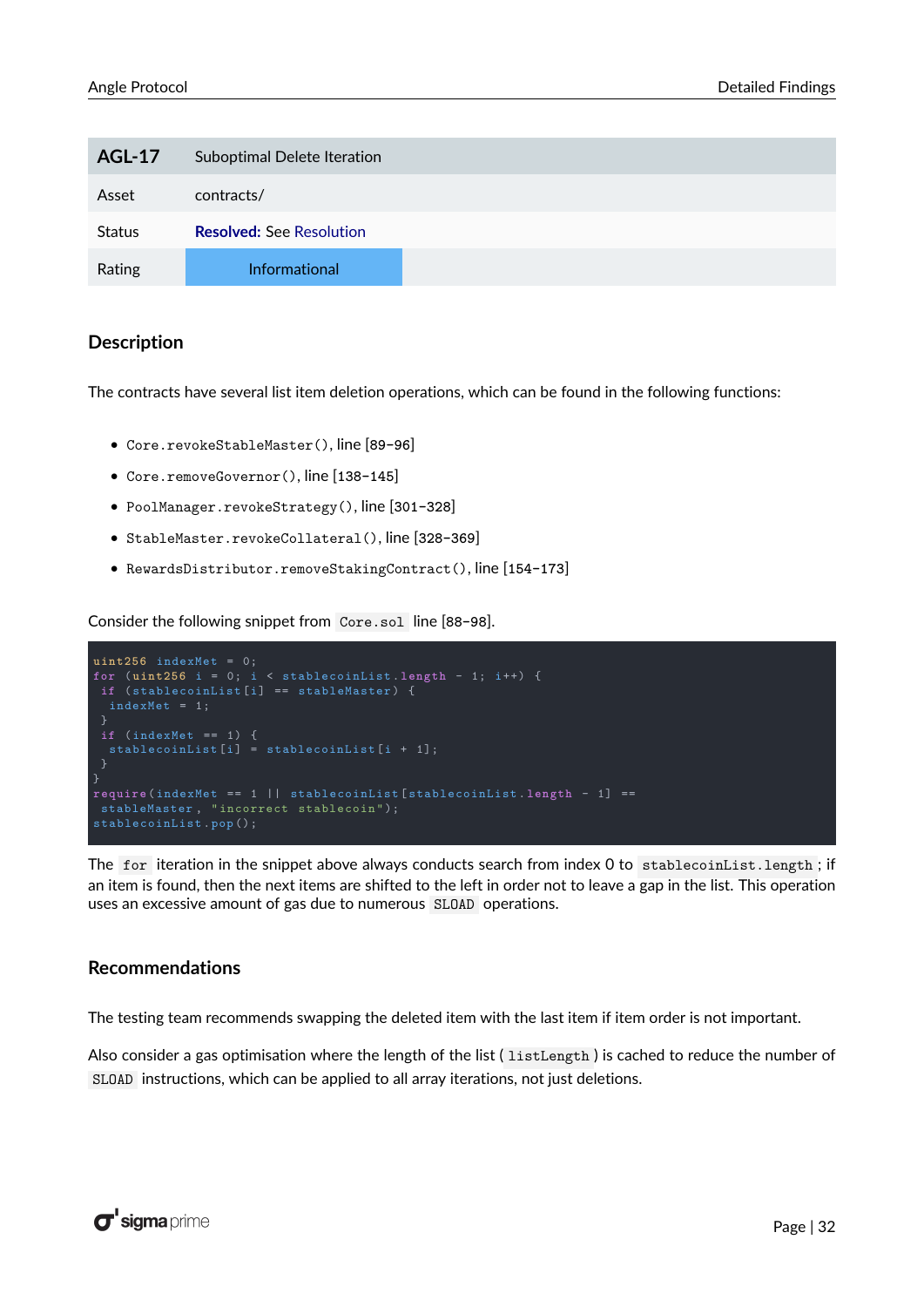```
uint256 indexMet = 0;
uint256 listLength = stablecoinList . length ;
for ( uint256 i = 0; i < listLength - 1; i ++) {
    if ( stablecoinList [i] == stableMaster ) {
         stablecoinList [i] = stablecoinList [ listLength - 1];
        stablecoinList . pop ();
}
require ( indexMet == 1, " incorrect stablecoin ");
```
#### <span id="page-33-1"></span>**Resolution**

<span id="page-33-0"></span>This has been resolved in commit [2848add.](https://github.com/AngleProtocol/angle-solidity/commit/2848add265fffcbdfa6e32a6b47121c10fe199b2) The deleted item is now swapped with the last item, because the development team considers item order as not important. The list length is now cached whenever possible to reduce SLOAD opcode usage.

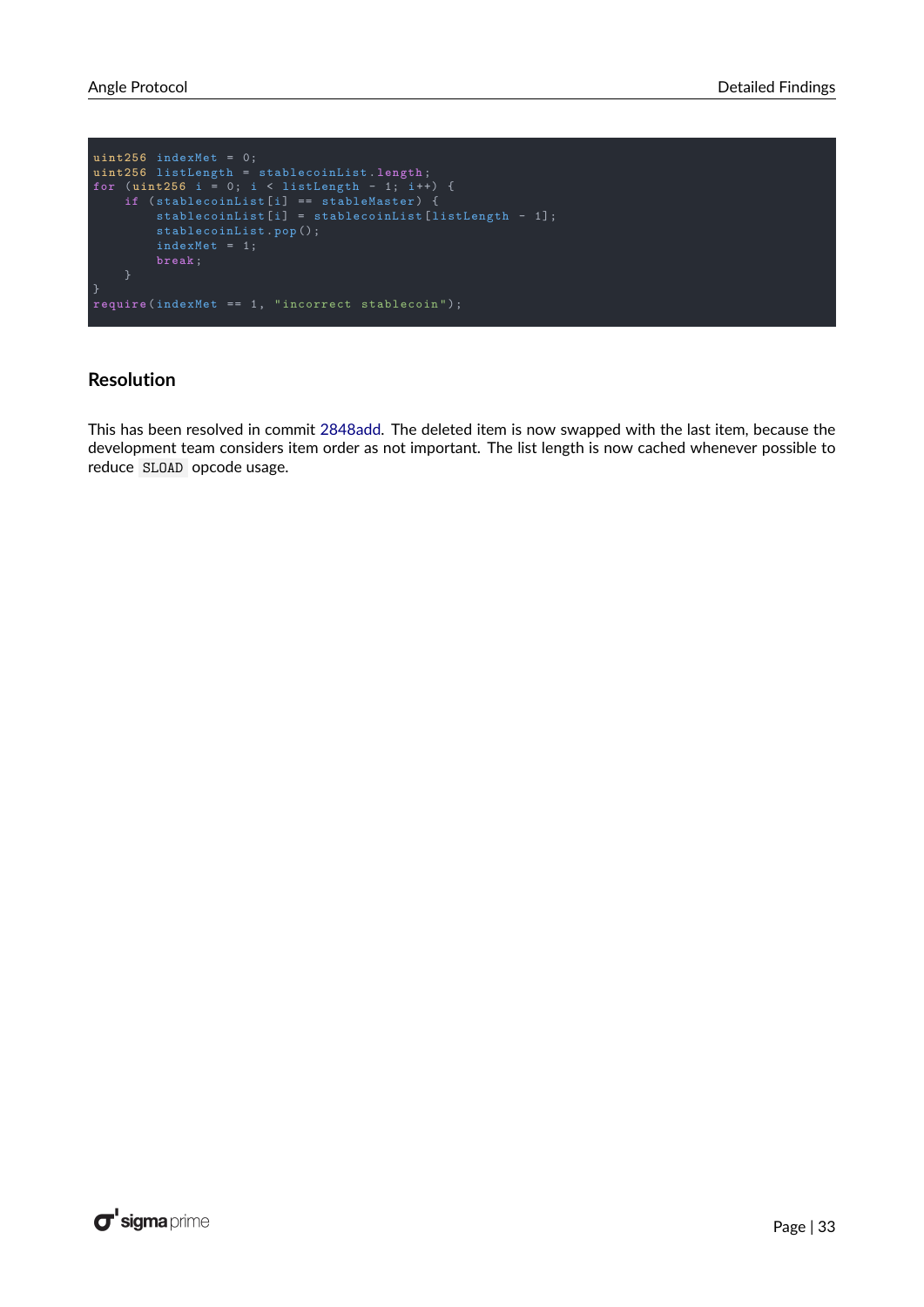| <b>AGL-18</b> | Duplicate Oracle Allowed on set0racle() |
|---------------|-----------------------------------------|
| Asset         | StableMaster.sol                        |
| <b>Status</b> | <b>Resolved: See Resolution</b>         |
| Rating        | <b>Informational</b>                    |

The function setOracle() in StableMaster sets a new oracle address which is forwarded to the associated collateral's PoolManager and PerpetualManager.

The function does not check whether the input \_oracle is the same as the current oracle in the collateral.

#### **Recommendations**

The testing team recommends adding a check similar to the following snippet:

#### <span id="page-34-1"></span>**Resolution**

<span id="page-34-0"></span>The recommended check has been added in commit [2848add,](https://github.com/AngleProtocol/angle-solidity/commit/2848add265fffcbdfa6e32a6b47121c10fe199b2) thereby preventing accidental issue.

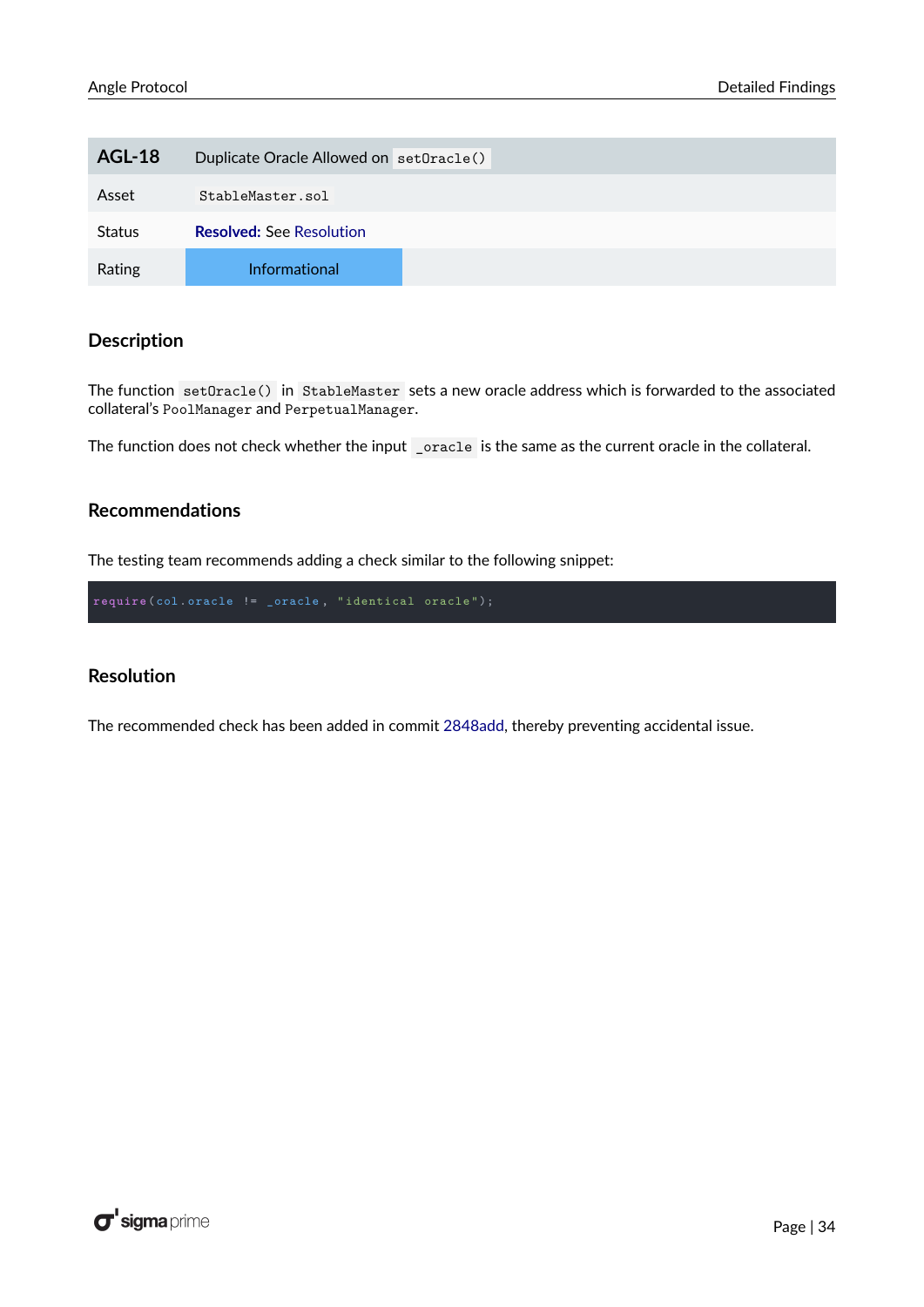| AGL-19        | Identical newFeeManager & oldFeeManager Allowed in setFeeManager() |
|---------------|--------------------------------------------------------------------|
| Asset         | StableMaster.sol                                                   |
| <b>Status</b> | <b>Resolved:</b> See Resolution                                    |
| Rating        | Informational                                                      |

The setFeeManager() function enables a caller with GUARDIAN\_ROLE to modify the FeeManager address of a specific collateral from oldFeeManager to newFeeManager . The changes affect the contractMap variable and the related PoolManager contract through poolManager.setFeeManager() .

The function setFeeManager() in StableMaster contract does not check whether the newFeeManager is identical to the previous value, oldFeeManager .

#### **Recommendations**

The testing team recommends adding the following extra check:

**require** ( newFeeManager != oldFeeManager , " identical fee manager ");

#### <span id="page-35-1"></span>**Resolution**

<span id="page-35-0"></span>The recommended check has been added in commit [2848add,](https://github.com/AngleProtocol/angle-solidity/commit/2848add265fffcbdfa6e32a6b47121c10fe199b2) thereby preventing accidental issue.

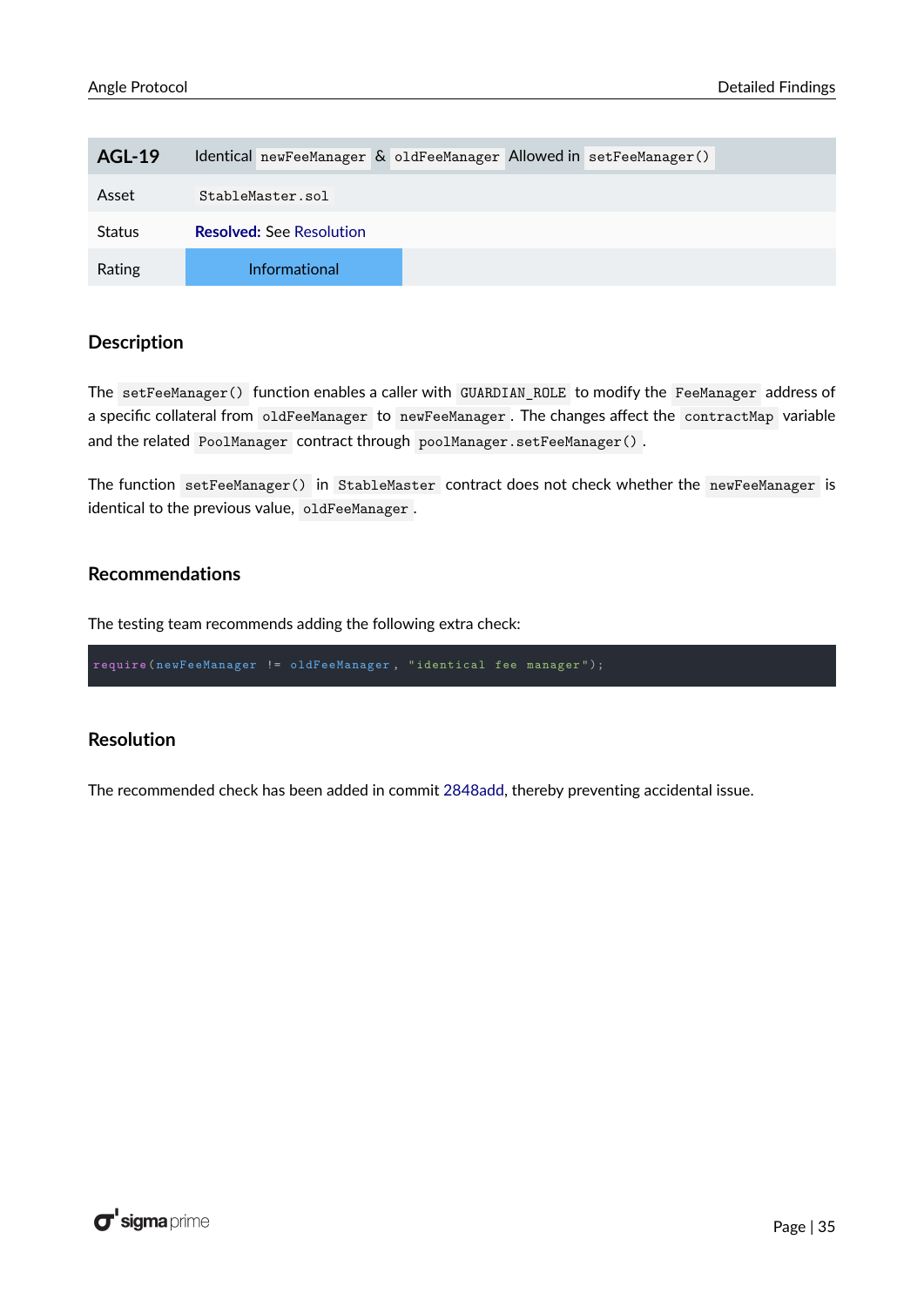| <b>AGL-20</b> | Integer Overflow on Empty List in onlyCompatibleInputArrays |
|---------------|-------------------------------------------------------------|
| Asset         | FunctionUtils.sol                                           |
| <b>Status</b> | <b>Resolved: See Resolution</b>                             |
| Rating        | Informational                                               |

The modifier onlyCompatibleInputArrays verifies whether two lists of uint256 satisfy certain conditions, namely:

- both lists should be of the same length,
- the numbers inside the list are ascending.

When both lists are empty, it passes the length check on line [**57**]. Then, an integer overflow error occurs. This is caused by the iteration on line [**58**].

for ( $uint256$  i = 0; i <=  $yArray.length - 1; i++)$  {

When yArray.length is zero, then yArray.length - 1 overflows the uint256.

*Note: from Solidity 0.8.0, integer overflows result in reverts* .

#### **Recommendations**

The testing team recommends rejecting empty lists as inputs. For example, by adding an extra check using the following snippet:

**require** ( xArray . **length** > 0, " empty array ");

#### <span id="page-36-1"></span>**Resolution**

<span id="page-36-0"></span>The recommended check was added in commit [2848add](https://github.com/AngleProtocol/angle-solidity/commit/2848add265fffcbdfa6e32a6b47121c10fe199b2) preventing negative integer overflow.

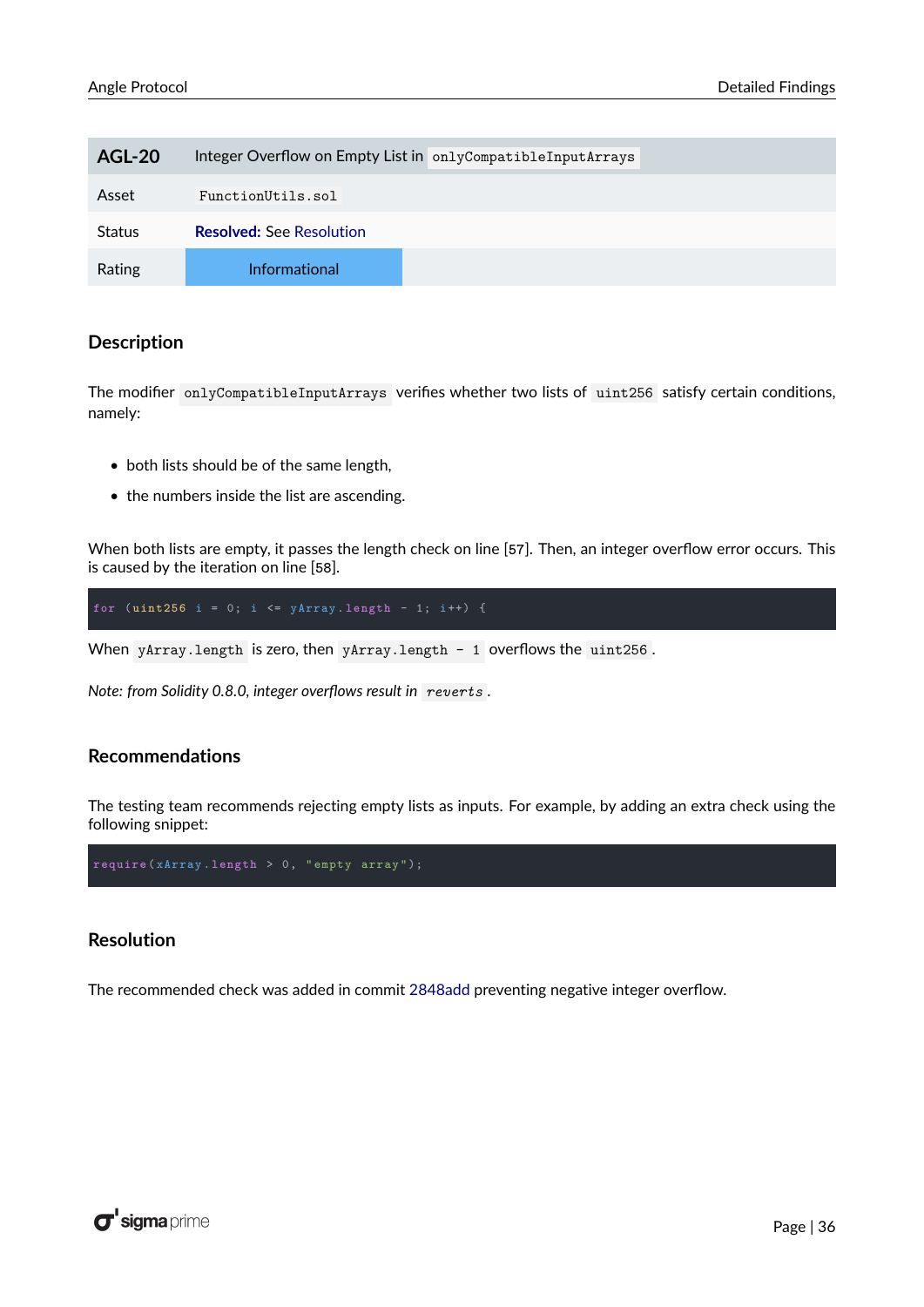| <b>AGL-21</b> | Integer Overflow in removeStakingContract() |
|---------------|---------------------------------------------|
| Asset         | RewardsDistributor.sol                      |
| <b>Status</b> | <b>Resolved: See Resolution</b>             |
| Rating        | <b>Informational</b>                        |

Function removeStakingContract() removes a staking contract from RewardsDistributor contract. If this function is called while no staking contract is set, then a negative integer overflow occurs. This is because there is no check on the length of stakingContractsList before the following iteration on line [**156**].

for  $(uint256 i = 0; i <$  stakingContractsList.length - 1; i++)

If there is no existing staking contract on stakingContractsList , then the function reverts.

*Note: from Solidity 0.8.0, integer overflows result in reverts* .

#### **Recommendations**

An extra check can be introduced within the function to make sure there is at least one staking contract in stakingContractsList .

```
if( stakingContractsList . length > 0)
 for (uint256 i = 0; i < stakingContractsList.length - 1; i++) {
```
#### <span id="page-37-1"></span>**Resolution**

<span id="page-37-0"></span>The recommended check was added in commit [2848add](https://github.com/AngleProtocol/angle-solidity/commit/2848add265fffcbdfa6e32a6b47121c10fe199b2) preventing negative integer overflow.

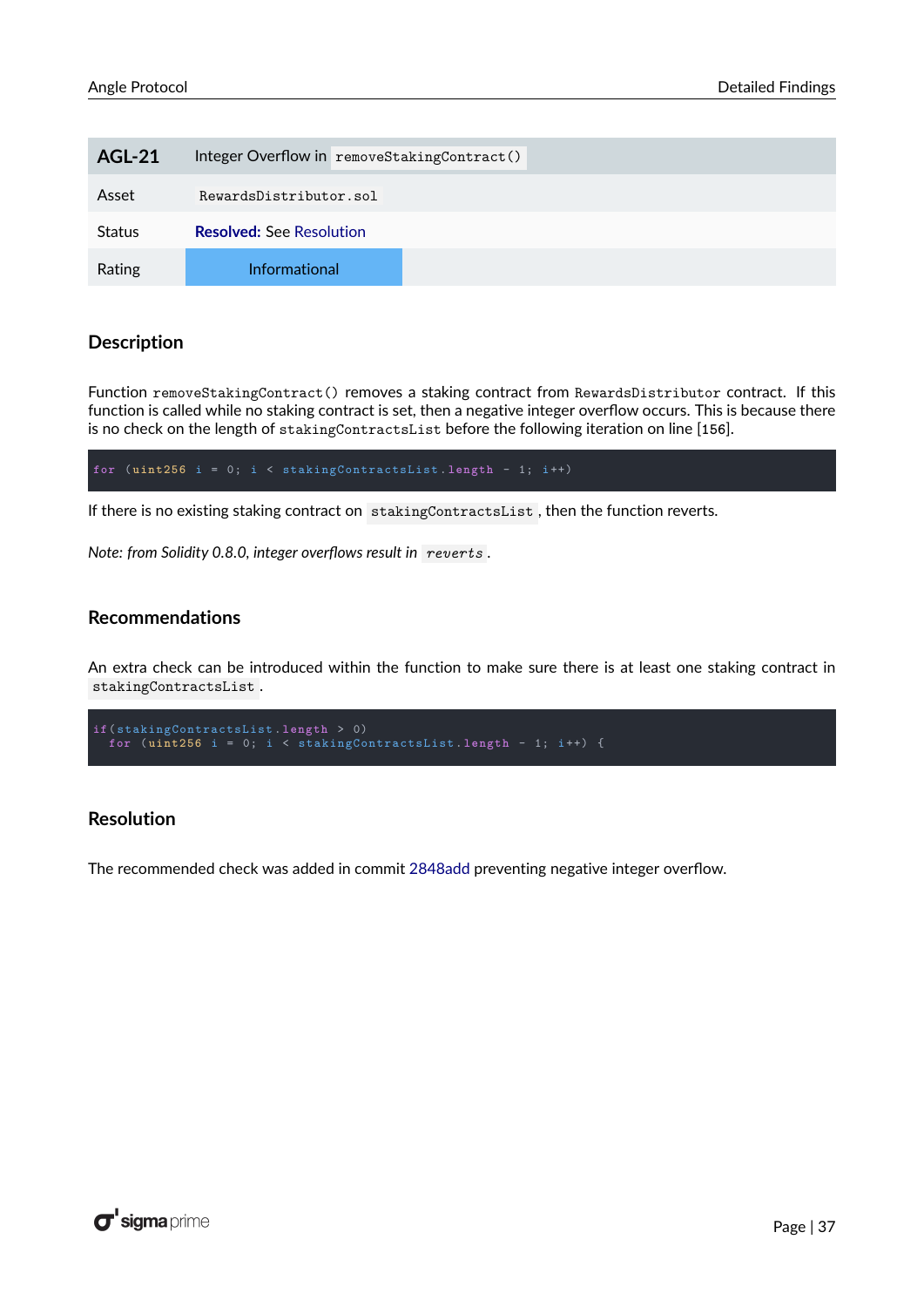| <b>AGL-22</b> | Calling updateHA() inside setHAFees() |
|---------------|---------------------------------------|
| Asset         | FeeManager.sol                        |
| <b>Status</b> | <b>Closed:</b> See Resolution         |
| Rating        | <b>Informational</b>                  |

The functions setHAFees() and updateHA() in FeeManager contract are used to manipulate the keeper fees. setHAFees() changes the values of the haFeeDeposit and haFeeWithdraw variables. On the other hand, updateHA() sends these values to PerpetualManager (through a call to the function PerpetualManager.setFeeKeeper() ).

The current implementation requires two separate calls to setHAFees() (by guardian role) and updateHA() (by a keeper).

#### **Recommendations**

Consider calling updateHA() inside setHAFees() to ensure the fee rates are immediately updated.

#### <span id="page-38-1"></span>**Resolution**

<span id="page-38-0"></span>The development team have decided not to implement this recommendation as it will not be compatible with improvements planned for updateHA() .

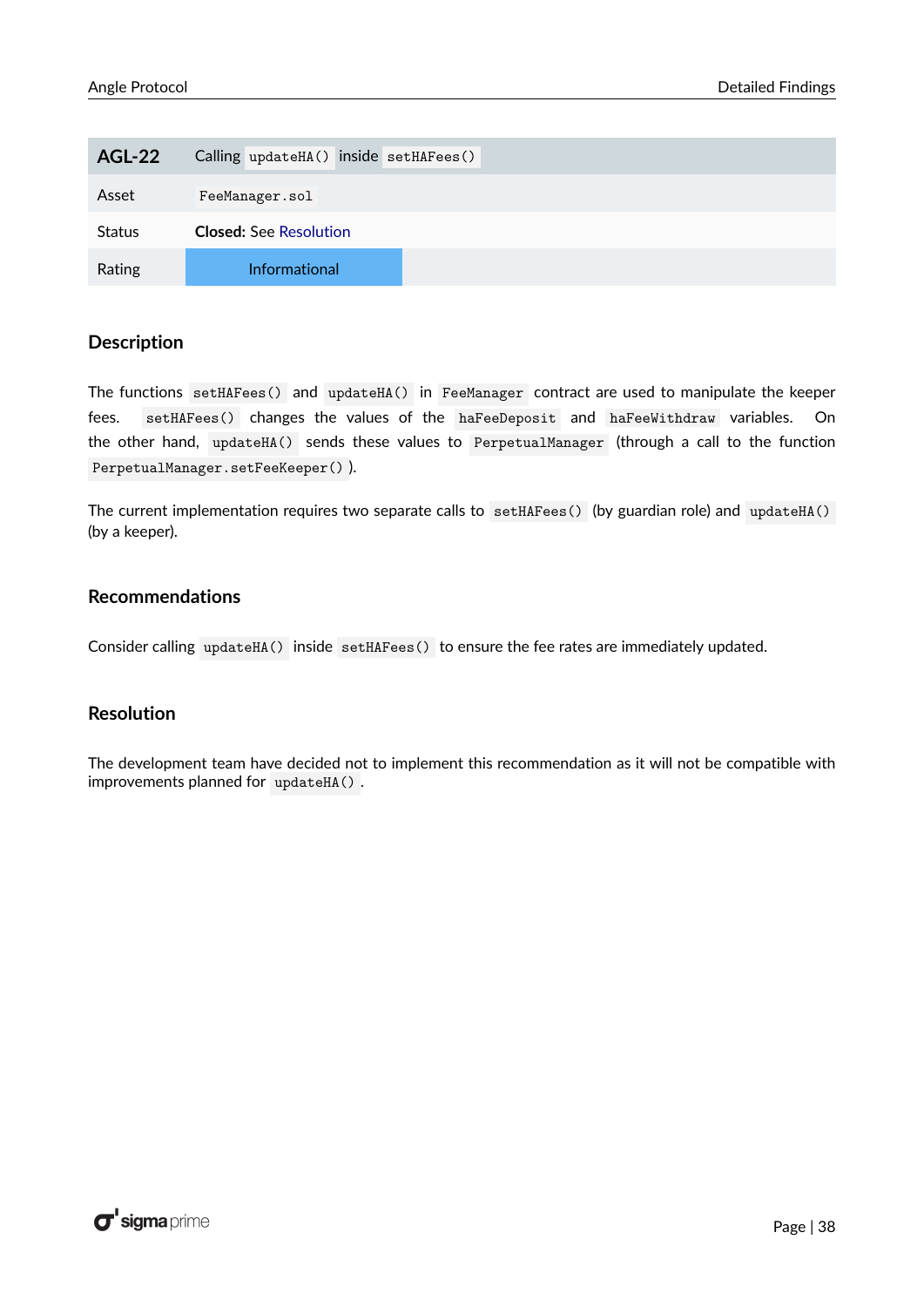| <b>AGL-23</b> | Revert When No Strategy       |
|---------------|-------------------------------|
| Asset         | PoolManager.sol               |
| <b>Status</b> | <b>Closed: See Resolution</b> |
| Rating        | Informational                 |

The functions addGovernor() , removeGovernor() , setGuardian() , and revokeGuardian() respectively invoke the functions \_addGuardian() and \_revokeGuardian() from the PoolManagerInternal contract. The last two functions mentioned assume there exists at least one Strategy contract in strategyList. This condition is not always necessarily true. If no Strategy has been added, the functions to add and remove (or revoke) governors and guardians in the PoolManager contract will revert.

This is caused by the following loop block from line [40-42] (PoolManagerInternal.sol):

```
for ( uint256 i = 0; i < strategyList . length ; i++) {
  IStrategy ( strategyList [i ]). addGuardian ( _guardian );
```
Additionally, the loop block from L51-53 ( PoolManagerInternal.sol ):

```
for (uint256 i = 0; i < strategyList. length; i++) {
  IStrategy ( strategyList [i ]). revokeGuardian ( guardian );
 }
```
#### **Recommendations**

Make sure this behaviour is intended. The testing team recommends adding a conditional check to ensure at least one strategy has been added before stepping inside a loop block. See the following snippets for examples:

• addGuardian() :

```
uint256 listLength = strategyList . length ;
require ( listLength > 0)
for ( uint256 i = 0; i < strategyList . length ; i++) {
 IStrategy ( strategyList [i ]). addGuardian ( _guardian );
}
```
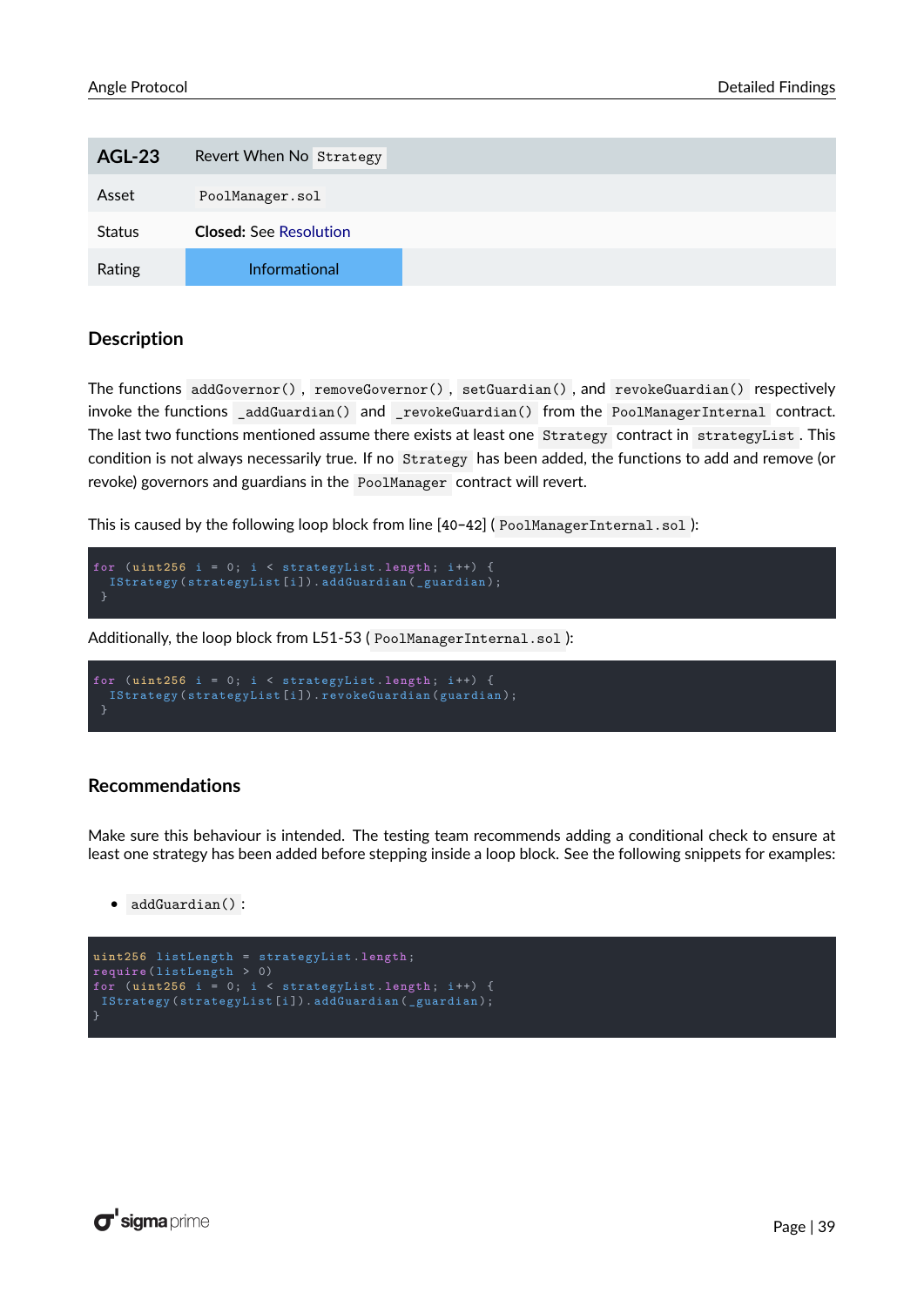• revokeGuardian() :

```
uint256 listLength = strategyList . length ;
require ( listLength > 0)
for ( uint256 i = 0; i < listLength ; i++) {
 IStrategy ( strategyList [i ]). revokeGuardian ( guardian );
}
```
#### <span id="page-40-1"></span>**Resolution**

<span id="page-40-0"></span>These lists may be iterated when the length is zero and thus this is not considered an issue by the development team.

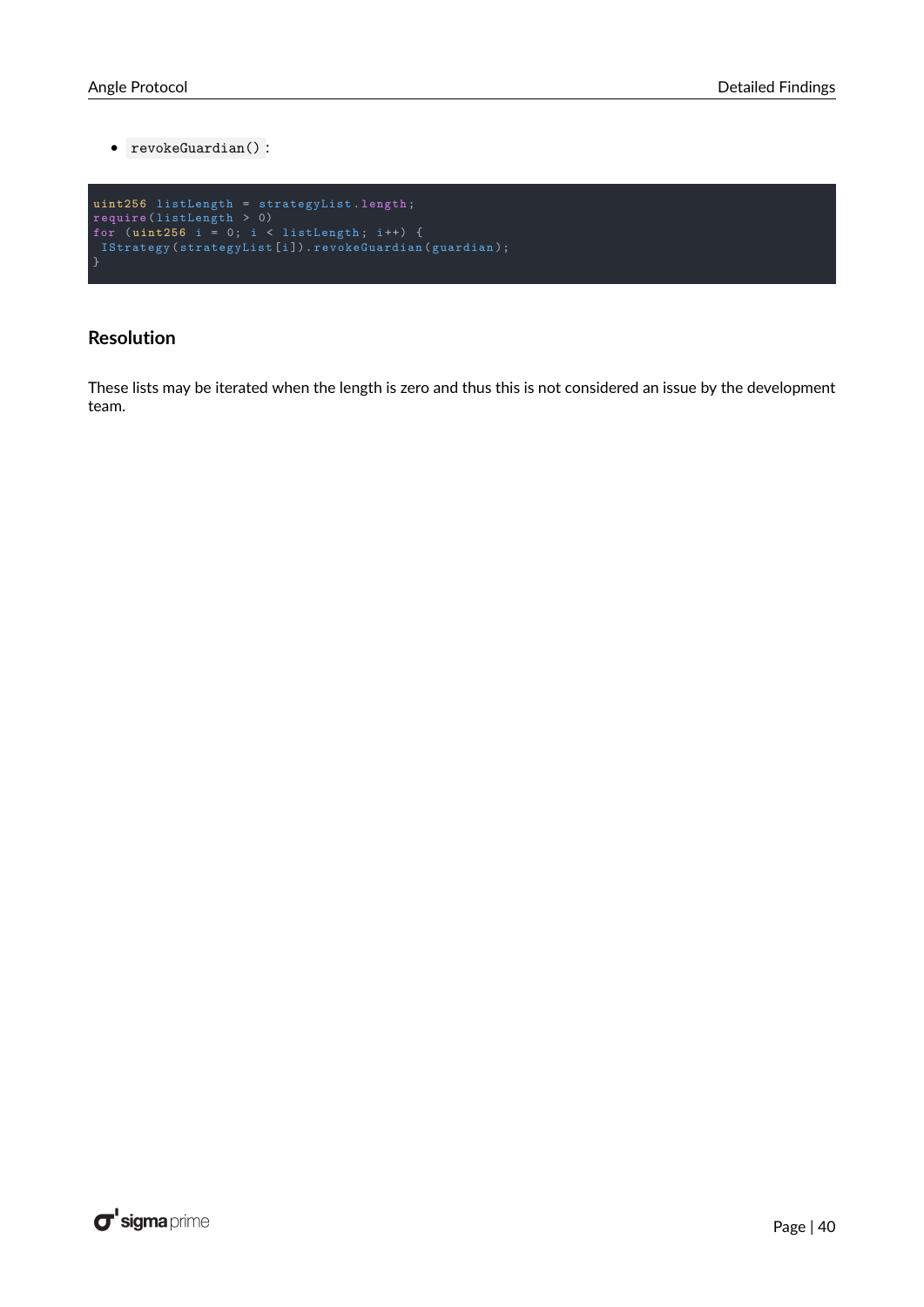| <b>AGL-24</b> | Emit Then Update on addStrategy() |
|---------------|-----------------------------------|
| Asset         | PoolManager.sol                   |
| <b>Status</b> | <b>Resolved: See Resolution</b>   |
| Rating        | <b>Informational</b>              |

The function addStrategy() adds a new strategy to the PoolManager contract and also updates the global parameters debtRatio . In this function, the event StrategyAdded is emitted in line [**289**], while the debtRatio variable is updated in line [**292**]. As a result, the event emits an old value of debtRatio and not the newest one.

#### **Recommendations**

Consider updating the addStrategy() function such that it emits the StrategyAdded after the debtRatio variable update.

```
debtRatio += _debtRatio ;
emit StrategyAdded ( strategy , debtRatio );
```
#### <span id="page-41-1"></span>**Resolution**

<span id="page-41-0"></span>The resolution of this issue was to update debtRatio before emitting the event. This can be seen in [PR #54.](https://github.com/AngleProtocol/angle-solidity/pull/54/files)

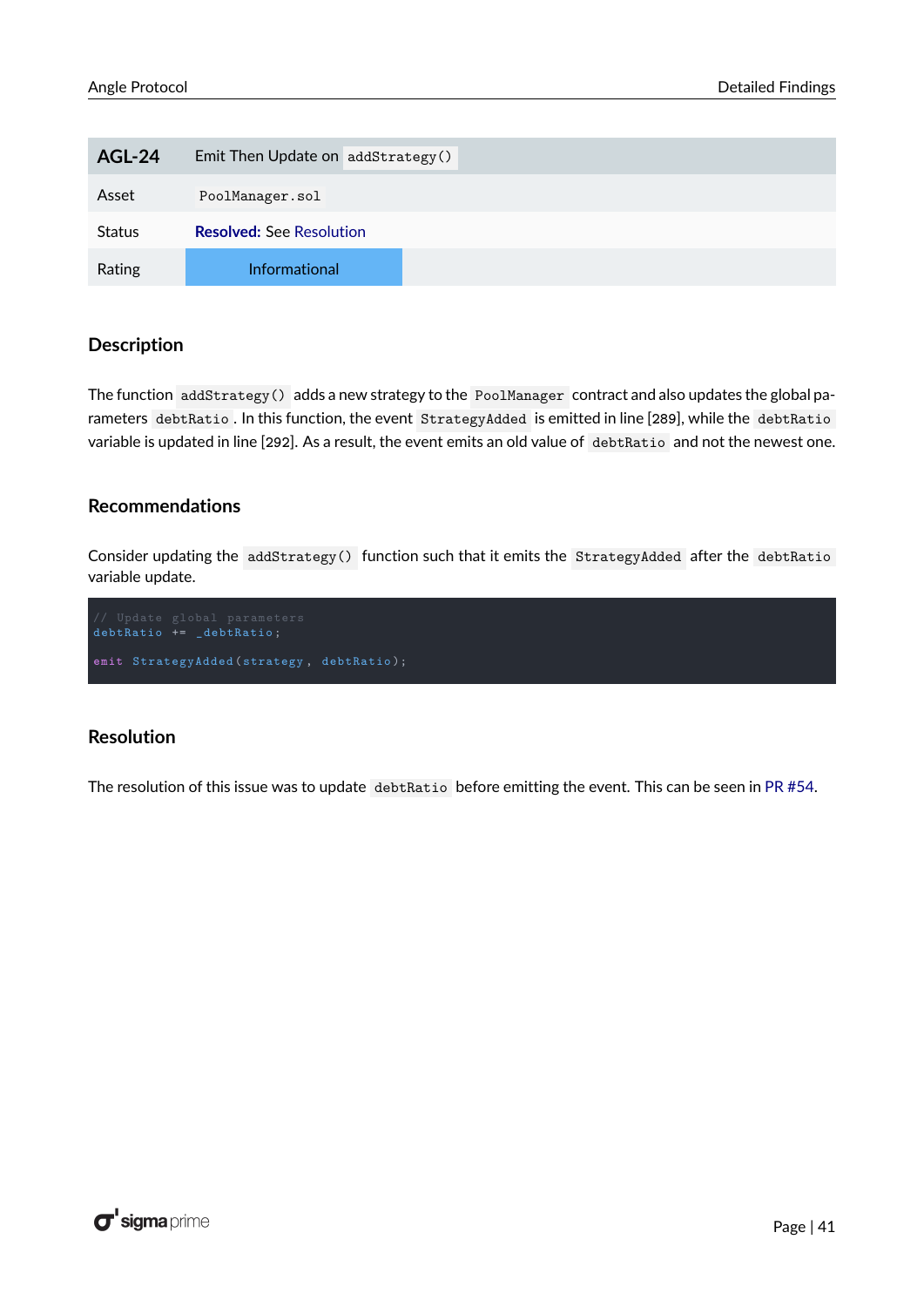| <b>AGL-25</b> | Core Does not Need to be Initializable |
|---------------|----------------------------------------|
| Asset         | Core.sol                               |
| <b>Status</b> | <b>Resolved: See Resolution</b>        |
| Rating        | <b>Informational</b>                   |

The contract Core inherits Initializable . This is an unnecessary inheritance since Core will receive all of its parameters in the constructor and is not upgradeable via a proxy.

#### **Recommendations**

The inheritance Initializable may be safely removed.

#### <span id="page-42-1"></span>**Resolution**

<span id="page-42-0"></span>The inheritance of Initializable was removed in commit [f0b86ff.](https://github.com/AngleProtocol/angle-solidity/commit/f0b86ffb6085fab3613e7d4c18ed3ea4a331f062)

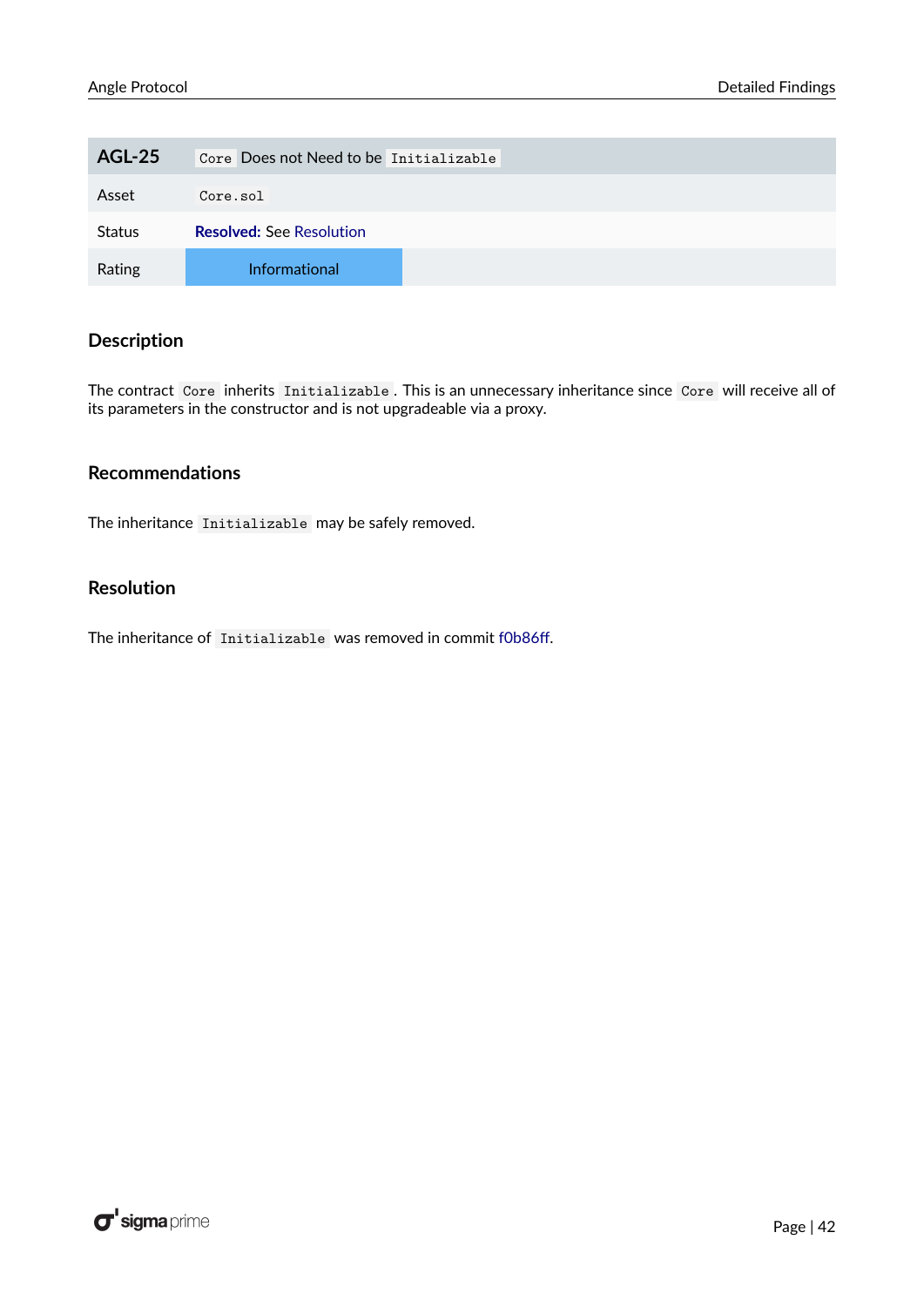| <b>AGL-26</b> | Initialisation of Proxy Implementations |
|---------------|-----------------------------------------|
| Asset         | contracts/                              |
| <b>Status</b> | <b>Resolved: See Resolution</b>         |
| Rating        | Informational                           |

When using an upgradeable proxy over an implementation it is important to ensure the underyling implementation is initialised in addition to the proxied contract.

Consider the following example where we have a TransparentUpgradeableProxy as contractA and a StableMaster as contractB . As a parameter to the constructor of contractA the data is provided to make a *delegate call* to contractB.initialize() which updates the storage as required in contractA .

Thus, contractB has not been initialized, only contractA has had its state updated. As a result any user is able to call initialize() on contractB , giving themselves full permissions over the contract.

There are two reasons why it is not desirable for malicious users to have full control over a contract:

- 1. Any delegate calls to external contracts can call selfdestruct which would delete the implementation contract temporarily making the proxy unusable (until it can be updated with a new implementation);
- 2. Scammers and malicious users may use contracts that are verified on <etherscan.io> and other block explorers.

#### **Recommendations**

Ensure that the initialize() function is called on all underlying implementations during deployment.

#### <span id="page-43-1"></span>**Resolution**

<span id="page-43-0"></span>Updates have been made to the deployment scripts to mitigate this issue by initialising the underlying contracts.

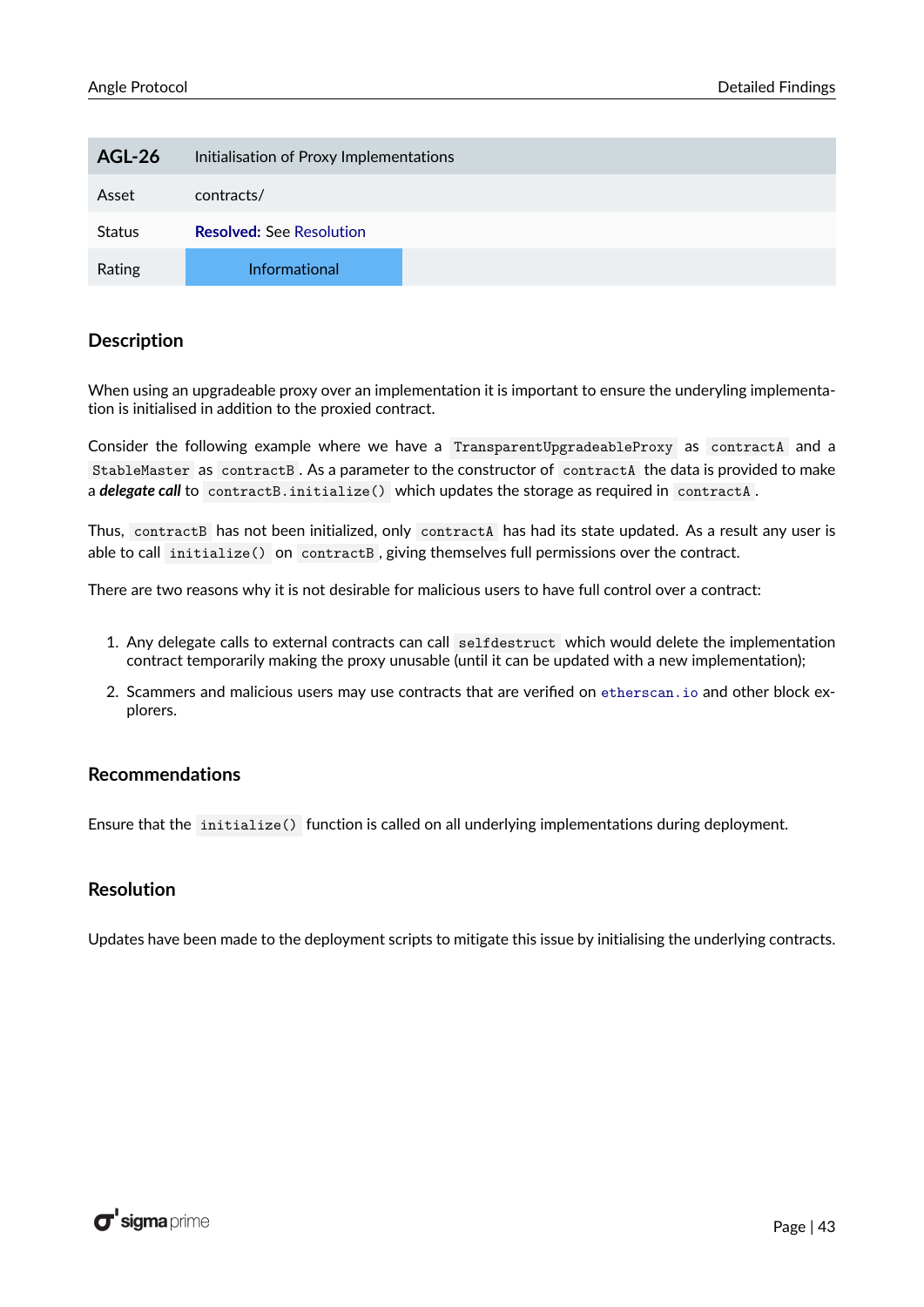| <b>AGL-27</b> | Purchase of Zero Tokens from BondingCurve |
|---------------|-------------------------------------------|
| Asset         | BondingCurve.sol                          |
| <b>Status</b> | <b>Resolved: See Resolution</b>           |
| Rating        | <b>Informational</b>                      |

Tokens can be bought from the BondingCurve contract through the function buySoldTokens() , which exchanges a stablecoin token for another ERC20 token.

The contract allows users to pass zero (0) as the targetSoldTokenQuantity to the function. This will likely later fail the condition require(amountToPayInAgToken > 0) since the cost of zero tokens should also be zero.

#### **Recommendations**

Consider adding an additional check to prevent users from attempting to buy zero tokens.

#### <span id="page-44-1"></span>**Resolution**

<span id="page-44-0"></span>This issue has been resolved in commit [2848add](https://github.com/AngleProtocol/angle-solidity/commit/2848add265fffcbdfa6e32a6b47121c10fe199b2) by adding a check to ensure targetSoldTokenQuantity is greater than zero.

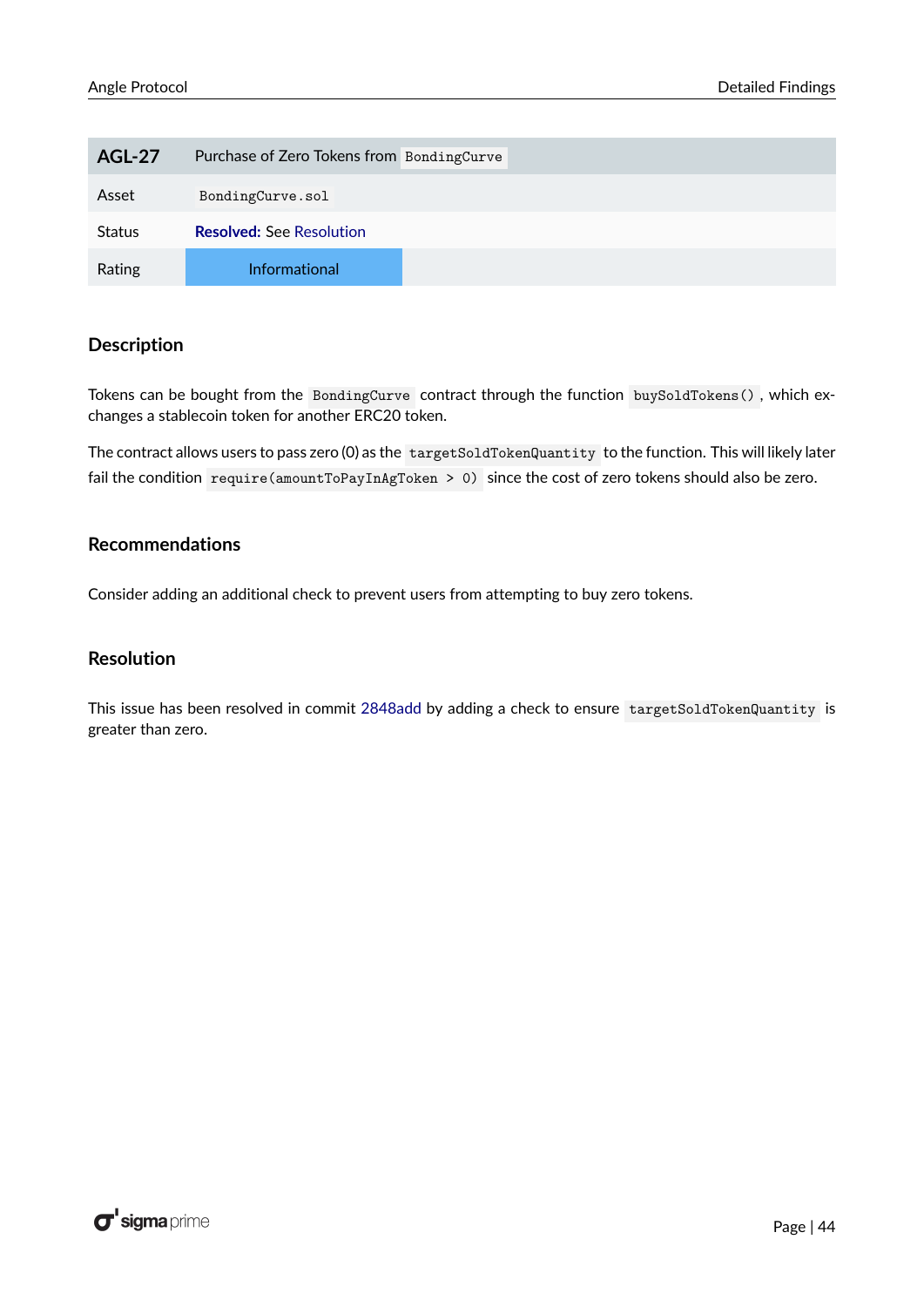| <b>AGL-28</b> | TWAP Period May be Set to Zero  |
|---------------|---------------------------------|
| Asset         | UniswapUtils.sol                |
| <b>Status</b> | <b>Resolved: See Resolution</b> |
| Rating        | <b>Informational</b>            |

The function changeTwapPeriod(uint32 \_twapPeriod) sets the **T**ime **W**eighted **A**verage **P**rice (**TWAP**) period for an Uniswap oracle.

It is possible to set twapPeriod to zero using this function. This would make the function \_readUniswapPool() unuseable due to the assert statement on line [**42**].

#### **Recommendations**

We recommend adding a check to ensure that  $int32(twapPeriod) > 0$  in changeTwapPeriod() thereby preventing both potential integer overflows (when casting from a uint32 ) and the zero case described above.

Consider also updating the assert on line [**42**] to a require statement.

#### <span id="page-45-1"></span>**Resolution**

<span id="page-45-0"></span>This issue was mitigated in commit [2848add](https://github.com/AngleProtocol/angle-solidity/commit/2848add265fffcbdfa6e32a6b47121c10fe199b2) by ensuring twapPeriod is non-zero and will not overflow on casting in changeTwapPeriod() , and removing the check from \_readUniswapPool() .

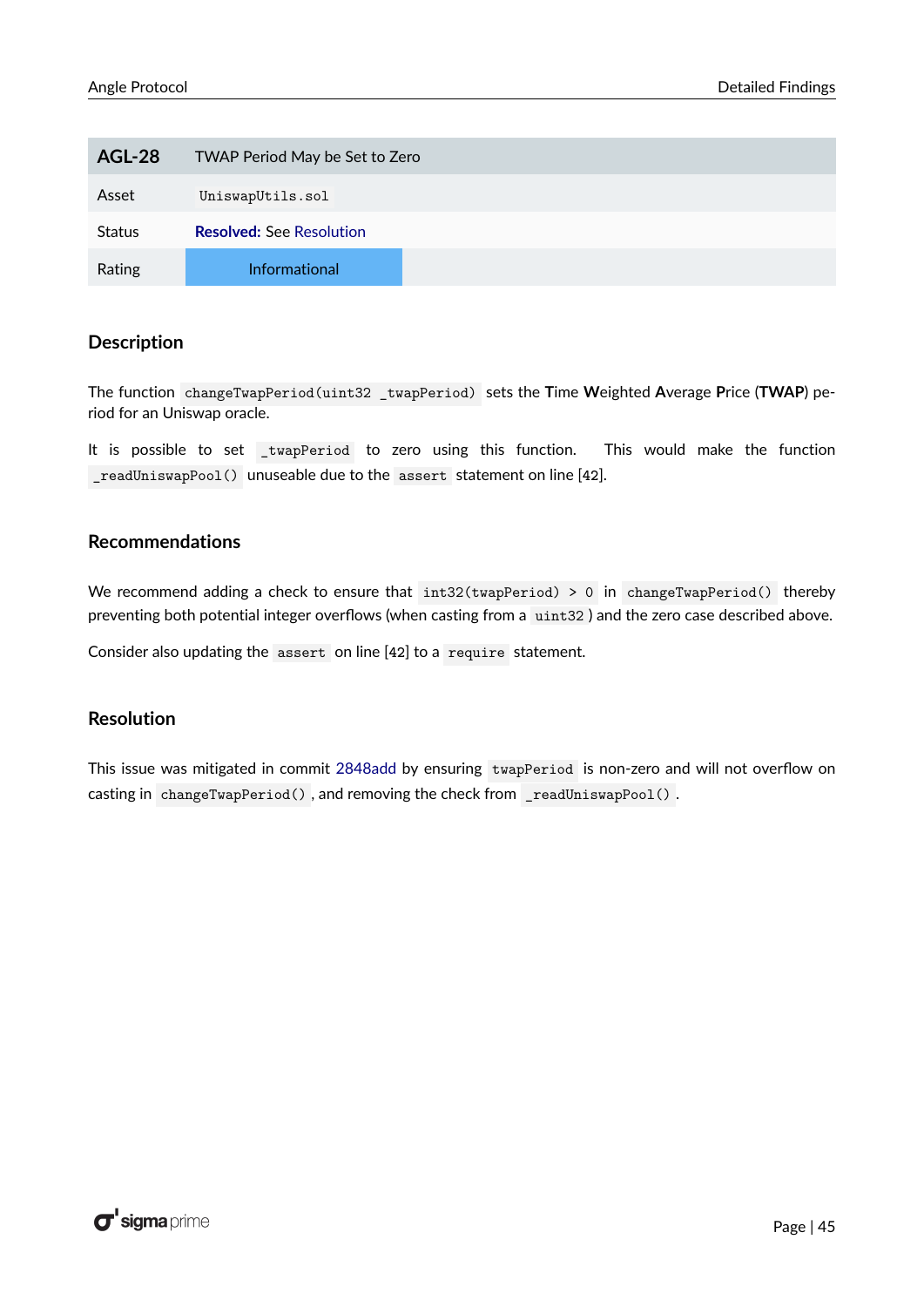| <b>AGL-29</b> | <b>Additional Constructor Checks</b> |
|---------------|--------------------------------------|
| Asset         | contracts/                           |
| <b>Status</b> | <b>Resolved: See Resolution</b>      |
| Rating        | <b>Informational</b>                 |

Additional checks may be added to the constructors in various contracts to prevent accidental misconfiguration during deployment.

These checks include:

- ModuleUniswapMulti.sol
	- **–** guardians.length > 0
	- **–** \_circuitUniswap.length == \_circuitUniIsMultiplied
	- **–** sanity checks for observationLength
- ModuleChainlinkMulti.sol
	- **–** circuitChainIsMultiplied is either 0 or 1
- OracleMulti.sol
	- **–** \_uniFinalCurrency is either 0 or 1
- StakingRewards.sol
	- **–** \_rewardsToken == IRewardsDistributor(\_rewardsDistribution).rewardToken()

#### **Recommendations**

Consider adding some or all of these checks to the relevant constructor.

#### <span id="page-46-0"></span>**Resolution**

The development team has decided to add the following checks:

- ModuleUniswapMulti.sol
	- **–** guardians.length > 0
	- **–** \_circuitUniswap.length == \_circuitUniIsMultiplied

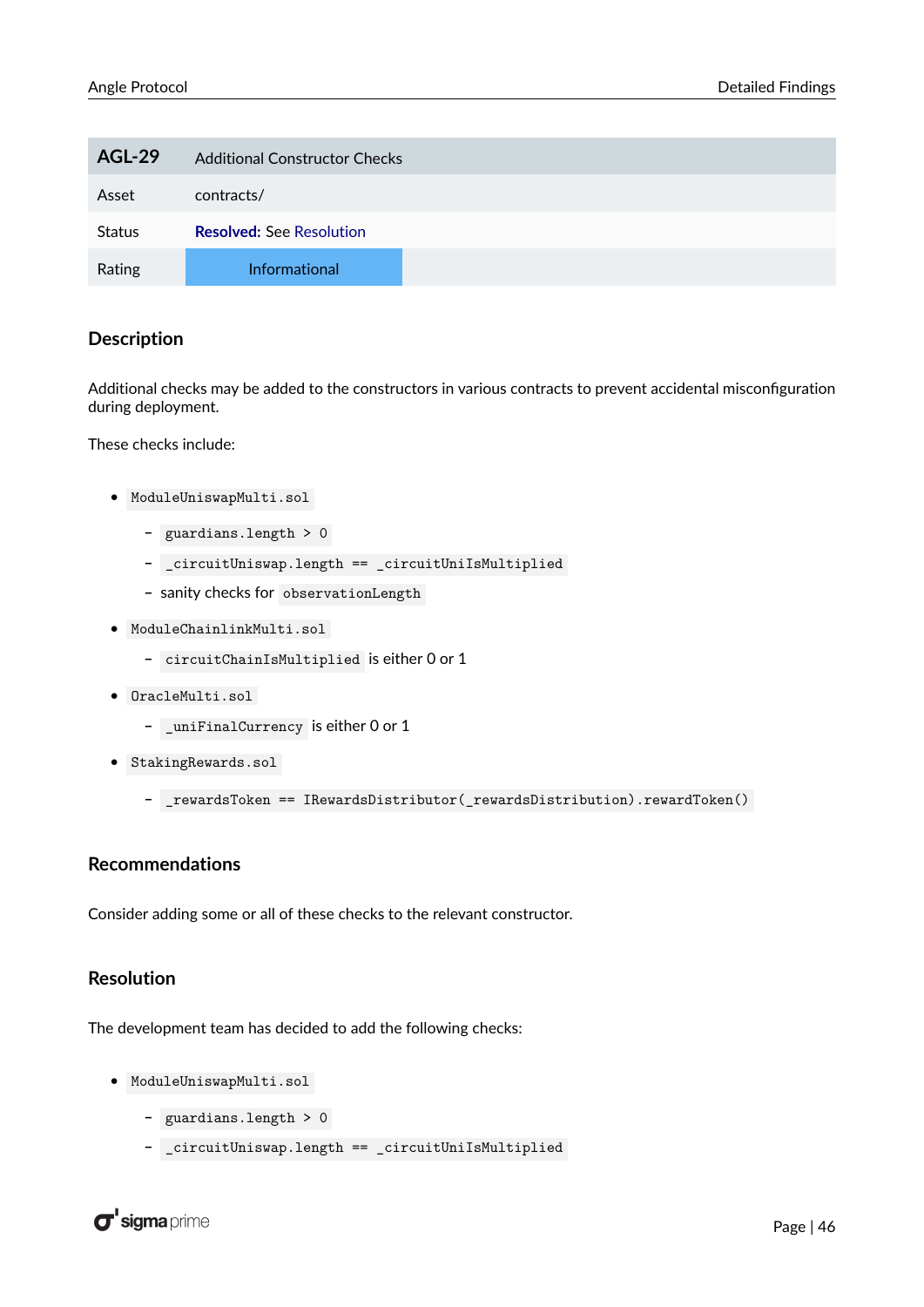The checks ModuleChainlinkMulti.circuitChainIsMultiplied and OracleMulti\_uniFinalCurrency is either 0 or 1 were not implemented as 1 is considered true and all other values false .

<span id="page-47-0"></span>Verification of StakingRewards.\_rewardsToken is done in RewardsDistributor.sol rather than StakingRewards.sol to improve deployment and testing.

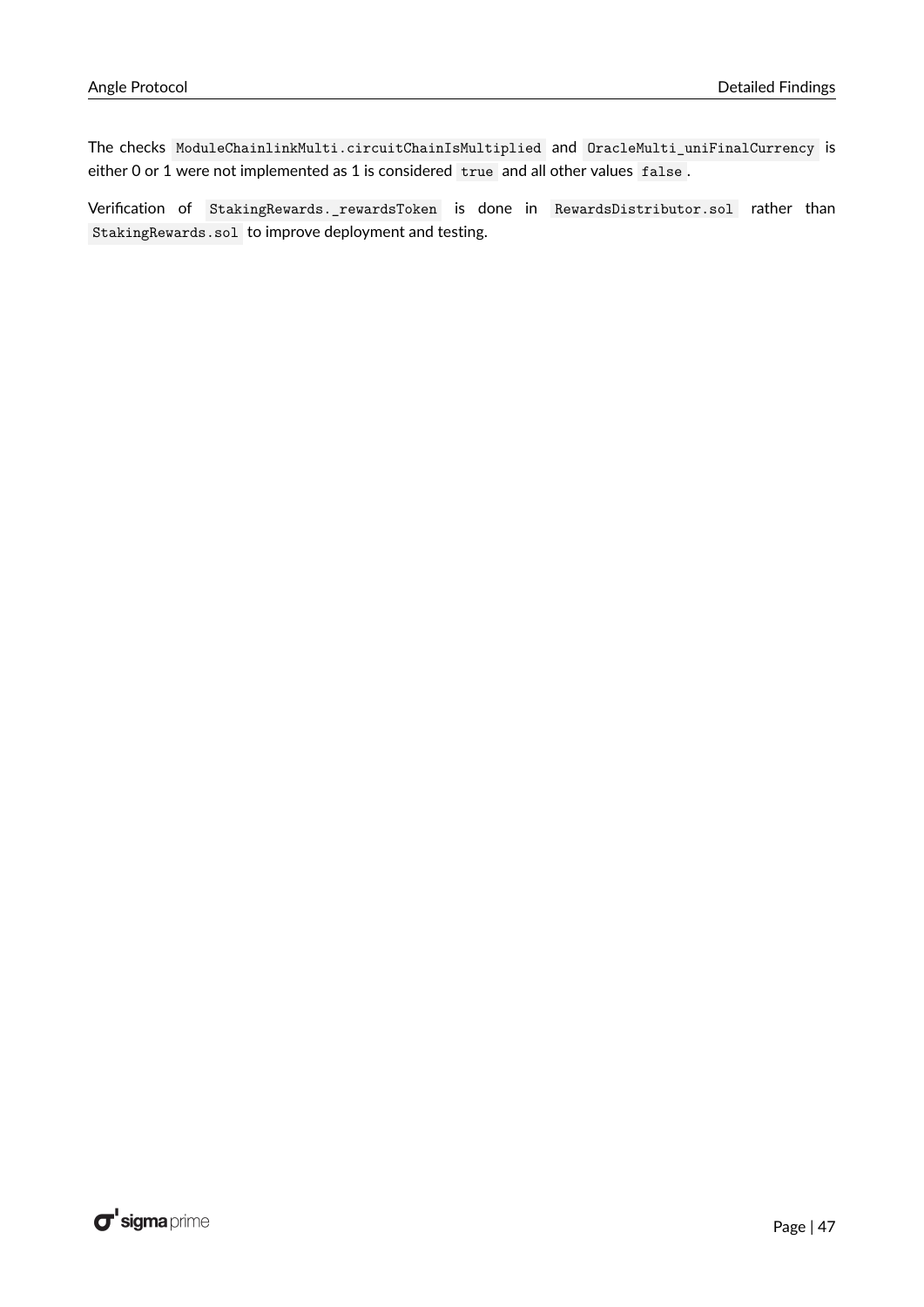| <b>AGL-30</b> | Event ReferenceCoinChanged is Unused |
|---------------|--------------------------------------|
| Asset         | BondingCurve.sol                     |
| <b>Status</b> | <b>Resolved: See Resolution</b>      |
| Rating        | <b>Informational</b>                 |

The event ReferenceCoinChanged in BondingCurveEvents is never emitted and may be safely removed.

#### **Recommendations**

Consider removing the event ReferenceCoinChanged from the BondingCurveEvents.sol contract.

#### <span id="page-48-0"></span>**Resolution**

The recommendation has been implemented by safely removing the unused event.

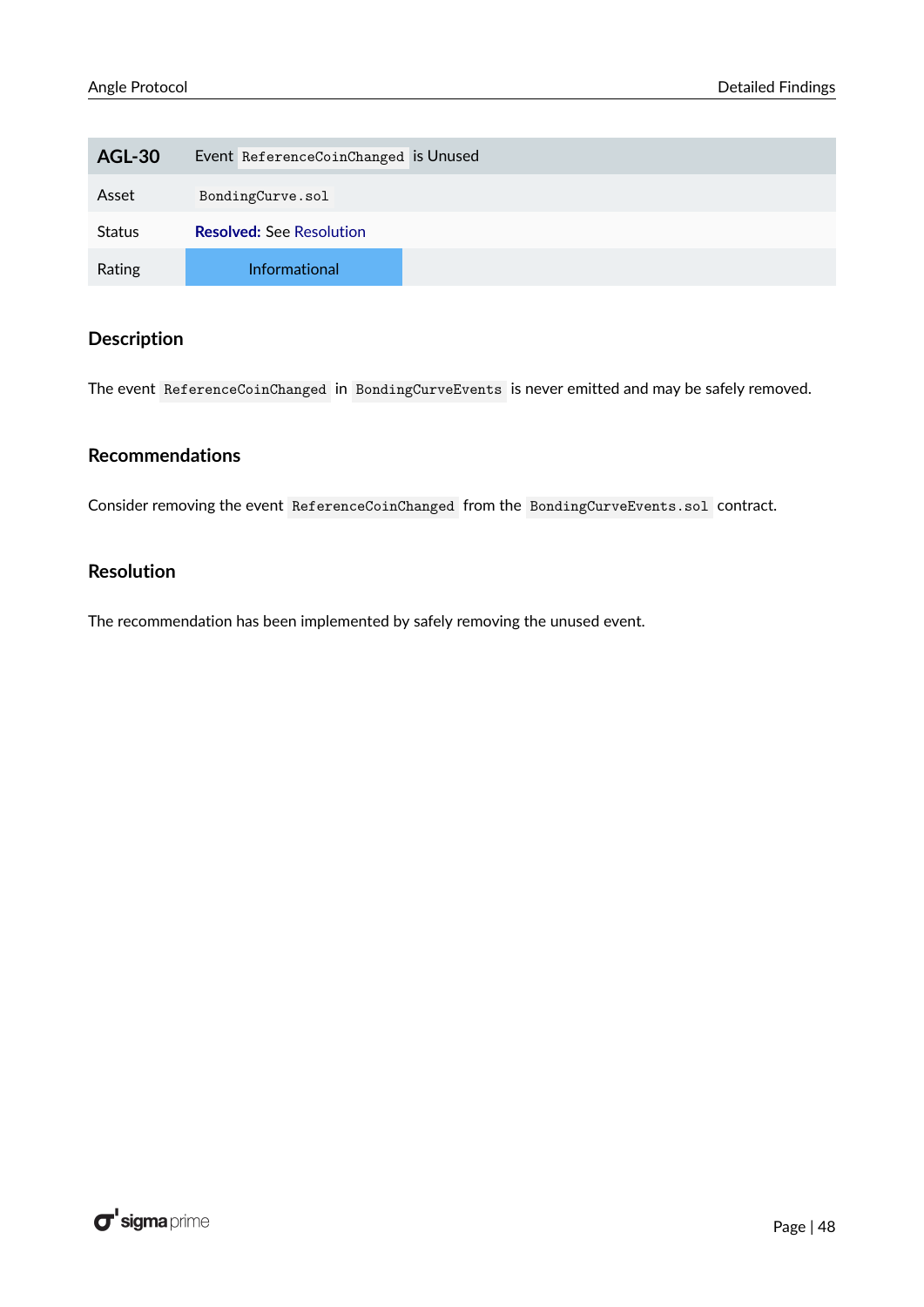<span id="page-49-0"></span>

| <b>AGL-31</b> | <b>Front-Runnable Functions</b> |  |
|---------------|---------------------------------|--|
| Asset         | contracts/                      |  |
| <b>Status</b> | <b>Closed:</b> See Resolution   |  |
| Rating        | <b>Informational</b>            |  |

A number of functions have the potential to be front-run to the gain of malicious users. Front-running attacks [\[3,](#page-66-3) [4\]](#page-66-4) involve users watching the Blockchain mempool for particular transactions and, upon observing such a transaction, submitting their own transactions with a greater gas price. This incentivises miners to prioritise the later transaction.

The function StableMaster.signalLoss() can be front-run by users calling StableMasterFront.withdraw() as an SLP. The benefit to the attacker is that they are not distributed the losses which are shared over all SanToken holders. Similarly, a user may want to call StableMaster.deposit() if there is a large amount of locked interests or fees that are due to be accumulated to the SanTokens .

Users can submit transactions before or after fee changes (and potentially call update\* functions themselves) to gain the best fees. As such the functions updateUsersSLP() and updateHA() are front-runnable.

Price feeds are updated via transactions from the oracle, users are able to front-run these transactions to gain more favourable prices.

Each of the keeper functions, such as PerpetualManager.liquidatePerpetual() and PerpetualManager.forceCashOutPerpetual() , reward the first message sender in the form of fees can also be front-run.

Similarly, the function RewardsDistributor.drip() can cause competition with only one winner taking the incentive.

#### **Recommendations**

Ensure all possible front-running vectors are understood, accounted for in the protocol, and potentially documented.

#### <span id="page-49-2"></span>**Resolution**

<span id="page-49-1"></span>The development team have acknowledged potential risks of front running and are preparing documents for users. From the protocol's perspective, the keepers rewards are only distributed once and it is irrelevant if they are front-run by other users. With respect to signalLoss(), it should be very rare (if ever) that this function is called and thus it is unlikely to be a targeted by front-running.

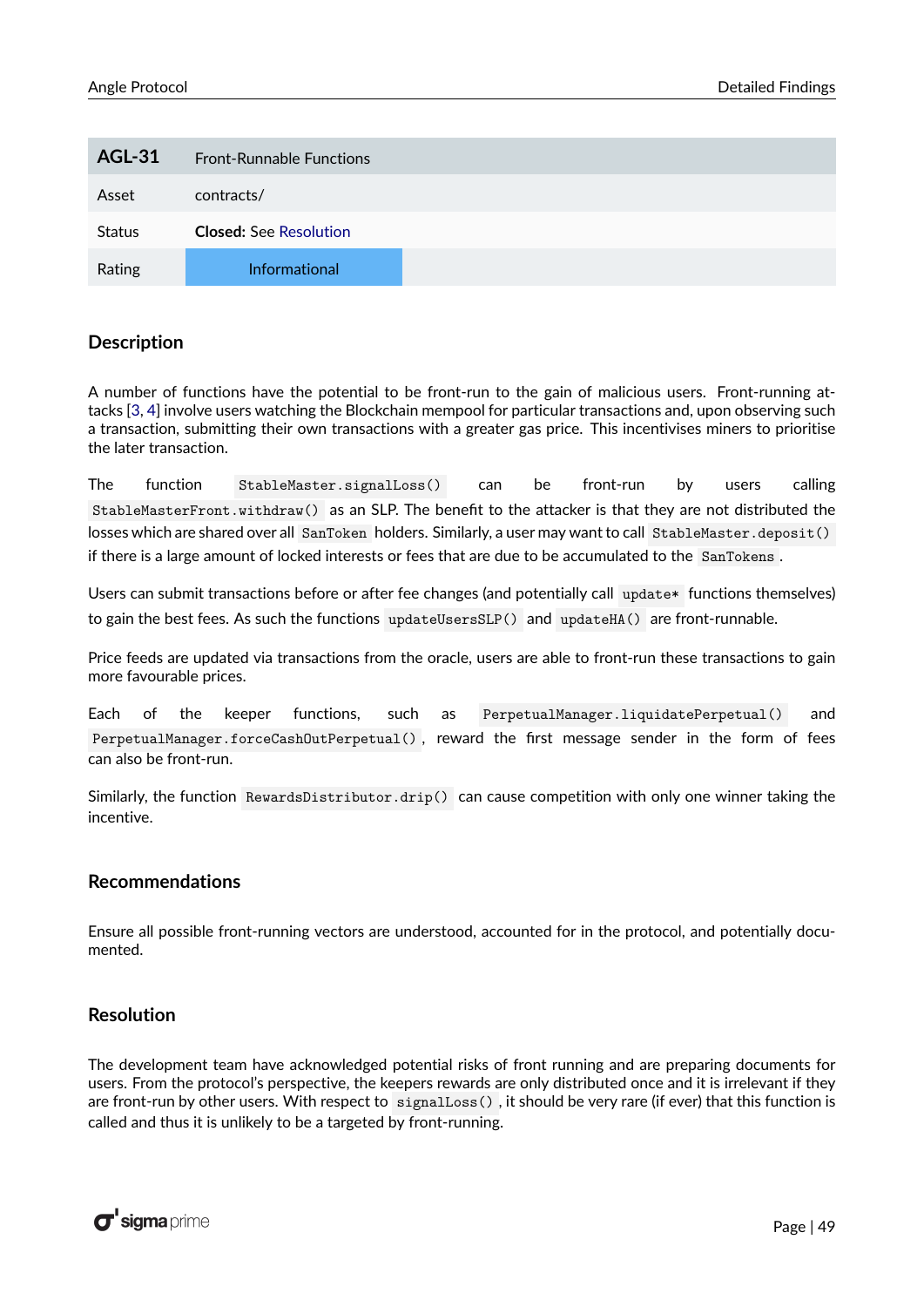| <b>AGL-32</b> | Draft OpenZeppelin Dependencies  |
|---------------|----------------------------------|
| Asset         | AgTokenEvents.sol & SanToken.sol |
| <b>Status</b> | <b>Closed:</b> See Resolution    |
| Rating        | <b>Informational</b>             |

Both of AgToken and SanToken inherit ERC20PermitUpgradeable , an [OpenZeppelin contract.](https://github.com/OpenZeppelin/openzeppelin-contracts-upgradeable/blob/master/contracts/token/ERC20/extensions/draft-ERC20PermitUpgradeable.sol) This contract is still a draft and is not considered ready for mainnet use. OpenZeppelin contracts may be considered draft contracts if they have not received adequate security auditing or are liable to change with future development.

#### **Recommendations**

Ensure the development team is aware of the risks of using a draft contract or consider waiting until the contract is finalised.

#### <span id="page-50-1"></span>**Resolution**

<span id="page-50-0"></span>The development team are aware of the risks of using a draft OpenZeppelin contract and have accepted the risk-benefit trade-off.

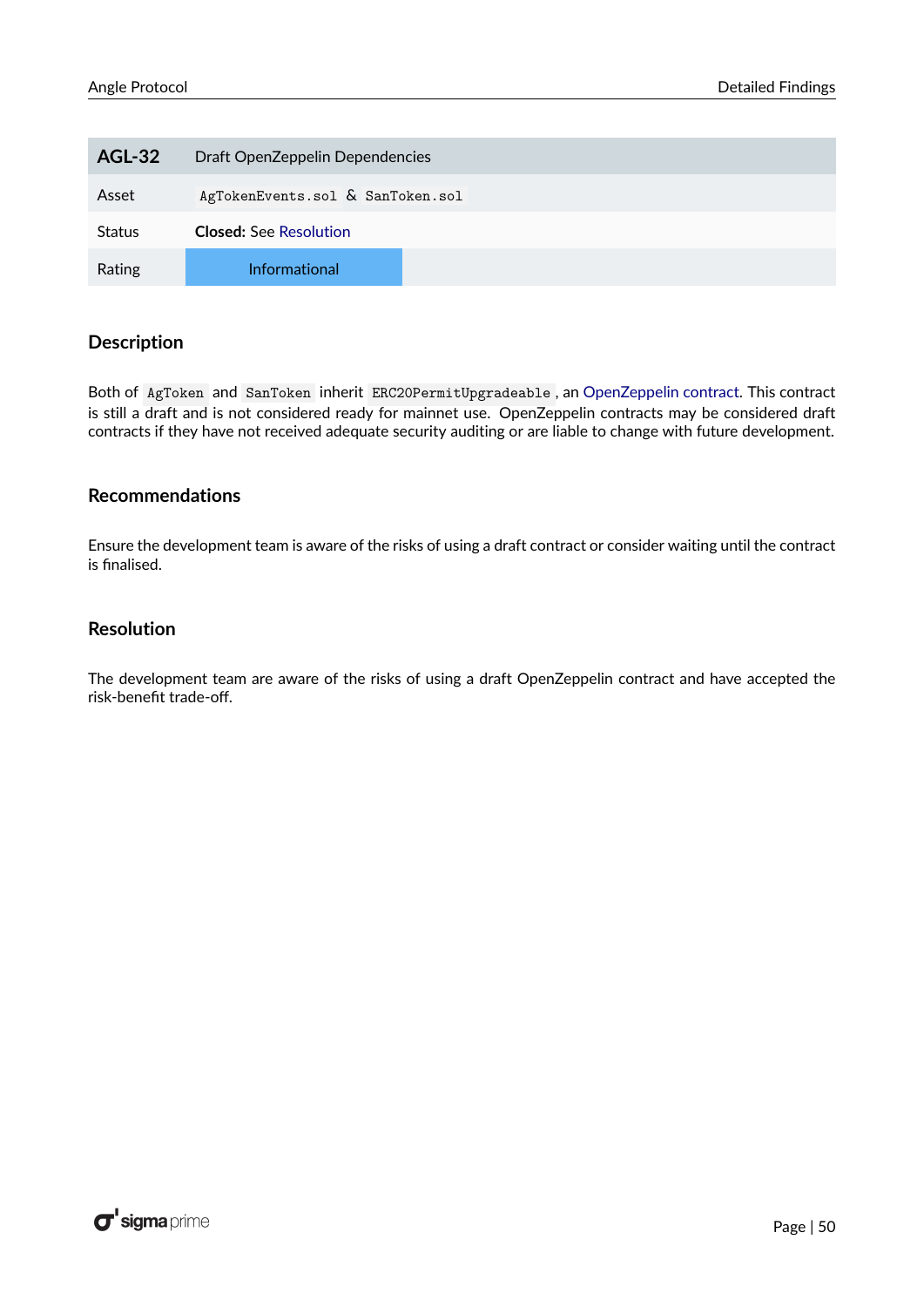| <b>AGL-33</b> | Reduce SLOAD Instructions when Reading Storage |
|---------------|------------------------------------------------|
| Asset         | contracts/                                     |
| <b>Status</b> | <b>Resolved: See Resolution</b>                |
| Rating        | <b>Informational</b>                           |

Loading structs to memory is gas expensive as it will load every variable from storage, into memory requiring many expensive SLOAD instructions.

Consider using storage or loading just the variables needed for the following cases:

• StableMaster.getCollateralRatio() , line [**145**],

```
Collateral memory collat = collateralMap[managerList[i]];
may be replaced with:
Collateral storage collat = collateralMap[managerList[i]];
```
- PerpetualManagerFront.removeFromPerpetual() , line [**219**]
- Perpetual memory perpetual = perpetualData[perpetualID]; may be replaced with:
- Perpetual storage perpetual = perpetualData[perpetualID];
- PerpetualManagerInternal.\_liquidatePerpetual() , line [**22**]

Perpetual memory perpetual = perpetualData[perpetualID];

may be replaced with the lines:

uint256 committedAmount = perpetualData[perpetualID].committedAmount;

uint256 cashOutAmount = perpetualData[perpetualID].cashOutAmount;

• PerpetualManagerInternal.\_cashOutPerpetual() , line [**48**] Perpetual memory perpetual = perpetualData[perpetualID]; may be replaced with the lines: uint256 committedAmount = perpetualData[perpetualID].committedAmount; uint256 oldCashOutAmount = perpetualData[perpetualID].cashOutAmount;

#### **Recommendations**

Ensure the comments are understood and consider implementing the gas optimisations.

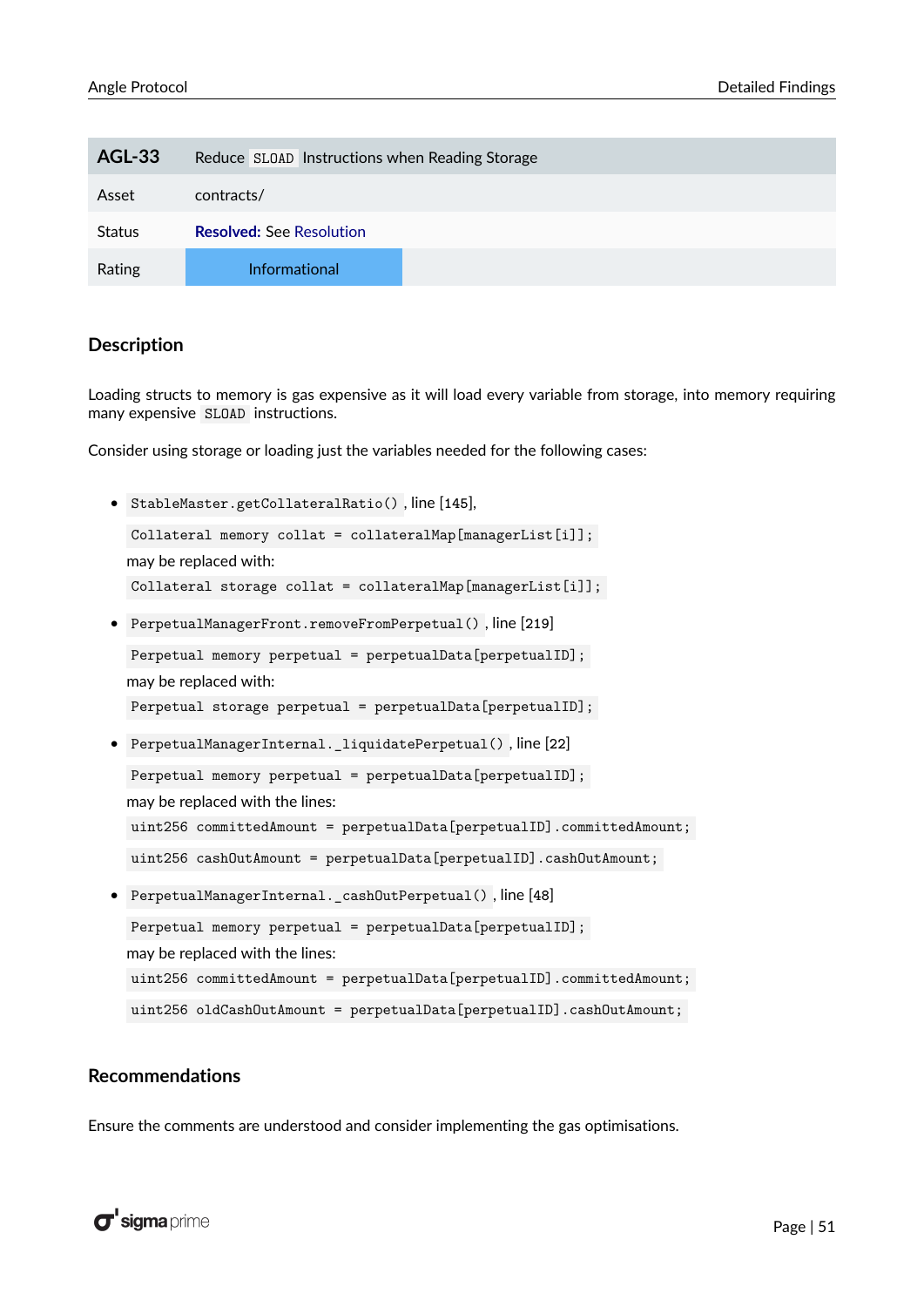#### <span id="page-52-0"></span>**Resolution**

The first recommendation to update StableMaster.getCollateralRatio() was implemented. However, the remaining recommendations were no longer applicable due to design alterations which updated the code base.

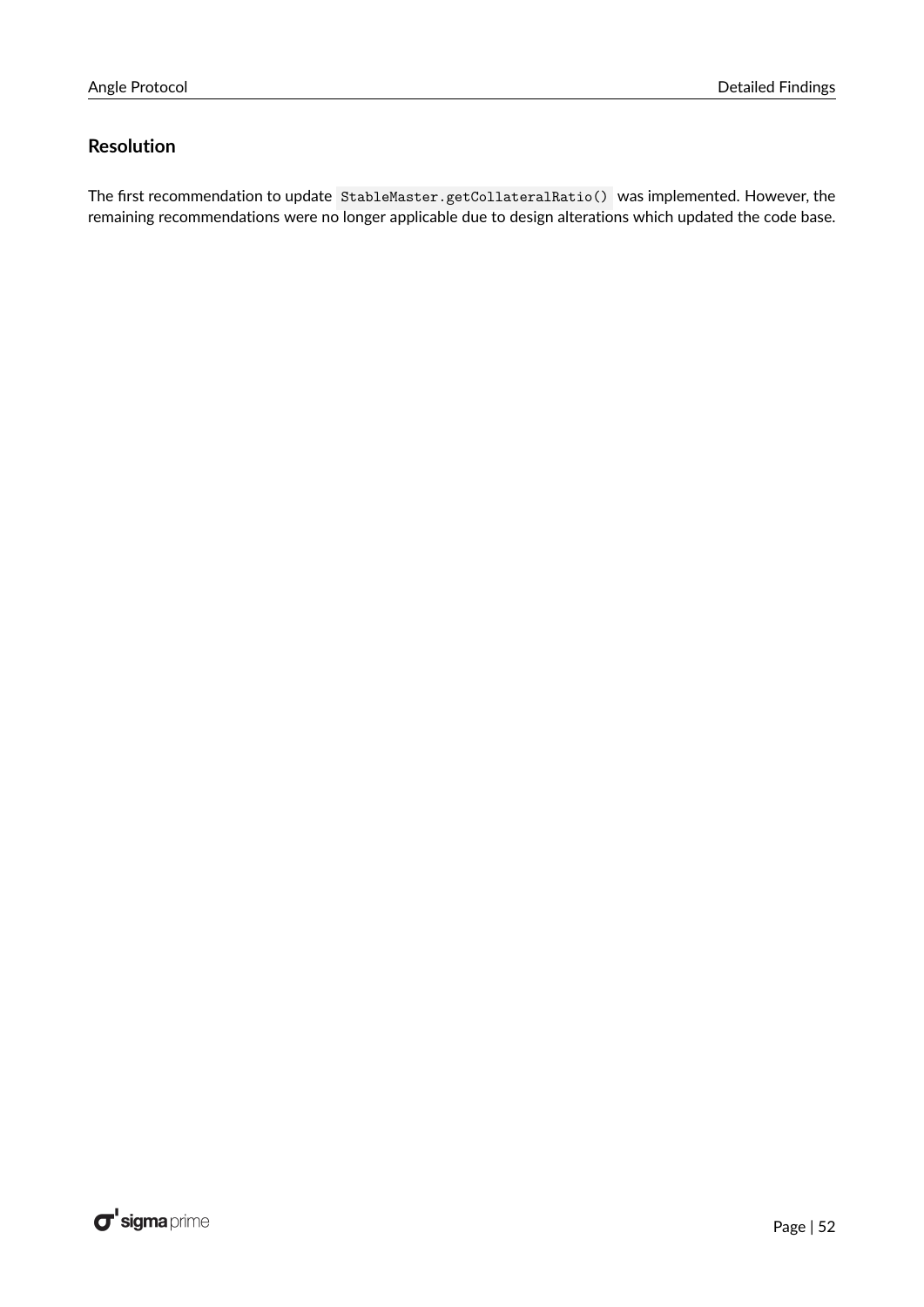<span id="page-53-0"></span>

| <b>AGL-34</b> | Miscellaneous AngleProtocol General Comments |
|---------------|----------------------------------------------|
| Asset         | $contracts/*$                                |
| <b>Status</b> | <b>Resolved: See Resolution</b>              |
| Rating        | <b>Informational</b>                         |

This section details miscellaneous findings discovered by the testing team that do not have direct security implications:

1. **Confusing function name deploy() in AgToken.sol and StableMaster.sol**

The function deploy() is used to grant role GUARDIAN\_ROLE to a list of governors (in governorList) and to guardian. The function names may confuse readers because of its similarities with contract deployment. Furthermore, the name does not properly reflect the purpose of the function.

The testing team recommends renaming this function (e.g. assignGuardianRole()).

#### 2. **Unclear revert message in Core.sol**

On line [**134**], consider changing the revert message "only one governor" with "must have at least one governor" .

- 3. **Inconsistent Variable Naming in PerpetualManager.sol**
	- Inconsistent variable naming between feeDeposit and feesWithdraw . Should be consistent whether to use fee or fees.
	- Inconsistent variable naming between rewardDistribution and rewardDistributor in function setNewRewardsDistributor() .
	- Inconsistent variable naming between \_rewardsDistribution on setRewardDistribution() and newRewardsDistributor on setNewRewardsDistributor()
	- secureBlocks and perpetual.creationBlock use block as a part of their names, although they store time information, based on the following snippet from PerpetualManagerInternal.sol line [**54**].

```
require ( perpetual . creationBlock + secureBlocks <= block . timestamp ,
    " invalid timestamp ");
```
The testing team recommends to use "timestamp" instead of "block"

- 4. **Typo in PerpetualManager.sol** line [**282**] FeeManagerù -> FeeManager
- 5. **Variable uint256 does not have negative value in PerpetualManagerFront.sol**

Function removeFromPerpetual() handles negative uint256 in line [**216**] when the zero case is sufficient.

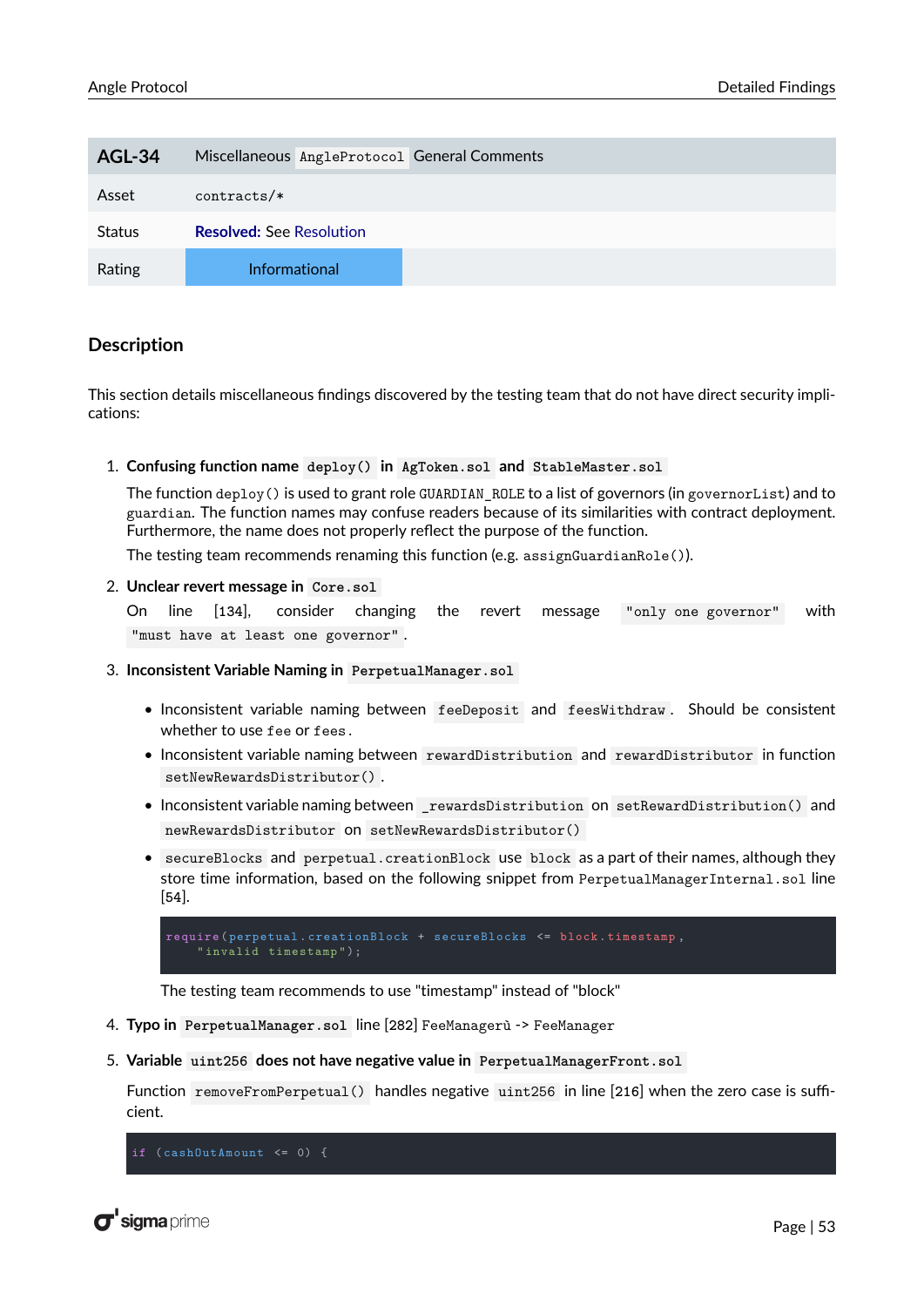#### 6. **Lack of Information for Owner in forceCashOutPerpetual() in PerpetualManagerFront.sol**

The function forceCashOutPerpetual() enables a keeper to force cashing out a perpetual identified by an ID. Upon cashing out, there is a possibility that the perpetual owner receives an amount of coins being returned from the contract. There are two ways the system refund the perpetual owner, that is by transferring in collateral tokens or converted into SLP token ( sanToken ) if the contract does not have enough collateral token balance.

The testing team recommends emitting an event to let the perpetual owner know how they are refunded by the contract.

#### 7. **No Event for approve() and setApprovalForAll() in PerpetualManagerFront.sol**

The functions approve() and setApprovalForAll() authorise a third-party to act on behalf of the perpetual owner. These functions modify the contract state but the transactions do not return any feedback to the caller. Only when the caller calls the functions getApproved() and setApprovalForAll() respectively, that they know the transactions have been successful.

The testing team recommends introducing new events into both functions.

8. **Variable naming consistency: rewardsDistribution or rewardsDistributor in StakingRewards.sol**

Both variables seem to refer to RewardsDistributor contract. Using a consistent term could be clearer.

#### 9. **Typos in PoolManager.sol**

- line [**126**]: yous -> you
- line [**149, 163**]: transfered -> transferred

#### 10. **Wrong variable is emitted in event StrategyReported in PoolManager.sol**

The event StrategyReported specifies address indexed strategy as the first variable. However, line [**348**] in PoolManager.sol emits msg.sender , which should be strategy . Since this function can only be called by a guardian or a governor with GUARDIAN ROLE, then a Strategy contract cannot call this function.

#### 11. **Unfinished sentence in OracleMulti.sol**

There is an unfinished sentence in line [**121**], *"... in case of"*

#### 12. **Keyword immutable for unchangeable parameter**

Keyword immutable can be used to ensure that a variable that holds contract parameter cannot be changed beyond constructor. For example, contract OracleMulti has uniFinalCurrency and outBase . The parameters are set only in the constructor, and hence can be treated as immutable .

#### 13. **Potential naming confusion in PoolManager.sol**

PoolManager.StrategyParams.totalDebt is easily confused with PoolManager.totalDebt , consider changing one or both names.

#### 14. **Inconsistent naming in OracleChainlinkSingle.sol**

\_chainIsMultiplied and isChainMultiplied are both used to represent the same values, consider changing one or both names.

#### 15. **Potentially confusing comments in OracleMulti.sol**

The comments *"The current uni rate is in 'outBase' we want our rate to all be in base"* and *"The current amount is in 'inBase' we want our rate to all be in base"* on line [**86**] and line [**88**] respectively, the phrase *"in base"* may easily be confused with inBase .

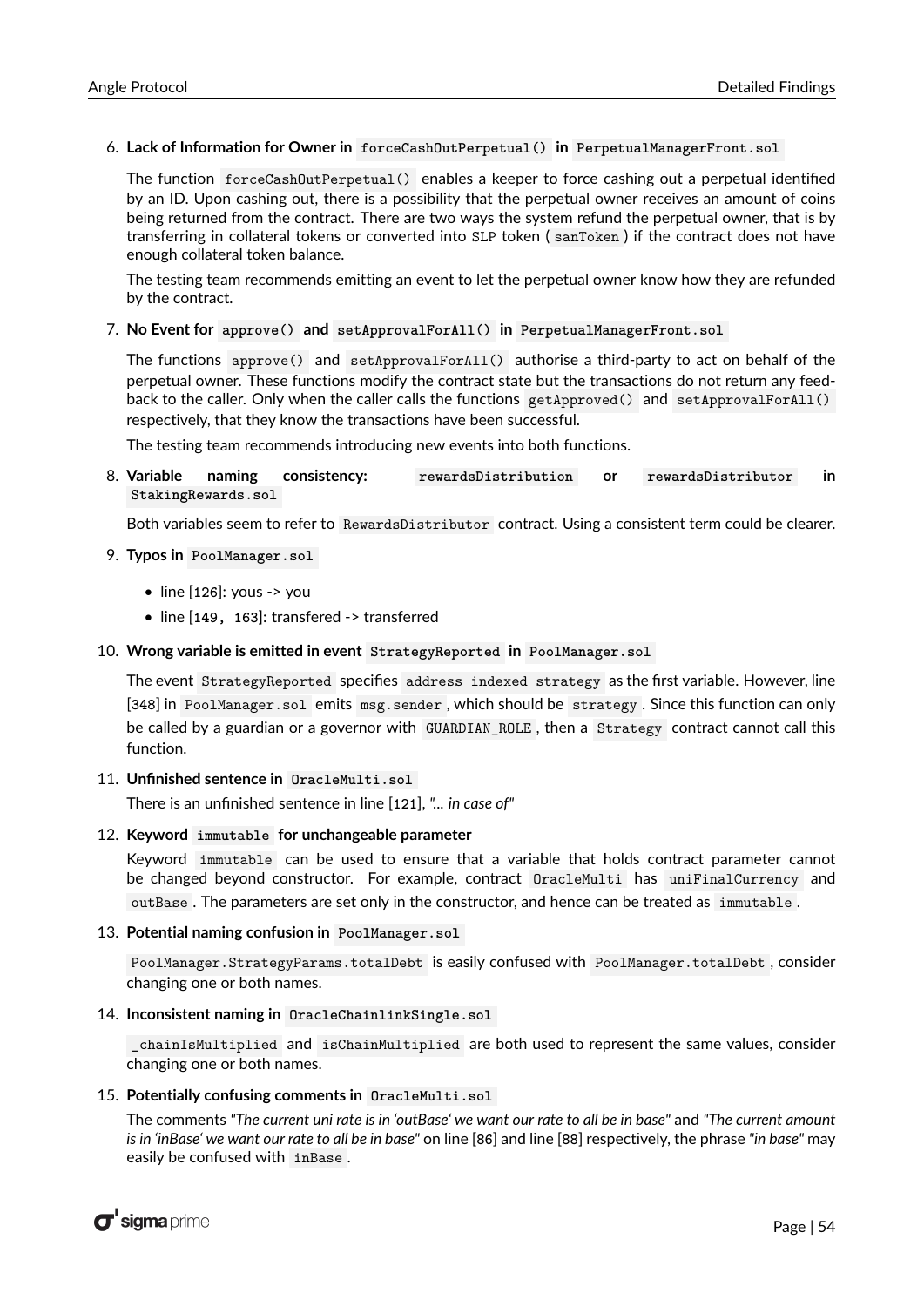#### 16. **Repeated comments in Core.sol**

The comments *"/// @dev The 'StableMaster' is initialized with the correct references"* on line [**56**] are essentially repeated on the following line.

#### 17. **Functions in StableMaster.sol under the wrong header**

The functions accumulateInterest() and signalLoss() appear under the header *"CONSTRUCTORS AND DEPLOYERS"* when they are SLP functions.

#### 18. **Use of the word "test" in production variable names**

Consider renaming the function \_testMaxCAmount() in PerpetualManagerInternal.sol to use *"check"* or *"verify"* instead of *"test"*.

#### 19. **Inaccurate comments in OracleMath.sol**

The comments *"(token1/token0) \* decimals(token1)"* should be *"(token1/token0) \* base(token1)"*.

20. **Simplification of equation in OracleMath.sol**

 $line \$  [74]  $rate = ((price * 1e18) / (1 * 59));$  can be simplified to rate = ((price \* 1e18)  $\gg$  59)); as a / (1  $\ll$  x) = a  $\gg$  x.

21. **Multiple fetches to \_poolManager.stableMaster() in CollateralSettlerERC20.sol constructor**

Multiple calls to \_poolManager.stableMaster() may be cached in local variables to save gas. Additionally, consider removing the parameter stableMaster , and instead fetching it from \_poolManager , in the constructor for mainnet deployment.

22. **No incentive to call setAmountToRedistributeEach() in CollateralSettlerERC20.sol**

The function setAmountToRedistributeEach() must be called to allocate the payable amount based on the submitted claims by users, HA, and SLP. This function is callable by anyone. However, the caller does not receive incentive although the function call spends averagely 86,884 gas.

23. **Unnecessary import in OracleMath.sol**

The import import "@uniswap/v3-core/contracts/interfaces/IUniswapV3Pool.sol" is not required and may be safely deleted.

#### **Recommendations**

Ensure that the comments are understood and acknowledged, and consider implementing the suggestions above.

#### <span id="page-55-0"></span>**Resolution**

These findings have been acknowledged by the development team and actioned where appropriate.

The current actions are as follows:

- 1. Access control logic in AgToken contract was removed and therefore it is no longer applicable.
- 2. The revert message was corrected.
- 3. feesWithdraw was replaced with feeWithdraw
	- rewardDistributor was replaced with rewardDistribution

 $\sigma$ 'sigma prime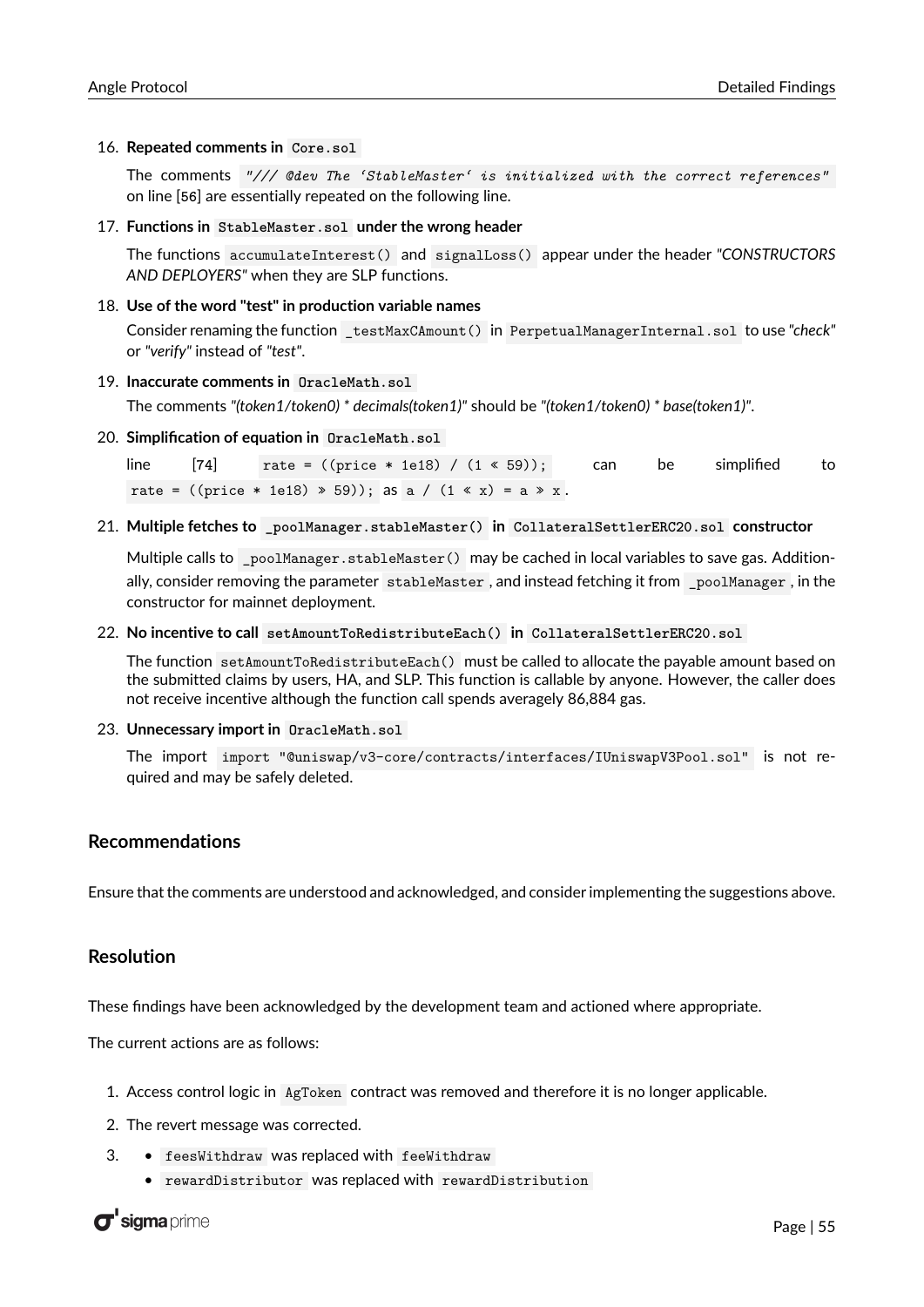- newRewardsDistributor was replaced with rewardsDistribution
- The function was removed, so it is no longer applicable.
- 4. Fixed.
- 5. The cash out amount is now compared to 0 and the check was moved to checkLiquidation() .
- 6. Acknowledged and no changes were made. The owner can check through Transfer event.
- 7. Events were added.
- 8. rewardsDistribution is used instead of rewardsDistributor .
- 9. Fixed.
- 10. Event strategyReported on function withdrawFromStrategy() now emits strategy .
- 11. Fixed.
- 12. The keyword immutable was added whenever possible on non-upgradeable contracts.
- 13. StrategyParams.totalDebt was replaced with StrategyParams.totalStrategyDebt .
- 14. Fixed the related variable on OracleChainlinkSingle and OracleChainlinkMulti .
- 15. Fixed.
- 16. Fixed.
- 17. Fixed.
- 18. The function was removed so it is no longer relevant.
- 19. Fixed.
- 20. Recommendation applied.
- 21. Recommendation applied.
- 22. The development team assumes that the users will be motivated to call the function to receive collateral assets; or otherwise, the development team will call it. Alternatively, there can be an off-chain reward mechanism.
- 23. Recommendation applied.

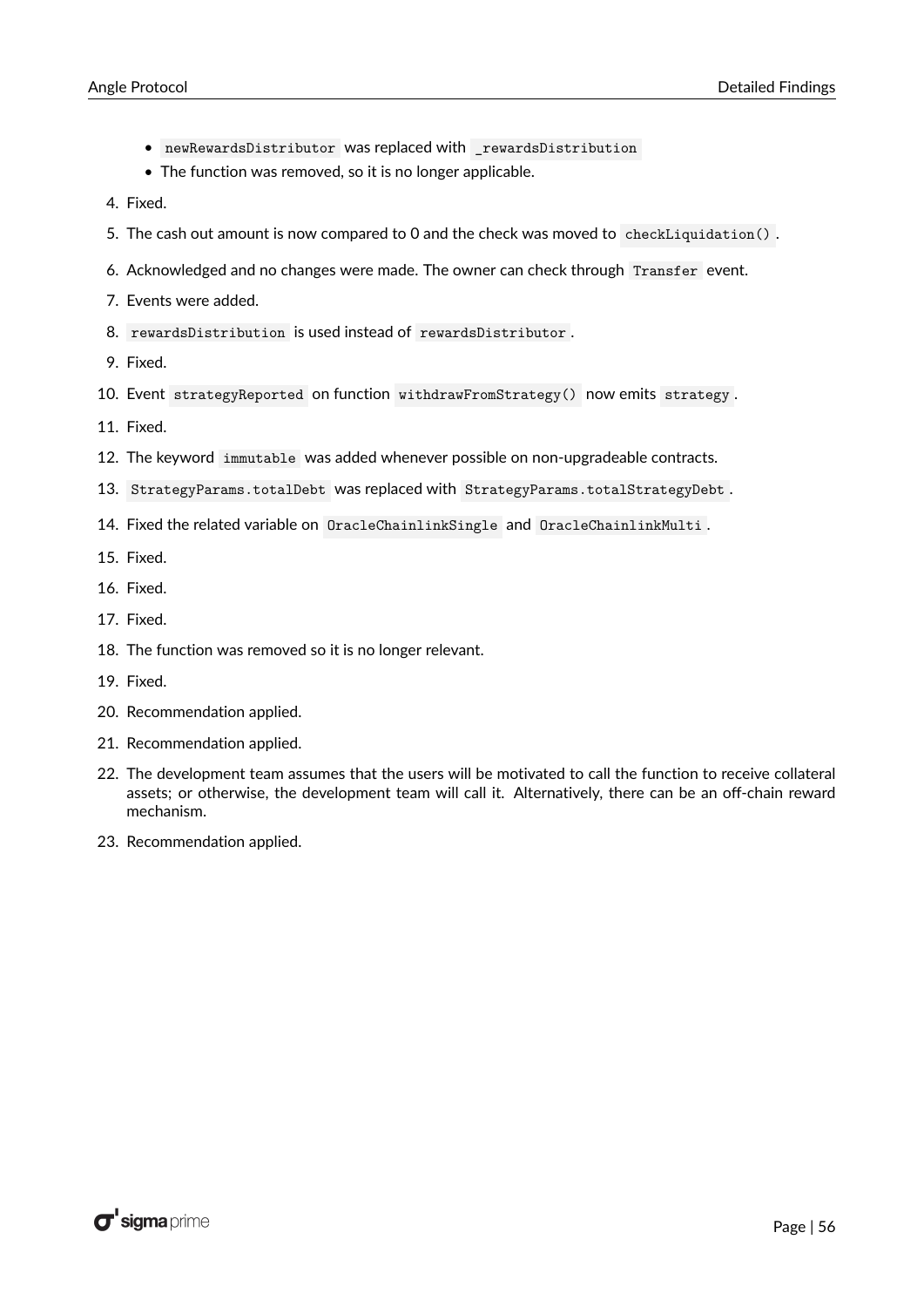<span id="page-57-0"></span>

| <b>AGL-35</b> | Reentrancy When Closing Perpetuals |                |                 |  |
|---------------|------------------------------------|----------------|-----------------|--|
| Asset         | PerpetualManagerFront.sol          |                |                 |  |
| <b>Status</b> | <b>Open</b>                        |                |                 |  |
| Rating        | Severity: Low                      | Impact: Medium | Likelihood: Low |  |

The function forceClosePerpetuals() can be run when the quantity of funds being hedged by hedging agents has breached the limitHAHedge . This case occurs when enough users burn stablecoins, which may result in the hedging agents over compensating for the remaining stablecoins.

When a perpetual is force closed there is an external call through \_secureTransfer() on line [**315**] which will call transferFrom() on the collateral token. The forceClosePerpetuals() continues to perform calculations after the external call based off a combination of variables stored in state and memory, thus opening up a potential reentrancy vector.

Exploiting this reentrancy vector allows an attacker to bypass the estimatedCost and keeperFeesClosingCap limits. These limits prevent users from earning more in fees than the cost of performing a flashloan attack. The reenterancy attack can be perform by reentering forceClosePerpetuals() multiple times which creates parallel executions of cashing out the perpetuals. These parallel executions split the amount of cashOutFees over each execution without changing the value for estimatedCost , thus avoiding the limits to the fees earned.

For this reentrancy to be viable the collateral ERC20 token must allow the attacker to gain control of execution during transferFrom() . Most ERC20 tokens do not relinquish control of execution to a user, however some do. One example is the ERC777 extension, which performs an execution call to the to address alerting the user the funds have been transferred. An attacker could use this call to gain control of the execution and reenter forceClosePerpetuals() .

#### **Recommendations**

We recommend performing all external calls after all calculations have been performed in accordance with the [Checks-Effects-Interactions](https://docs.soliditylang.org/en/v0.8.7/security-considerations.html#use-the-checks-effects-interactions-pattern) pattern.

<span id="page-57-1"></span>This can be achieved by storing the (owner, netCashOutAmount) variables in an array and iterate through this array calling \_secureTransfer() after all calculations have been performed.

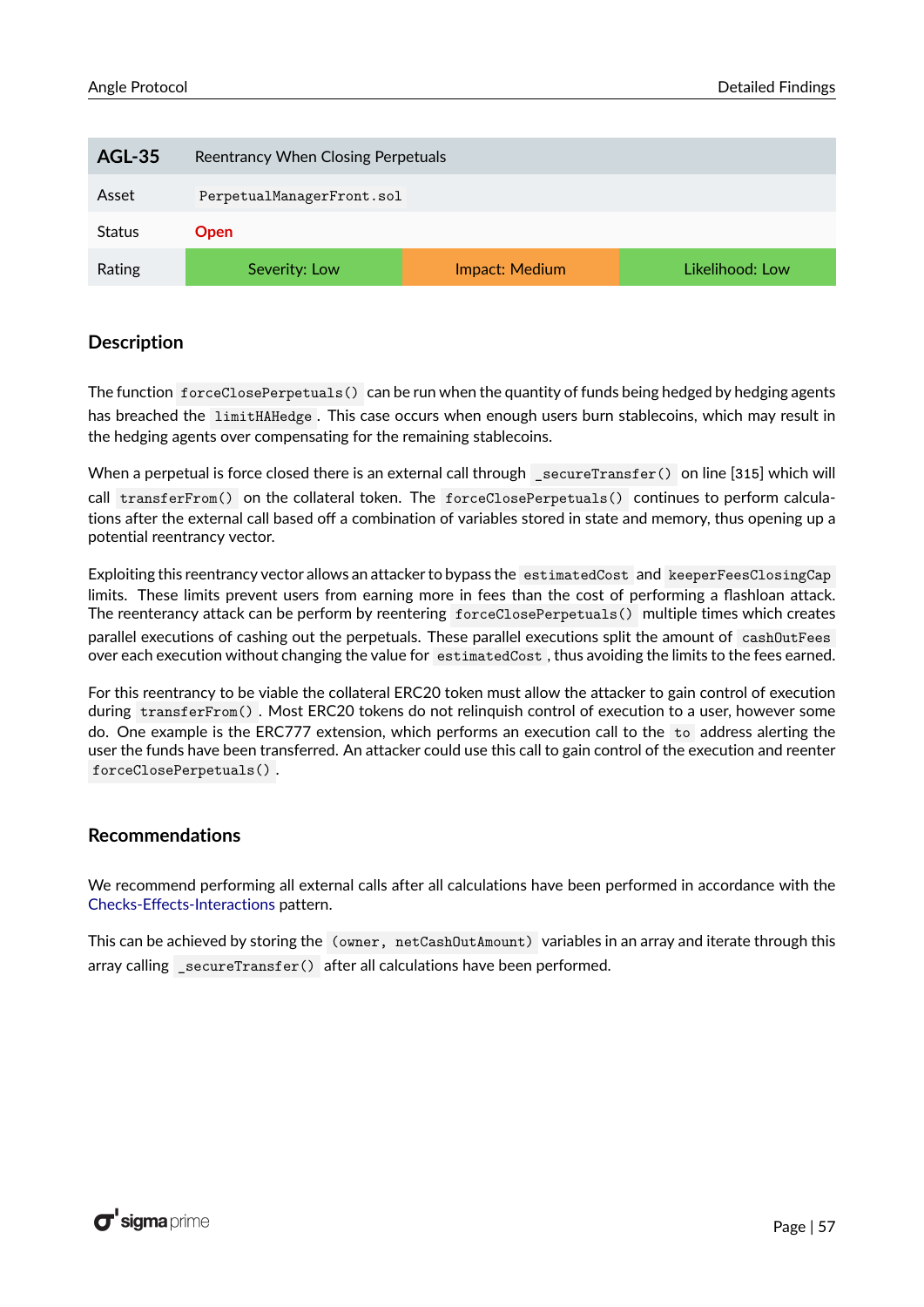| <b>AGL-36</b> | Unnecessary Update of lastUpdateTime |
|---------------|--------------------------------------|
| Asset         | PerpetualManager.sol                 |
| <b>Status</b> | <b>Open</b>                          |
| Rating        | <b>Informational</b>                 |

The variable lastUpdateTime in notifyRewardAmount() is written to twice without being read inbetween.

The variable is written to first on line [**80**] then again on line [**99**].

```
lastUpdateTime = _lastTimeRewardApplicable ();
     rewardRate = reward / rewardsDuration ;
} else {
    uint256 remaining = periodFinish - block . timestamp ;
    uint256 leftover = remaining * rewardRate;<br>// If the period is not over, we compute the
}
uint256 balance = rewardToken . balanceOf ( address ( this ));
require (rewardRate <= balance / rewardsDuration, "reward too high");
```
#### **Recommendations**

<span id="page-58-0"></span>line [**80**] lastUpdateTime = \_lastTimeRewardApplicable(); may be safely removed.

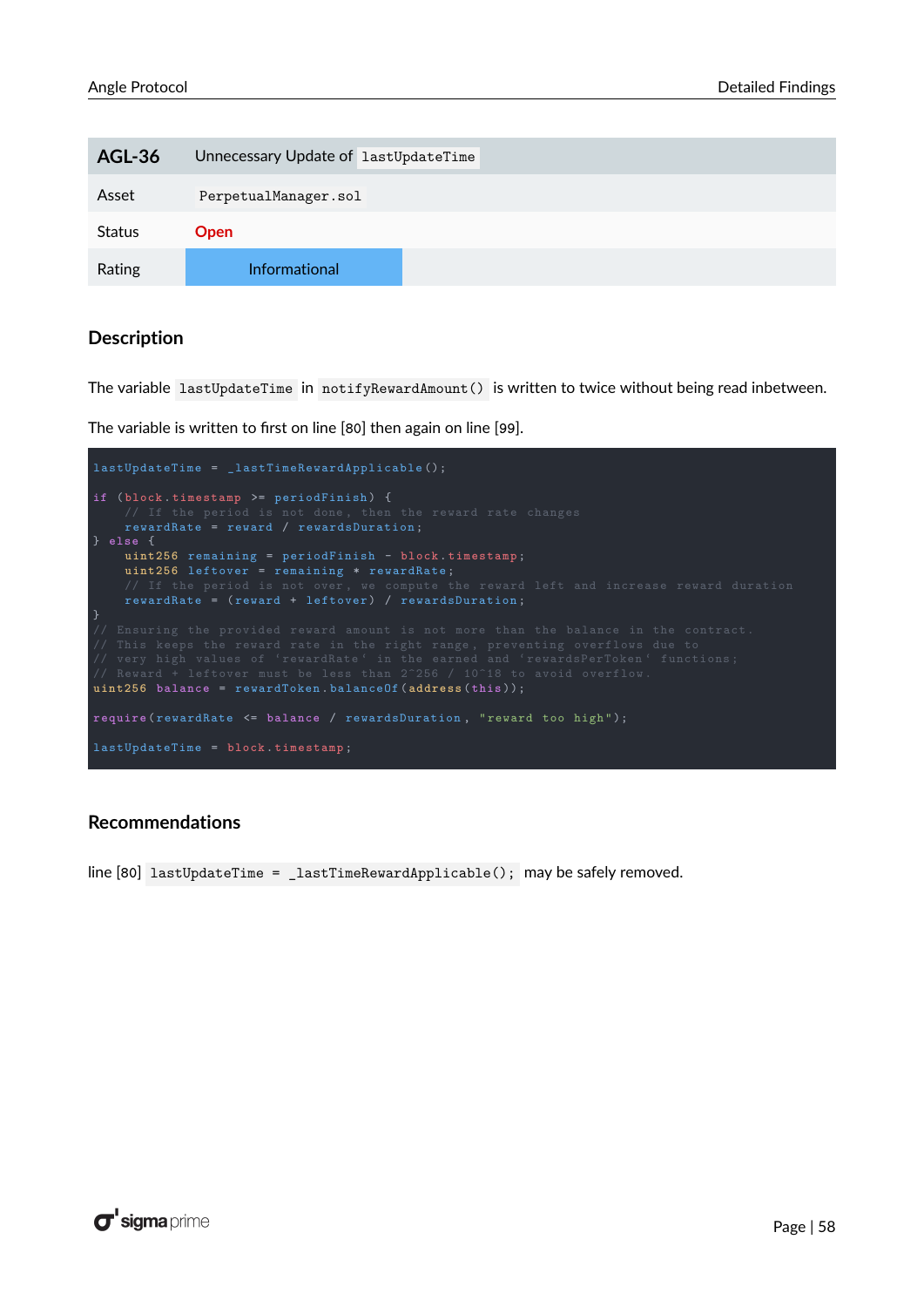| <b>AGL-37</b> | Reverts for Nonexistent Perpetuals in liquidatePerpetuals() |
|---------------|-------------------------------------------------------------|
| Asset         | PerpetualManagerFront.sol                                   |
| <b>Status</b> | <b>Open</b>                                                 |
| Rating        | <b>Informational</b>                                        |

Perpetuals may be liquidated by users other than the owner in the function liquidatePerpetuals() when the value falls below the maintenanceMargin . To save on gas perpetuals may be liquidated in batches by passing an array of IDs.

If one ID in the array perpetualIDs has already been liquidated (say by another user) the pereptual will be considered nonexistant and thus the transaction will revert, resulting in no liquidations.

#### **Recommendations**

<span id="page-59-0"></span>Consider skipping any nonexistent perpetuals rather than reverting to reduce the likelihood of a liquidator's transaction reverting.

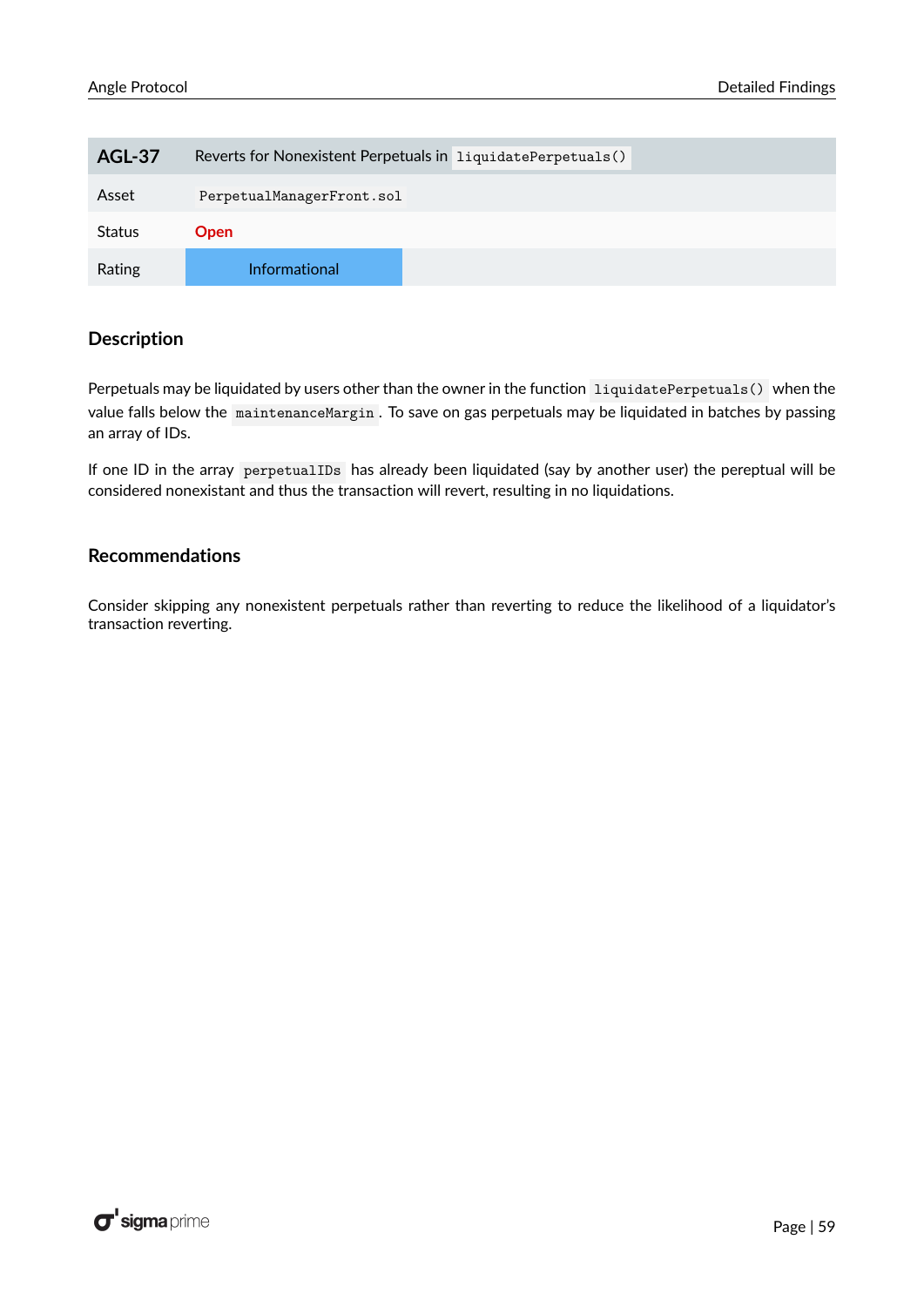| <b>AGL-38</b> | Gas Optimisation - Remove onlyOwnerOrApproved from addToPerpetual() |
|---------------|---------------------------------------------------------------------|
| Asset         | PerpetualManagerFront.sol                                           |
| Status        | Open                                                                |
| Rating        | <b>Informational</b>                                                |

The function addToPerpetual() allows a user to increase their margin by transferring additional funds to the perpetual.

This function has the modifier onlyOwnerOrApproved which ensures the sender of the transaction has the permissions required to add funds to this perpetual.

#### **Recommendations**

<span id="page-60-0"></span>Since the function only allows adding funds to a perpetual, gas can be saved and bytecode size reduced by removing this modifier and letting any user add funds to a perpetual.

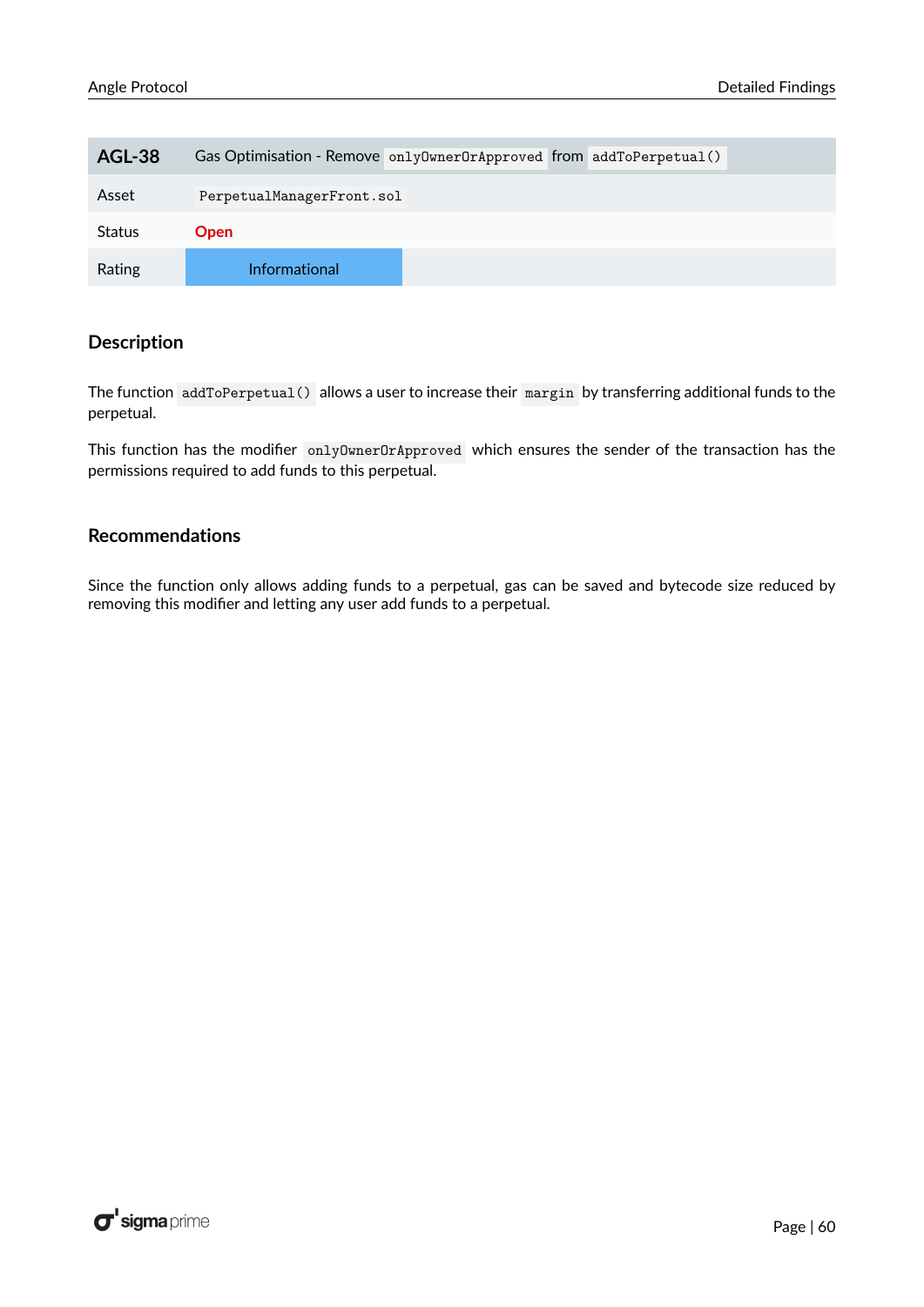| <b>AGL-39</b> | Miscellaneous AngleProtocol General Comments 2 |
|---------------|------------------------------------------------|
| Asset         | $contracts/*$                                  |
| <b>Status</b> | <b>Open</b>                                    |
| Rating        | <b>Informational</b>                           |

This section details miscellaneous findings discovered by the testing team that do not have direct security implications:

1. **Constructor allows empty governorList in RewardsDistributor.sol .**

A governor plays an important role in RewardsDistributor . There are five functions that can only be called by a governor. However, one can instantiate a RewardsDistributor contract without a governor by assigning an empty list to input variable governorList in the constructor.

The testing team recommends adding a check to ensure non-empty governorList.

#### 2. **Typo in the comments on PerpetualManagerInternal.sol on line [200].**

The comment says "... the last timestep" which should say "timestamp".

3. **Incorrectly named event in PerpetualManagerEvents.sol .**

The event HAFeesUpdated has fields \_xHAFeesDeposit and \_yHAFeesDeposit although the function PerpetualManager.setHAFees() allows to see the fees for both deposits and withdraws. Consider renaming these events too xHAFees and yHAFees to account for the withdraw case.

#### **Recommendations**

Ensure that the comments are understood and acknowledged, and consider implementing the suggestions above.

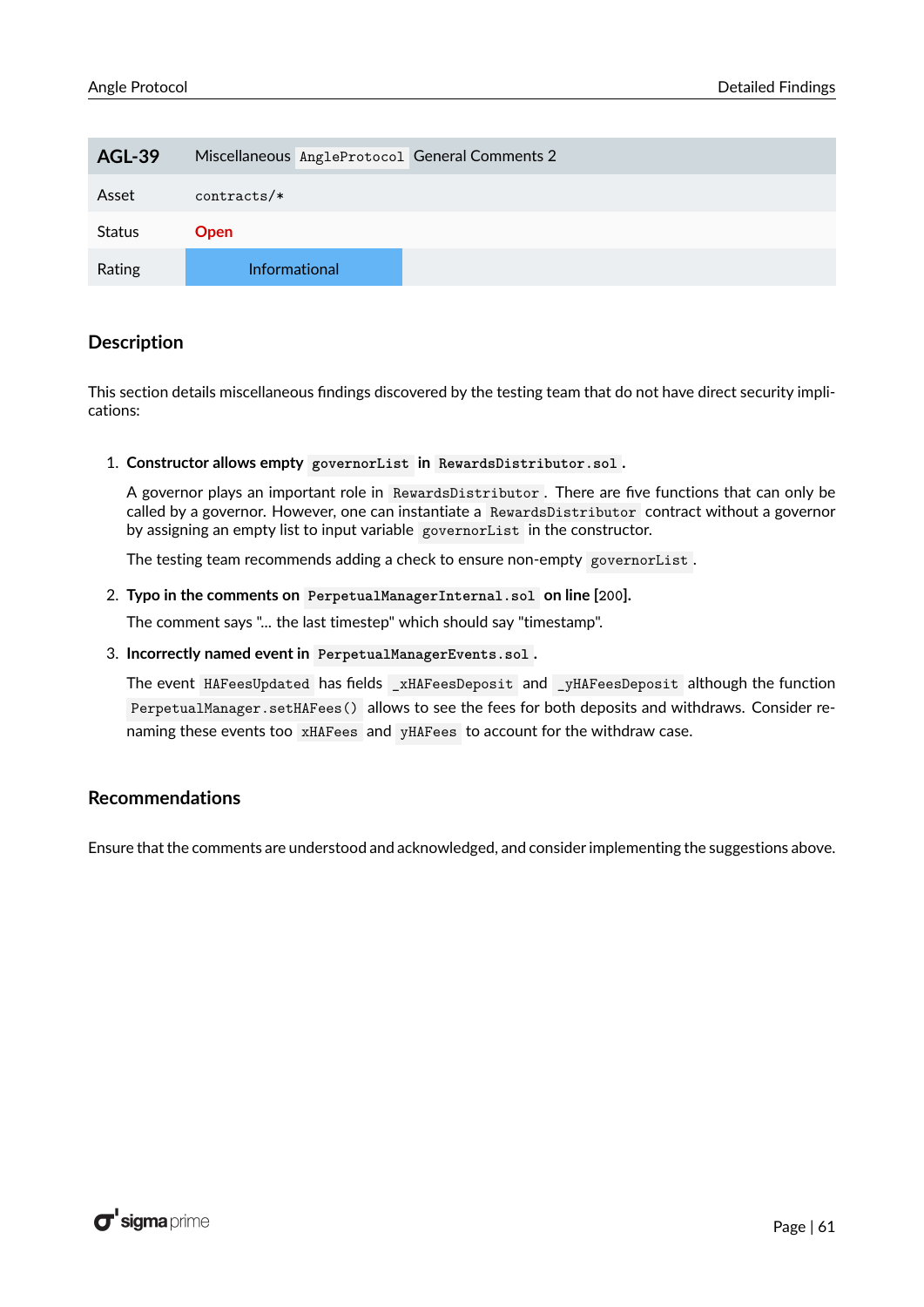## <span id="page-62-0"></span>**Appendix A Test Suite**

A non-exhaustive list of tests were constructed to aid this security review and are provided alongside this document. The brownie framework was used to perform these tests and the output is given below.

| test_constructor                                            | PASSED        | [0%]     |
|-------------------------------------------------------------|---------------|----------|
| test_setMinter_not_owner                                    | PASSED        | [0%]     |
| test_setMinter_zero_address                                 | PASSED        | $[1\%]$  |
| test_setMinter                                              | PASSED [1%]   |          |
| test_mint_not_minter                                        | PASSED [2%]   |          |
| test_mint_exceed_minting_cap                                | PASSED [2%]   |          |
| test_mint                                                   | PASSED [2%]   |          |
| test_mint_newToken                                          | PASSED        | [3%]     |
| test_transfer_approve_transferFrom                          | PASSED [3%]   |          |
| test_initialize_stableMaster_zero                           | PASSED [4%]   |          |
| test_initialize                                             | PASSED [4%]   |          |
| test initialize twice                                       | PASSED [4%]   |          |
| test_onyRole                                                | PASSED [5%]   |          |
| test_mint                                                   | PASSED [5%]   |          |
| test_burnNoRedeem                                           | PASSED [6%]   |          |
| test_burnNoRedeem_insufficient_balance                      | PASSED [6%]   |          |
| test_burnFromNoRedeem                                       | PASSED        | [6%]     |
| test_burnFromNoRedeem_insufficient_balance                  | PASSED [7%]   |          |
| test_burnSelf                                               | PASSED [7%]   |          |
| test_burnFrom                                               | PASSED [8%]   |          |
| test_transfer_approve_transferFrom                          | PASSED [8%]   |          |
| test_deploy                                                 | PASSED [8%]   |          |
| test_buySoldToken                                           | PASSED [9%]   |          |
| test_buySoldToken_amount_zero                               | PASSED [9%]   |          |
| test_buySoldToken_invalid_ag_token                          | PASSED [10%]  |          |
| test_recoverERC20                                           | PASSED [10%]  |          |
| test_allowNewStablecoin                                     | PASSED [11%]  |          |
| test_allowNewStablecoin_invalid_reference                   | PASSED [11%]  |          |
| test_allowNewStablecoin_zero_address                        | PASSED [11%]  |          |
| test_allowNewStablecoin_two_references                      | PASSED [12%]  |          |
| test_allowNewStablecoin_without_oracle                      | PASSED [12%]  |          |
| test_change0racle                                           | PASSED [13%]  |          |
| test_change0racle_zero_address                              | PASSED [13%]  |          |
| test_revokeStablecoin                                       | PASSED [13%]  |          |
| test_changeStartPrice                                       | PASSED [14%]  |          |
| test_changeStartPrice_zero                                  | PASSED [14%]  |          |
| test_changeTokensToSell                                     | PASSED [15%]  |          |
| test_changeTokensToSell_insufficient_balance                | PASSED [15%]  |          |
| test_pausing                                                | PASSED [15%]  |          |
| test_constructor                                            | PASSED [16%]  |          |
| test_triggerSettlement_zero                                 | PASSED [16%]  |          |
| test_triggerSettlement                                      | PASSED [17%]  |          |
| test_claimUser_agToken_govToken                             | PASSED [17%]  |          |
| test_claimUser_govToken                                     | PASSED [17%]  |          |
| test claimHA                                                | PASSED [18%]  |          |
| test_claimSLP_sanToken_govToken                             | PASSED [18%]  |          |
| test claimSLP sanToken                                      | PASSED [19%]  |          |
| test_claimSLP_govToken                                      | <b>PASSED</b> | [19%]    |
| test_setAmountToRedistributeEach_noclaim                    | <b>PASSED</b> | $[20\%]$ |
| test_setAmountToRedistributeEach_claimUser_agToken_govToken | <b>PASSED</b> | [20%]    |
| test_setAmountToRedistribute                                | <b>PASSED</b> | [20%]    |
| test_constructor                                            | <b>PASSED</b> | $[21%]$  |
| test_deployStableMaster                                     | <b>PASSED</b> | $[21%]$  |
| test_deployStableMaster_redeploy                            | PASSED        | $[22\%]$ |
| test_revokeStableMaster                                     | <b>PASSED</b> | [22%]    |
| test_addGovernor                                            | <b>PASSED</b> | [22%]    |

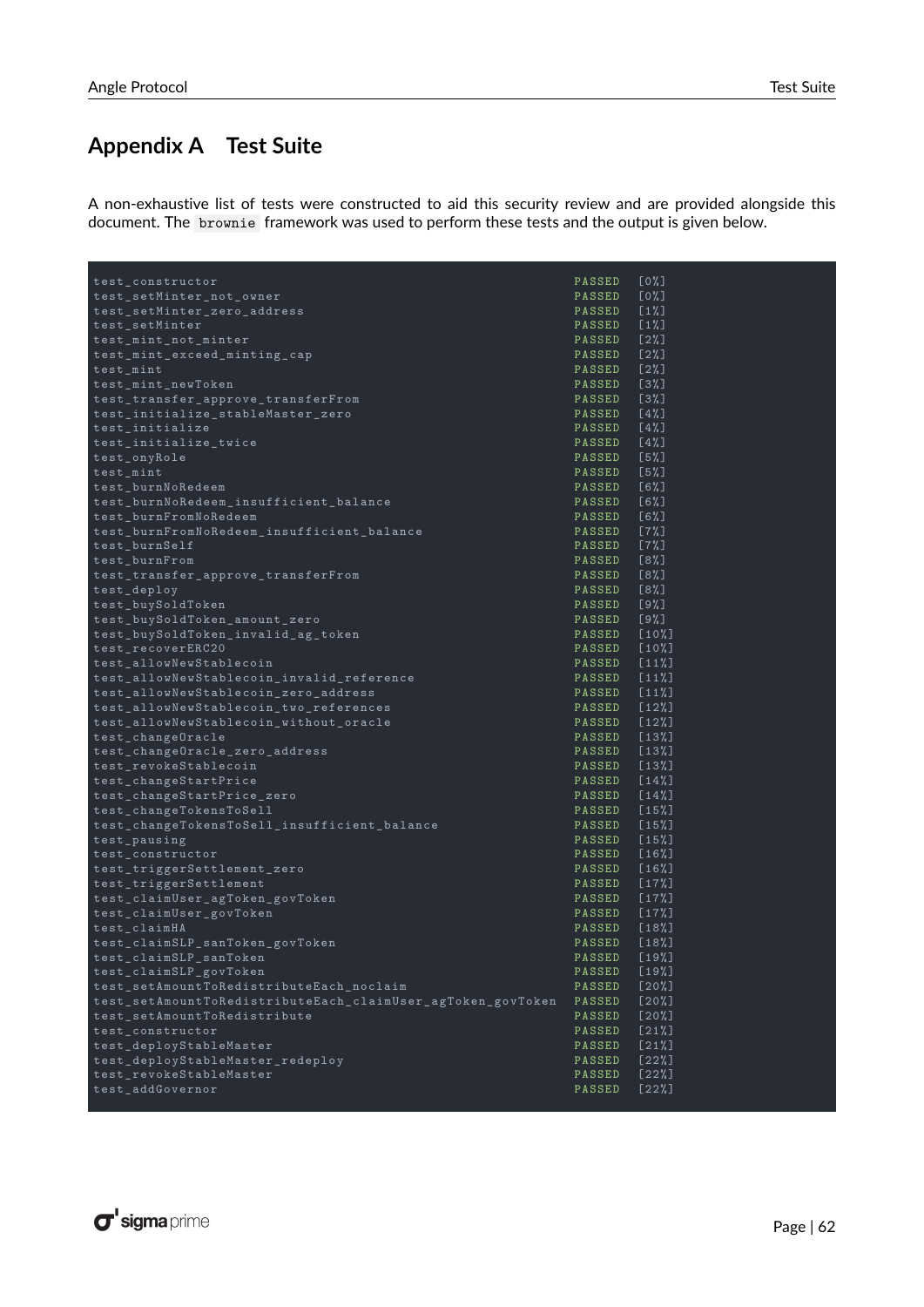| test_addGovernor_initialize                              | PASSED       | $[23%]$ |
|----------------------------------------------------------|--------------|---------|
| test_removeGovernor                                      | PASSED       | [23%]   |
| test_setGuardian                                         | PASSED       | [24%]   |
| test_revokeGuardian                                      | PASSED [24%] |         |
| test_getGovernorList                                     | PASSED [24%] |         |
| test_constructor                                         | PASSED [25%] |         |
| test_deployCollateral                                    | PASSED [25%] |         |
| test_updateUsersSLP_zero_mint                            | PASSED [26%] |         |
| test_updateUsersSLP_mint                                 | PASSED [26%] |         |
| test_updateUsersSLP_mint_addToPerpetual                  | PASSED [26%] |         |
|                                                          |              |         |
| test_updateUsersSLP_mint_addToPerpetual_burn             | PASSED [27%] |         |
| test_updateUsersSLP_mint_addToPerpetual_cashOutPerpetual | PASSED       | [27%]   |
| test_setHAFees_updateHA                                  | PASSED [28%] |         |
| test_setFees                                             | PASSED [28%] |         |
| test piecewiseLinear                                     | PASSED [28%] |         |
| test_checkCompatibleInputArrays                          | PASSED [29%] |         |
| test_checkCompatibleFees                                 | PASSED       | [29%]   |
| test_deploy                                              | PASSED [30%] |         |
| test_read                                                | PASSED [30%] |         |
| test_read_negative                                       | PASSED [31%] |         |
| test_readQuote                                           | PASSED [31%] |         |
| test readQuoteLower                                      | PASSED [31%] |         |
| test_readAll                                             | PASSED [32%] |         |
| test readLower                                           | PASSED [32%] |         |
| test_deploy                                              | PASSED [33%] |         |
| test_read_multiplied                                     | PASSED [33%] |         |
|                                                          |              |         |
| test_read_divided                                        | PASSED [33%] |         |
| test_read_negative                                       | PASSED [34%] |         |
| test readQuote                                           | PASSED [34%] |         |
| test_readAll                                             | PASSED [35%] |         |
| test_readLower                                           | PASSED       | [35%]   |
| test_readQuoteLower                                      | PASSED [35%] |         |
| test_getRatioAtTick                                      | PASSED [36%] |         |
| test_getRatioAtTick_max_values                           | PASSED [36%] |         |
| test_getQuoteAtTick                                      | PASSED [37%] |         |
| test_deploy                                              | PASSED       | [37%]   |
| test_changeTwapPeriod                                    | PASSED [37%] |         |
| test_read                                                | PASSED [38%] |         |
| test_readAll                                             | PASSED [38%] |         |
| test_pause                                               | PASSED [39%] |         |
| test_onlyRewardsDistribution                             | PASSED [39%] |         |
| test_notifyRewardAmount_insufficient_balance             | PASSED [40%] |         |
| test_notifyRewardAmount                                  | PASSED [40%] |         |
|                                                          | PASSED [40%] |         |
| test_notifyRewardAmount_usdc                             |              |         |
| test_recoverERC20_rewards_token                          | PASSED [41%] |         |
| test_recoverERC20                                        | PASSED       | [41%]   |
| test setNewRewardsDistribution                           | PASSED [42%] |         |
| test_setFeeKeeper                                        | PASSED       | [42%]   |
| test_pause_unpause                                       | PASSED       | [42%]   |
| test_setRewardDistribution                               | PASSED       | [43%]   |
| test_setBaseURI                                          | PASSED       | [43%]   |
| test setLockTime                                         | PASSED       | [44%]   |
| test setBoundsPerpetual                                  | PASSED       | [44%]   |
| test_setHAFees                                           | XFAIL        | [44%]   |
| test_setTargetAndLimitHAHedge                            | PASSED       | [45%]   |
| test_setKeeperFeesLiquidationRatio                       | PASSED       | [45%]   |
| test_setKeeperFeesCap                                    | PASSED       | [46%]   |
| test_setKeeperFeesClosing                                | PASSED       | [46%]   |
| test setFeeManager                                       | PASSED       | [46%]   |
| test_set0racle                                           | PASSED       | [47%]   |
| test_openPerpetual                                       | PASSED       | [47%]   |
| test_openPerpetual_zero_amounts                          | PASSED       | [48%]   |
| test_openPerpetual_leverage_too_high                     | PASSED       | [48%]   |
| test_openPerpetual_min_net_margin                        | PASSED       | [48%]   |
|                                                          |              | [49%]   |
| test_openPerpetual_max_oracle_rate                       | PASSED       |         |
| test_openPerpetual_zero_owner                            | PASSED       | [49%]   |
| test_openPerpetual_over_target                           | PASSED       | [50%]   |
| test_openPerpetual_insufficient_funds                    | PASSED       | [50%]   |
| test_closePerpetual                                      | PASSED       | $[51%]$ |

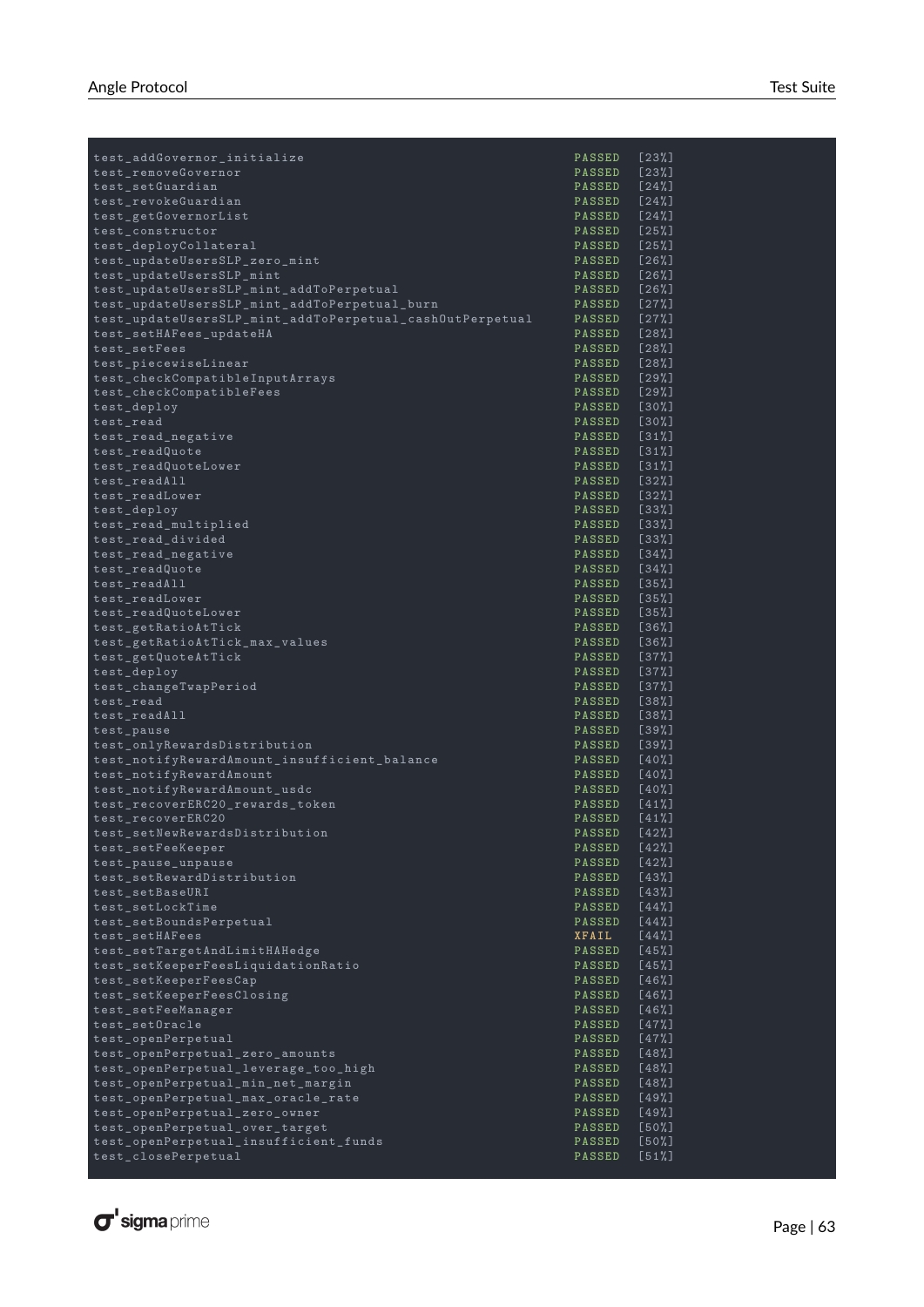| test_closePerpetual_price_decrease                                                        | PASSED [51%]                 |                    |
|-------------------------------------------------------------------------------------------|------------------------------|--------------------|
| test_closePerpetual_negative_position                                                     | PASSED [51%]                 |                    |
| test_closePerpetual_twice                                                                 | PASSED [52%]                 |                    |
| test_closePerpetual_lock_time                                                             | PASSED [52%]                 |                    |
| test_closePerpetual_minCashOutAmount                                                      | PASSED [53%]                 |                    |
| test_onlyApprovedOrOwner                                                                  | PASSED [53%]                 |                    |
| test addToPerpetual                                                                       | PASSED [53%]                 |                    |
| test_addToPerpetual_negative_position                                                     | PASSED [54%]                 |                    |
| test_removeFromPerpetual                                                                  | PASSED [54%]                 |                    |
| test_removeFromPerpetual_amount_zero                                                      | PASSED [55%]                 |                    |
| test_removeFromPerpetual_negative_position                                                | PASSED [55%]                 |                    |
| test_removeFromPerpetual_exceed_cash_out_amount<br>test_removeFromPerpetual_exceed_margin | PASSED [55%]<br>PASSED [56%] |                    |
| test_removeFromPerpetual_maxLeverage_margin                                               | PASSED [56%]                 |                    |
| test_removeFromPerpetual_maxLeverage_cashOutAmount                                        | PASSED [57%]                 |                    |
| test_liquidatePerpetual                                                                   | PASSED [57%]                 |                    |
| test_liquidatePerpetual_repeat_perpetual                                                  | PASSED [57%]                 |                    |
| test_liquidatePerpetual_negative_position                                                 | PASSED [58%]                 |                    |
| test_forceClosePerpetuals                                                                 | PASSED [58%]                 |                    |
| test_forceClosePerpetuals_negative_position                                               | PASSED [59%]                 |                    |
| test_getCashOutAmount                                                                     | PASSED [59%]                 |                    |
| test_earned                                                                               | PASSED [60%]                 |                    |
| test_getReward                                                                            | PASSED [60%]                 |                    |
| test_ERC721_getters                                                                       | PASSED [60%]                 |                    |
| test ERC721                                                                               | PASSED [61%]                 |                    |
| test_initialize                                                                           | PASSED [61%]                 |                    |
| test_deployCollateral                                                                     | PASSED [62%]                 |                    |
| test_addGovernor_removeGovernor                                                           | PASSED [62%]                 |                    |
| test_addGovernor_nostrategy                                                               | PASSED [62%]                 |                    |
| test_removeGovernor_nostrategy                                                            | PASSED [63%]                 |                    |
| test_setGuardian_revokeGuardian                                                           | PASSED [63%]                 |                    |
| test_setGuardian_notGuardian                                                              | PASSED [64%]                 |                    |
| test_setFeeManager                                                                        | PASSED [64%]                 |                    |
| test_estimatedAPR_none                                                                    | PASSED [64%]                 |                    |
| test_estimatedAPR_strategy_zero_APR                                                       | PASSED [65%]                 |                    |
| test_updateStrategyDebtRatio                                                              | PASSED [65%]                 |                    |
| test_addStrategy_revokeStrategy                                                           | PASSED [66%]                 |                    |
| test_withdrawFromStrategy_zeroAmount                                                      | PASSED [66%]<br>PASSED [66%] |                    |
| test_getBalance<br>test_getTotalAsset                                                     | PASSED [67%]                 |                    |
| test_creditAvailable                                                                      | PASSED [67%]                 |                    |
| test_debt0utstanding_loan_not_taken                                                       | PASSED [68%]                 |                    |
| test_debt0utstanding_loan_taken                                                           | PASSED [68%]                 |                    |
| test_report_take_loan                                                                     | PASSED [68%]                 |                    |
| test_report_gain                                                                          | PASSED [69%]                 |                    |
| test_report_loss                                                                          | PASSED [69%]                 |                    |
| $\texttt{test\_report\_payDebt}$                                                          | PASSED [70%]                 |                    |
| test_recoverERC20                                                                         | PASSED                       | [70%]              |
| test_recoverERC20_overdraw                                                                | PASSED                       | $[71%]$            |
| test_setStrategyEmergencyExit                                                             | PASSED                       | $[71%]$            |
| test constructor                                                                          | <b>PASSED</b>                | $[71%]$            |
| test_constructor_no_governor                                                              | <b>PASSED</b>                | [72%]              |
| test_setStakingContract                                                                   | PASSED                       | $[72%]$            |
| test_drip_not_initialized                                                                 | PASSED                       | $[73%]$            |
| test_drip_too_soon                                                                        | PASSED                       | $[73%]$<br>$[73%]$ |
| test_drip<br>test_governorWithdrawRewardToken                                             | PASSED<br>PASSED             | [74%]              |
| test_governorWithdrawRewardToken_not_governor                                             | <b>PASSED</b>                | [74%]              |
| test_governorRecover                                                                      | PASSED                       | [75%]              |
| test_governorRecover_withdraw_rewards_token                                               | <b>PASSED</b>                | $[75%]$            |
| test_governorRecover_staked_tokens                                                        | PASSED                       | [75%]              |
| $\verb test_set  \verb newRewardsDistright $                                              | PASSED                       | [76%]              |
| test_setNewRewardsDistributor_zero_address                                                | PASSED                       | [76%]              |
| test_removeStakingContract_not_initialized                                                | PASSED                       | [77%]              |
| test_removeStakingContract                                                                | PASSED                       | [77%]              |
| test_setUpdateFrequency                                                                   | PASSED                       | [77%]              |
| test_setIncentiveAmount                                                                   | PASSED                       | [78%]              |
| test_setAmountToDistribute_not_initialized                                                | PASSED                       | [78%]              |
| test_setAmountToDistribute                                                                | PASSED                       | $[79%]$            |
| test_setDuration                                                                          | PASSED                       | [79%]              |
|                                                                                           |                              |                    |

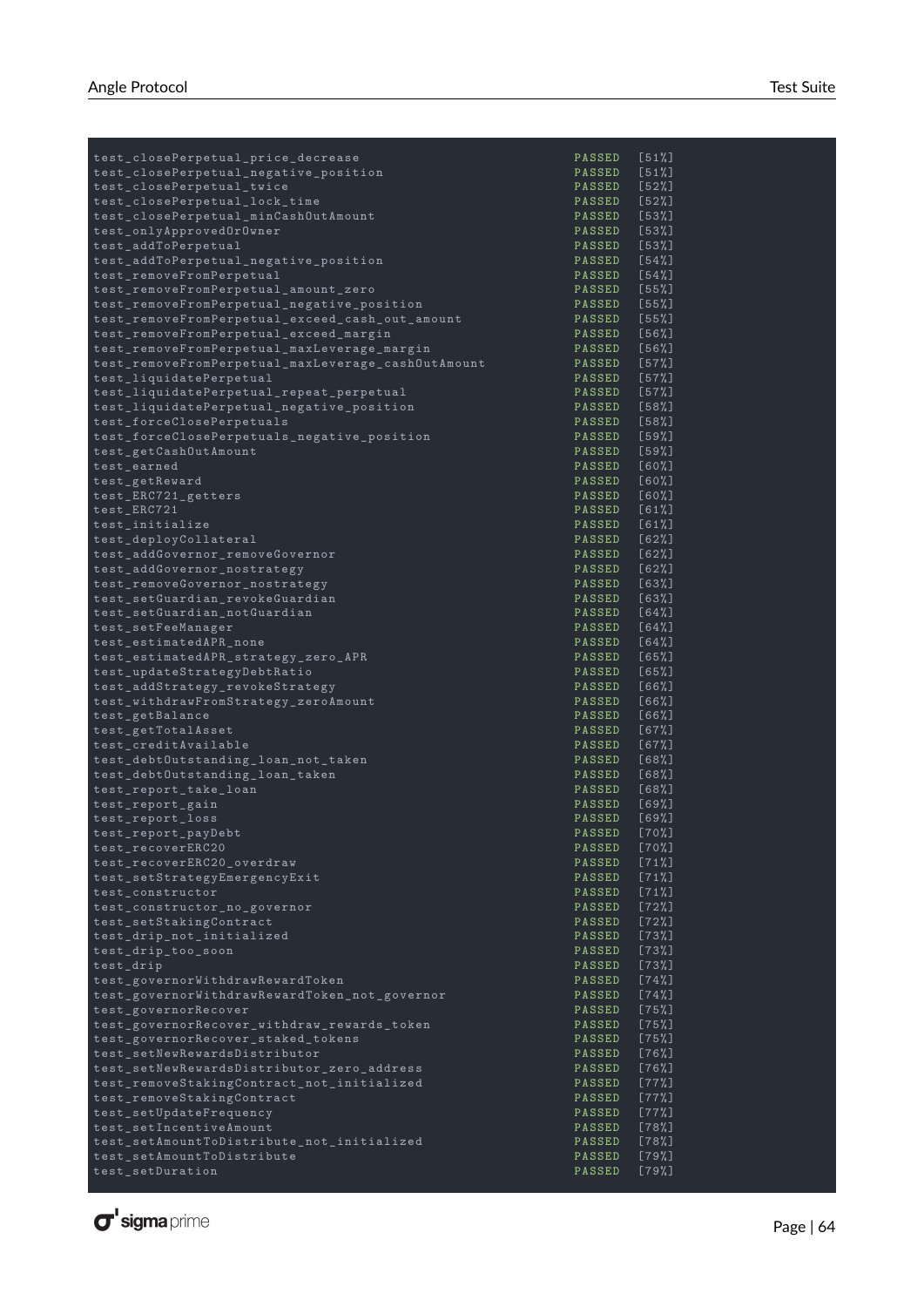| test_initialize                            | PASSED        | [80%] |
|--------------------------------------------|---------------|-------|
| test_mint                                  | PASSED [80%]  |       |
| test_onlyStableMaster                      | PASSED [80%]  |       |
| test_burnNoRedeem                          | PASSED [81%]  |       |
| test_burnSelf                              | PASSED [81%]  |       |
| test_burnFrom                              | PASSED [82%]  |       |
| test_burnFrom_insufficient_allowance       | PASSED [82%]  |       |
| test_transfer_approve_transferFrom         | PASSED [82%]  |       |
| test_deploy                                | PASSED [83%]  |       |
| test_initialize                            | PASSED [83%]  |       |
| test_deploy_revoke_Collateral              | PASSED [84%]  |       |
| test_add_remove_Governor                   | PASSED [84%]  |       |
| test_set_revoke_Guardian                   | PASSED [84%]  |       |
| test_contractMapCheck                      | PASSED [85%]  |       |
| test_pause_unpause                         | PASSED [85%]  |       |
| test_pause_invalid_role                    | PASSED [86%]  |       |
| test_set0racle                             | PASSED [86%]  |       |
| test_setFeeManager                         | PASSED [86%]  |       |
| test setUserFees                           | PASSED [87%]  |       |
| test_getCollateralRatio_zero_mints         | PASSED [87%]  |       |
| test_getCollateralRatio                    | PASSED [88%]  |       |
| test_getCollateralRatio_two_collaterals    | PASSED [88%]  |       |
| test_setCore                               | PASSED [88%]  |       |
| test_mint_paused                           | PASSED [89%]  |       |
| test_mint                                  | PASSED [89%]  |       |
| test_burn                                  | PASSED [90%]  |       |
| test_burn_pause                            | PASSED [90%]  |       |
| test_deposit                               | PASSED [91%]  |       |
| test_withdraw                              | PASSED [91%]  |       |
| test_withdraw_paused                       | PASSED [91%]  |       |
| test_constructor                           | PASSED [92%]  |       |
| test_stake                                 | PASSED [92%]  |       |
| test_stake0nBehalf_zero_address            | PASSED [93%]  |       |
| test_stakeOnBehalf                         | PASSED [93%]  |       |
| test withdraw nostake                      | PASSED [93%]  |       |
| test exit nostake                          | PASSED [94%]  |       |
| test_withdraw_zero_amount                  | PASSED [94%]  |       |
| test_withdraw                              | PASSED [95%]  |       |
| test exit                                  | PASSED [95%]  |       |
| test_notifyRewardAmount_no_rewards         | PASSED [95%]  |       |
| test_notifyRewardAmount                    | PASSED [96%]  |       |
| test_getReward                             | PASSED [96%]  |       |
| test_recoverERC20_staking_token            | PASSED [97%]  |       |
| test_recoverERC20_rewards_token            | PASSED [97%]  |       |
| test recoverERC20                          | PASSED [97%]  |       |
| test_setNewRewardsDistribution             | PASSED [98%]  |       |
| test setNewRewardsDistribution zeroAddress | PASSED [98%]  |       |
| test_setup_protocol                        | PASSED [99%]  |       |
| test_setup_BondingCurve                    | PASSED [99%]  |       |
| test_prerequisite_deployCollateral         | PASSED [100%] |       |
|                                            |               |       |

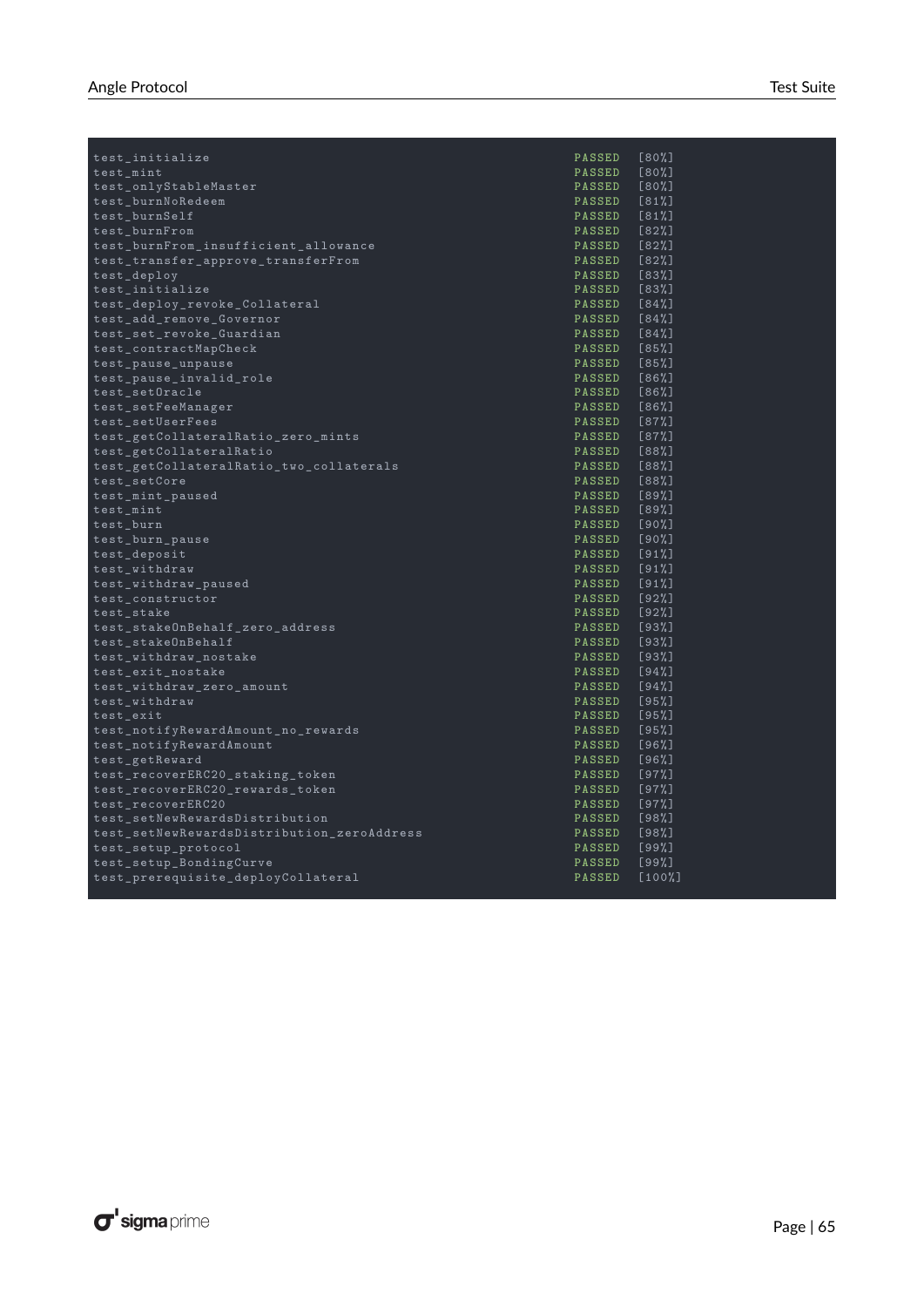# <span id="page-66-0"></span>**Appendix B Vulnerability Severity Classification**

This security review classifies vulnerabilities based on their potential impact and likelihood of occurance. The total severity of a vulnerability is derived from these two metrics based on the following matrix.



Table 1: Severity Matrix - How the severity of a vulnerability is given based on the *impact* and the *likelihood* of a vulnerability.

## **References**

- <span id="page-66-1"></span>[1] Sigma Prime. Solidity Security. Blog, 2018, Available: [https://blog.sigmaprime.io/solidity-security.](https://blog.sigmaprime.io/solidity-security.html) [html](https://blog.sigmaprime.io/solidity-security.html). [Accessed 2018].
- <span id="page-66-2"></span>[2] NCC Group. DASP - Top 10. Website, 2018, Available: <http://www.dasp.co/>. [Accessed 2018].
- <span id="page-66-3"></span>[3] Sigma Prime. Solidity Security - Front Running. Blog, 2018, Available: [https://blog.sigmaprime.io/](https://blog.sigmaprime.io/solidity-security.html#race-conditions) [solidity-security.html#race-conditions](https://blog.sigmaprime.io/solidity-security.html#race-conditions). [Accessed 2018].
- <span id="page-66-4"></span>[4] NCC Group. DASP - Front Running. Website, 2018, Available: <http://www.dasp.co/#item-7>. [Accessed 2018].